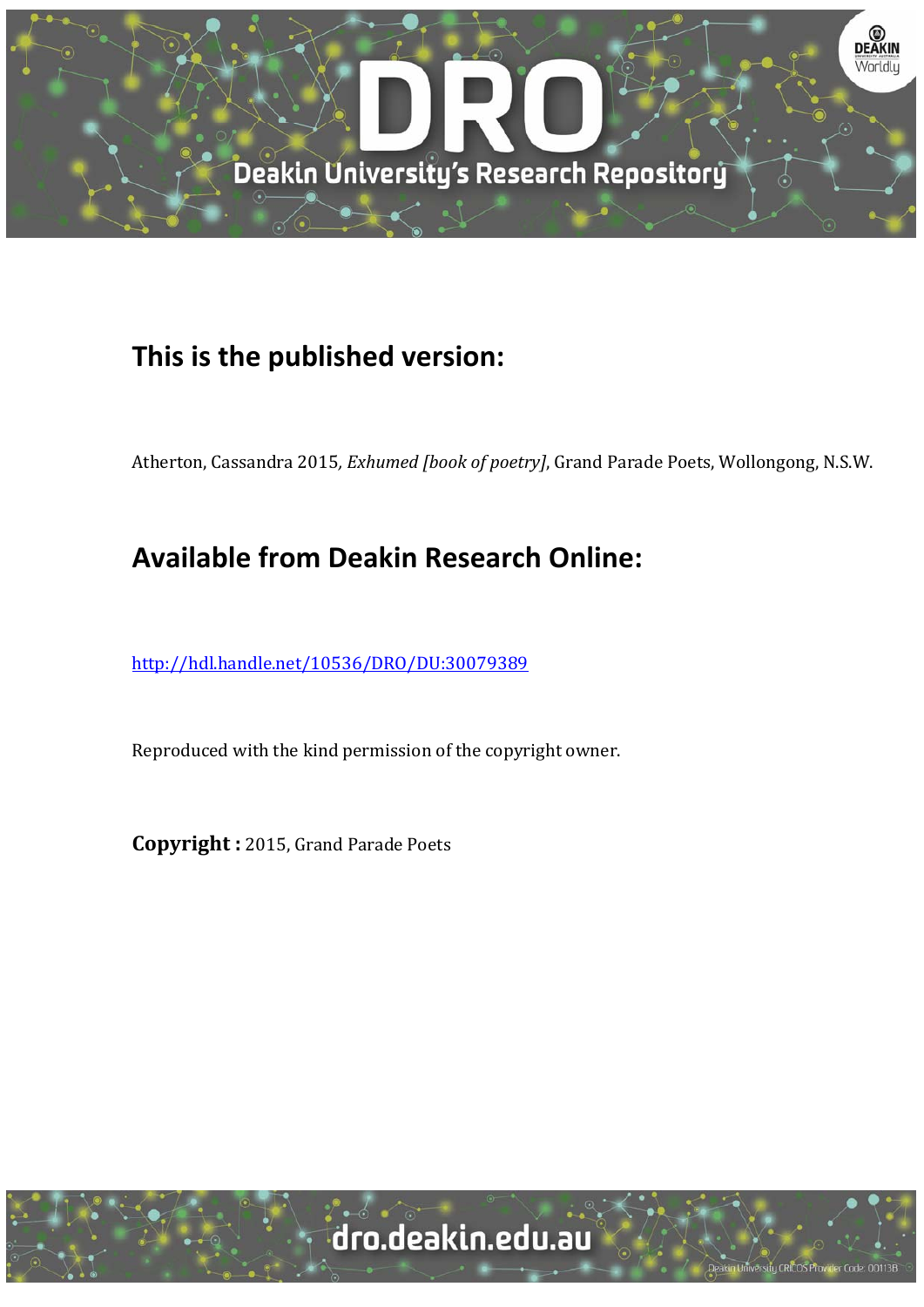Exhumed

 $\mathbf{L}$ 

 $\bar{\Gamma}$ 

 $\frac{1}{2}$ 

 $\mathbf{L}$ 

 $\overline{a}$ 

 $\overline{a}$  $\sim 1$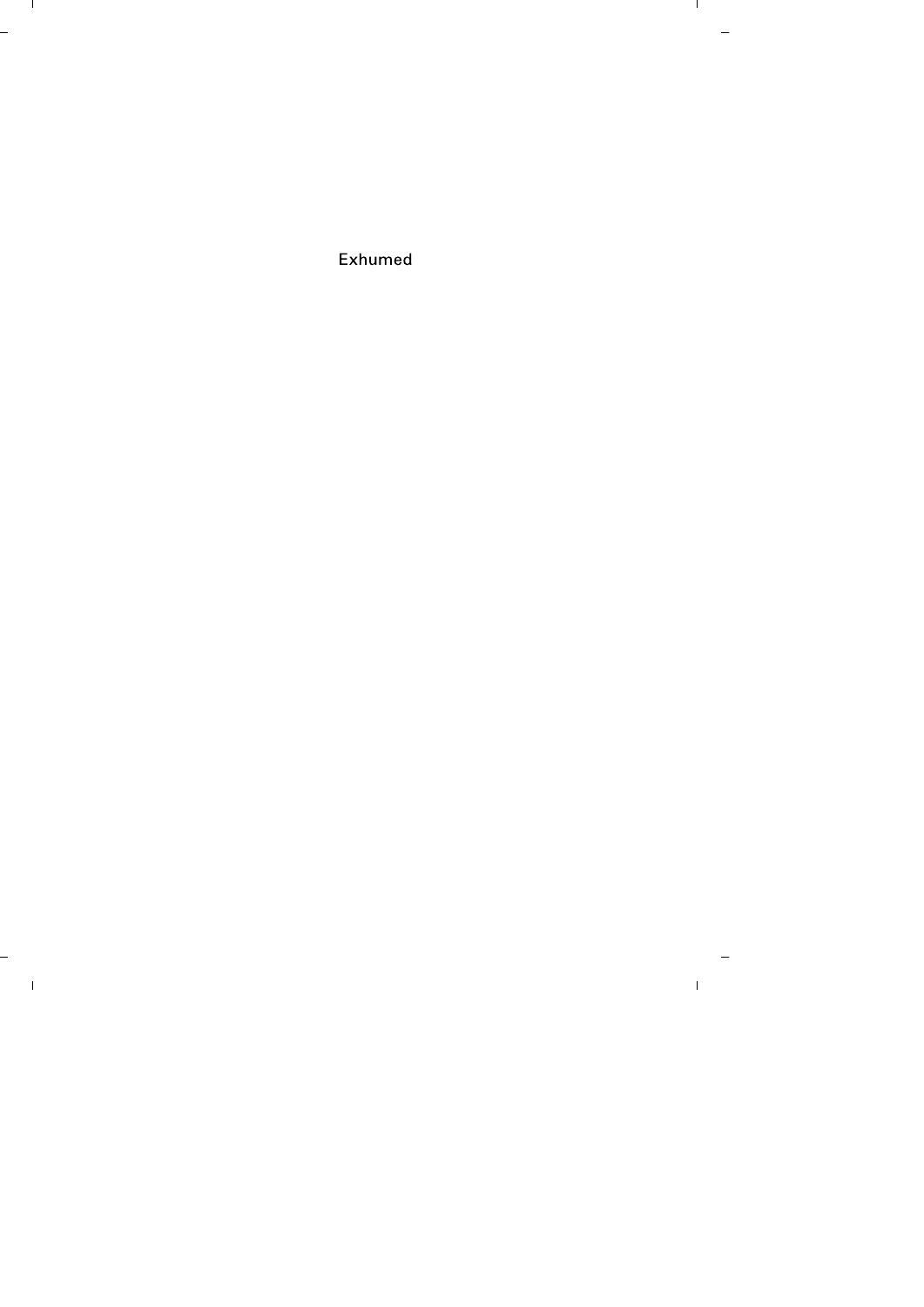# **Also by Cassandra Atherton**

#### Poetry

Sketch Notes [with artist Phil Day] (Melbourne: Mountains Brown Press, 2015) Trace [with artist Phil Day] (Braidwood: Finlay Lloyd, 2015) Pegs [chapbook] (Canberra: Authorised Theft, 2015) After Lolita (Tokyo and Ontario: Ahadada Press, 2010)

#### Fiction

The Man Jar (Tokyo and New York: Printed Matter Press, 2010)

# Non-fiction

In So Many Words: Interviews with Writers, Scholars and Intellectuals (Melbourne: Australian Scholarly Press, 2014) Travelling Without Gods: A Chris Wallace-Crabbe Companion, Cassandra Atherton ed. (Melbourne: University of Melbourne Press, 2014) Flashing Eyes and Floating Hair: A Reading of Gwen Harwood's Pseudonymous Poetry (Melbourne: Australian Scholarly Press, 2007) Intersections: Gender and History, Cassandra Atherton ed. (Melbourne: University of Melbourne Publishing, 1997)

 $\overline{1}$ 

 $\overline{\phantom{a}}$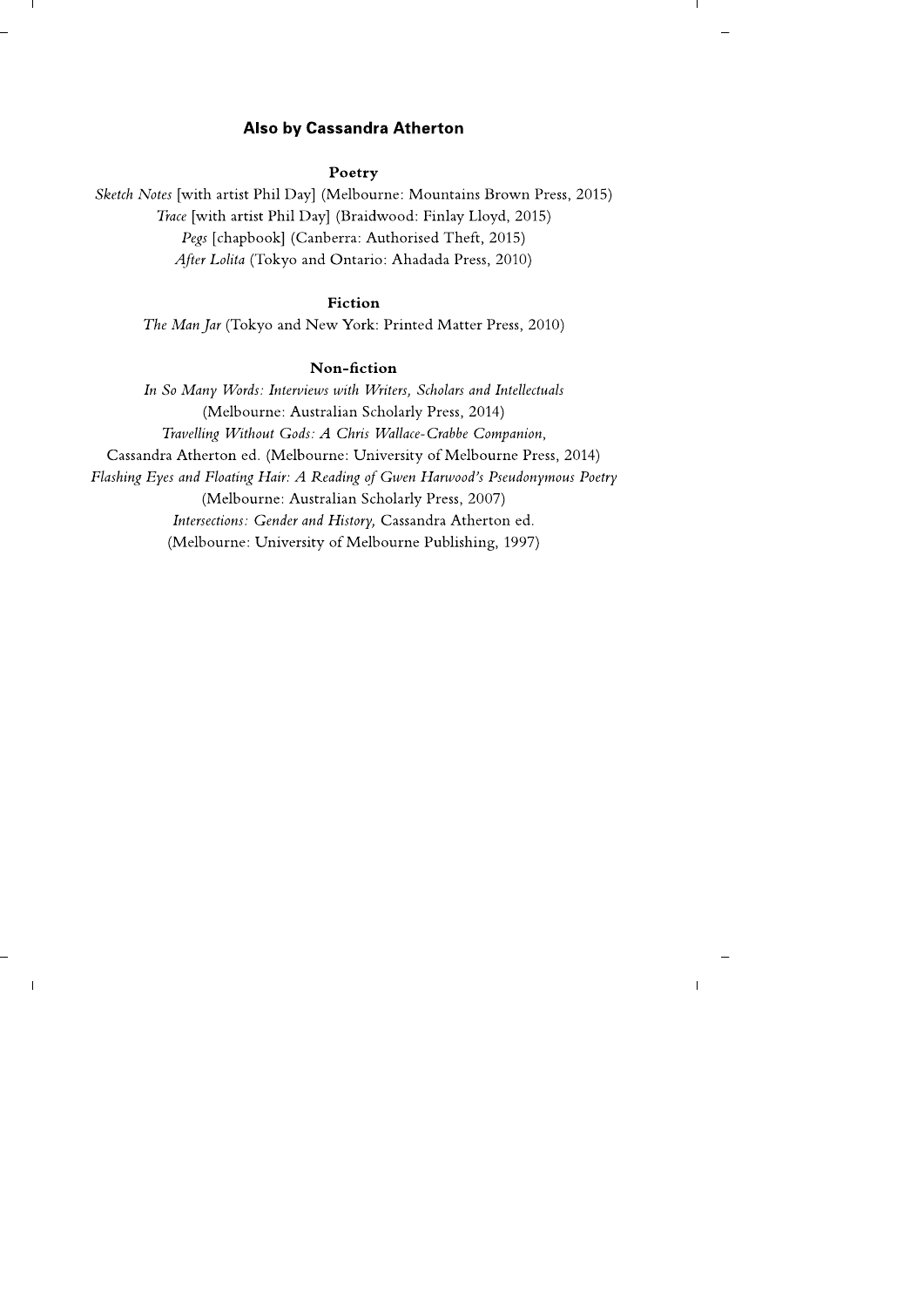

 $\mathbf{I}$ 

 $\overline{1}$ 

 $\overline{\phantom{a}}$ 

# Exhumed

 $\mathbf{I}$ 

 $\overline{a}$ 

 $\equiv$ 

 $\perp$ 

Cassandra Atherton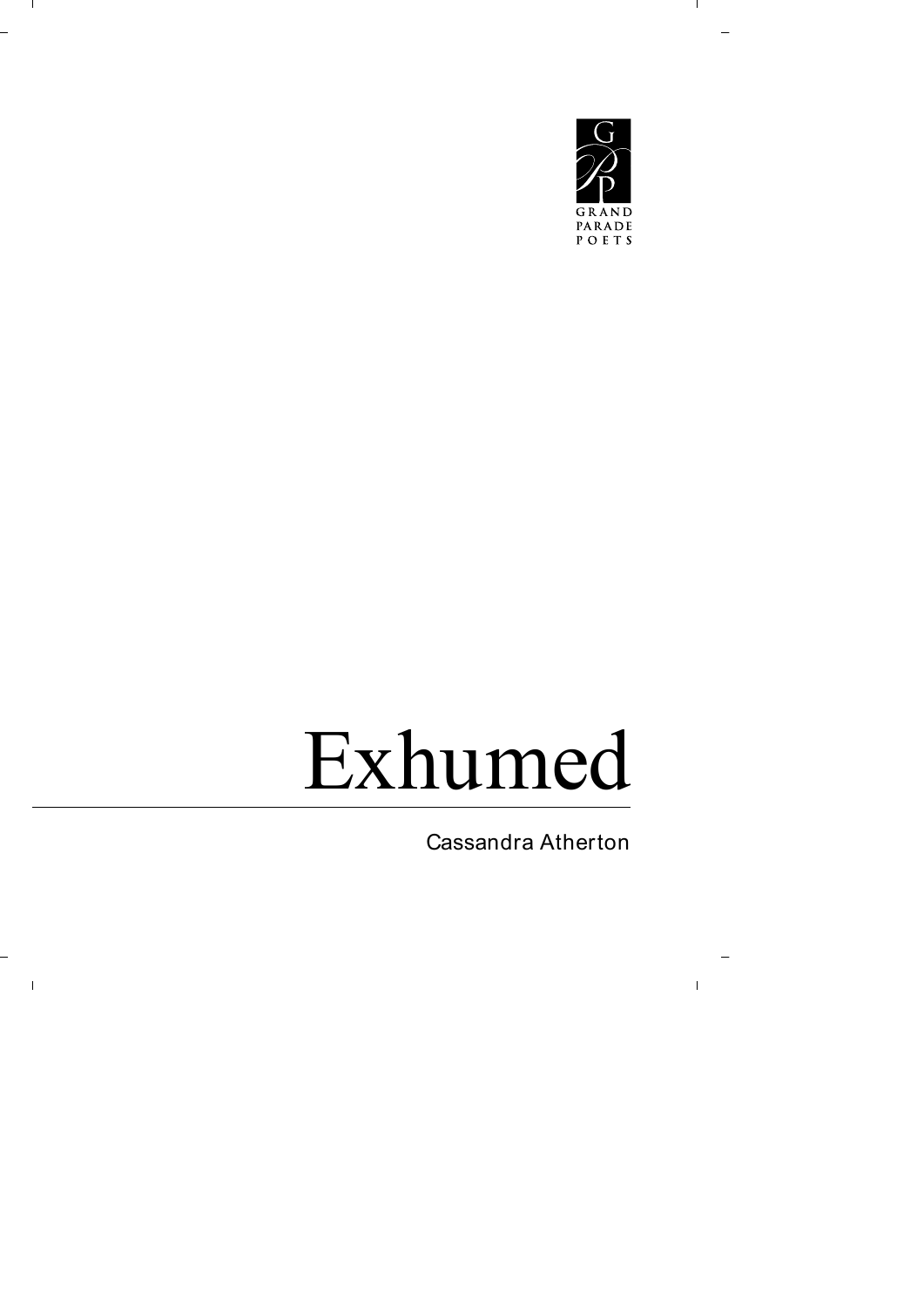First published 2015 by Grand Parade Poets PO Box U399 University of Wollongong, Wollongong NSW 2500 www.grandparadepoets.com

© Cassandra Atherton 2015

Grand Parade Poets Logo by Harry Williamson.

Book designed and typeset by Chris Edwards using Bembo (text) and Univers (display) typefaces.

Printed and bound by Ligare Book Printers. Distributed in Australia by the publisher and the publisher's friends.

We acknowledge the backing and assistance of the Faculty of Law, Humanities and the Arts, University of Wollongong, in the publication of this book.

-1

 $\overline{1}$ 

National Library of Australia Cataloguing-in-Publication data:

Atherton, Cassandra, Exhumed ISBN 978-0-9871291-9-2

1. Title.

A821.3

 $\mathbb{I}$ 

All rights reserved. No part of this publication may be reproduced, stored in a retrieval system or transmitted in any form or by any means electronic, mechanical, photocopying or otherwise without the prior permission of the publisher.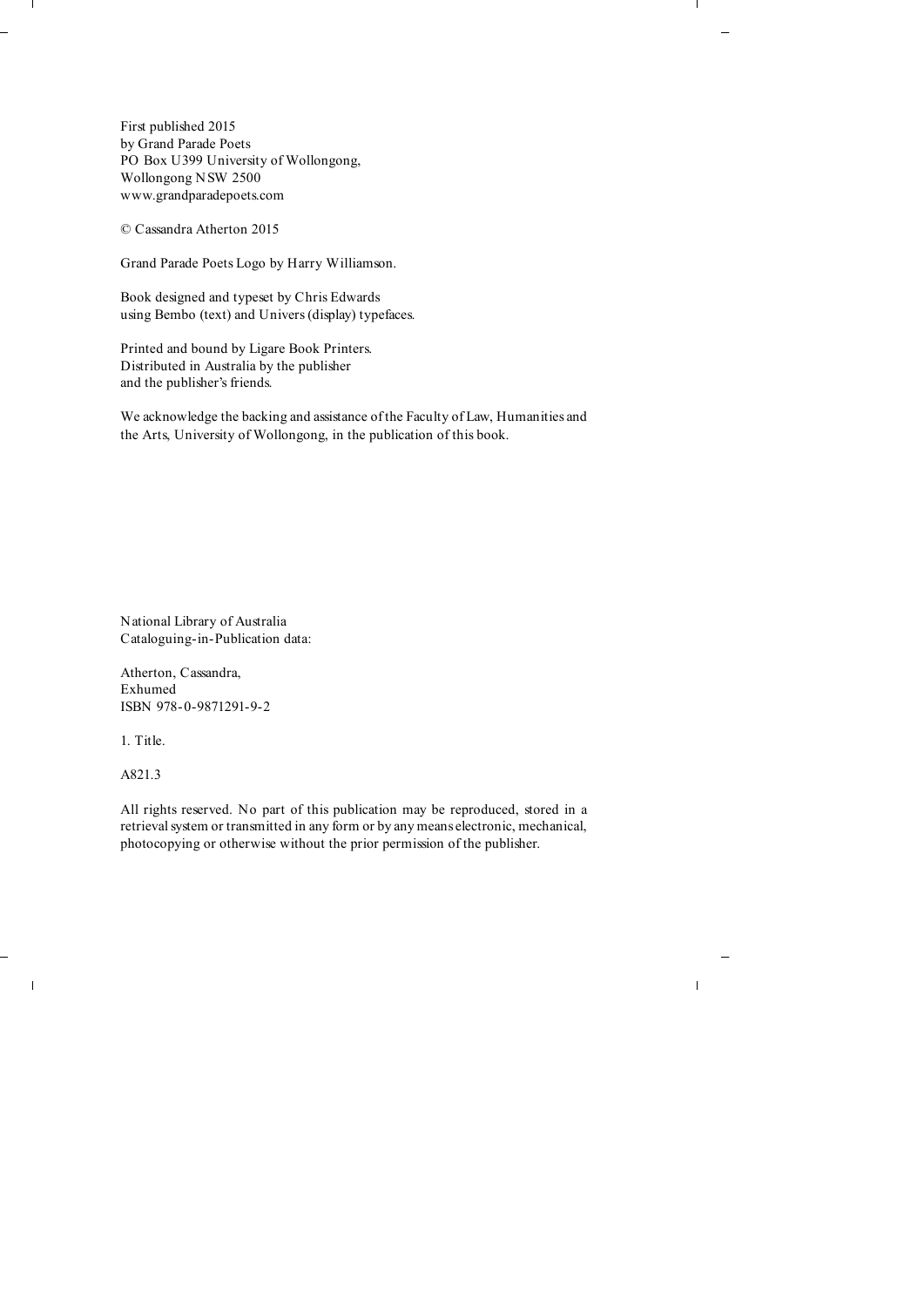# Contents

Inter

 $\mathbf{I}$ 

i<br>L

 $\bar{\mathbb{L}}$ 

Bonds 11 Plum(b) 12 Stella<sub>13</sub> Lunacy and the Arrangement of Books 14 Anonymous 15 Kiss 16 St. Valentine's Day Massacre 17 Noodle Hut 18 Chelsea Hotel 19 Cat among pigeons 20 Butter y Hunter 21 Seed 22 Lolita 23 White Noise 24 Wilkie Collins 26 Night Flight 27 A Room of One's O wn 28 Honey 29 Grasmere 30 Plasticine Lover 31 P.R .B 32 Modi 33 More 34 Lozenge 35 Second Lining 36 Callous 37 Fairest of Them All 38 Sleeping Beauty 39 The Queen of May Making Out with the White Rabbit 40 Alice 41 Doll's House 41 Tea Party 42 Picket Fence 42 Playground 43 Mini Golf 44 Sink Hole 44

 $\mathbf{I}$ 

 $\overline{1}$ 

 $\overline{\phantom{a}}$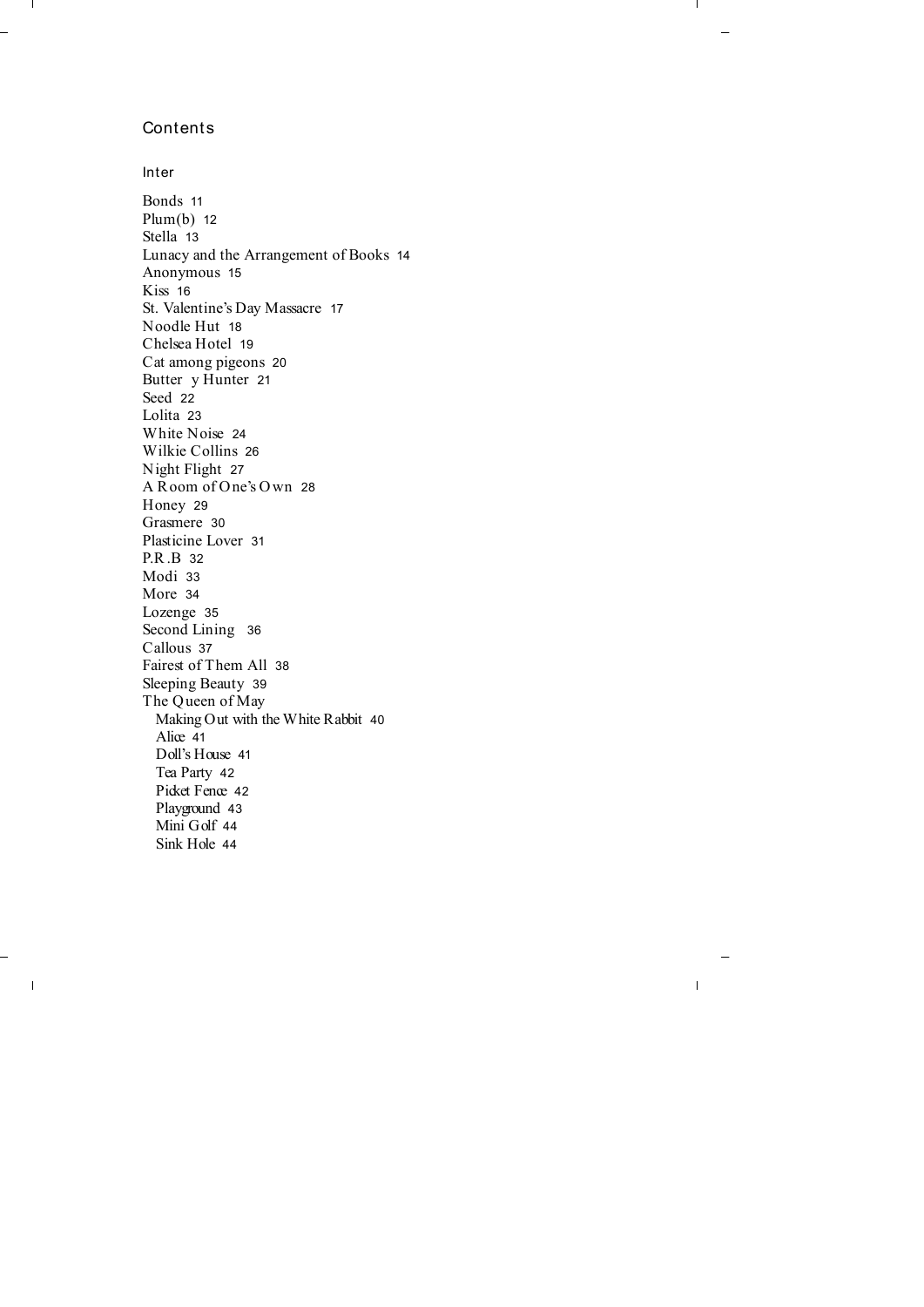Disinter

 $\mathbf{I}$ 

 $\bar{1}$ 

R ubbish 49 R asp 50 Blue Nights 51 Under the bedroom oor 52 Slammers 53 Pineapple 54 Vongole 55 Just Desserts 56 Trace 57 Entitled 58 Chlorophyll 59 Chigger 60 Northern Lights 61 Vertigo 62 Milperra 63 Midnight 64 Poacher 65 D.C Pigeons 67 Pigeon Fancier 68 Cox 69 Buoyant 70 Homesick 71 Tsundoku Wakugi 73 Ekiben 73 Neon Love 73 Shinjuku Morning 74 Hot Fish Guts 75 A-Bomb Dome 75 R apunzel 76

 $\mathbf{I}$ 

 $\overline{1}$ 

 $\overline{\phantom{a}}$ 

Intertexts in Order of Appearance 79 Acknowledgements 84 About the Author 86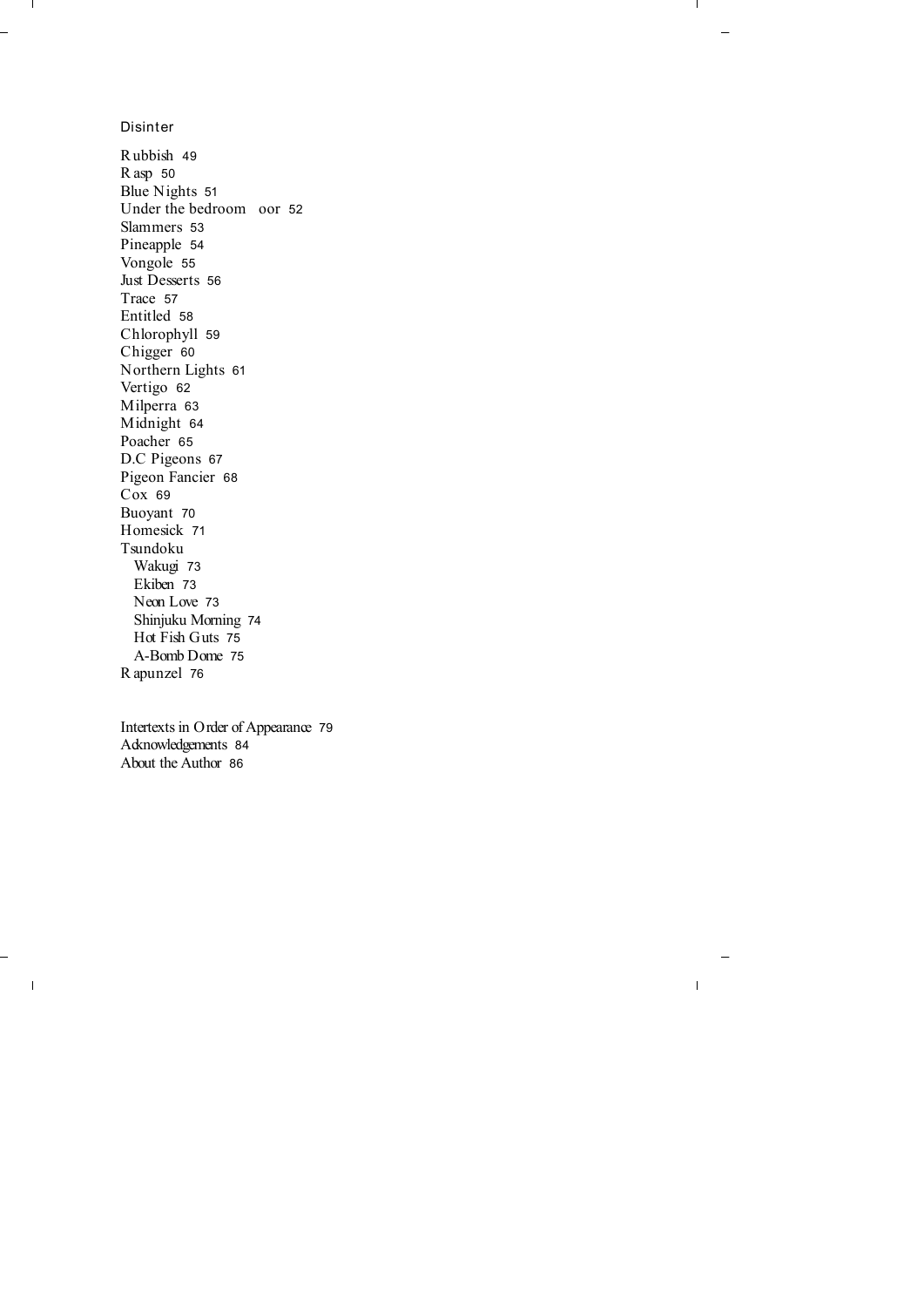'I want to tell you something lest you should hear it rst from any one else. It is that I have recovered my old book of poems… The thing was done a few weeks ago… The book was in a bad state, but I have recovered and copied every word of the poems I wanted. The matter was of a less dreadful nature than might have seemed possible. Indeed, had I not received medical assurance that all in the cof n would probably be perfect (as it proved to be) I should not have had the courage to make the attempt.'

 $\mathbf{I}$ 

 $\mathbb T$ 

D.G. Rosset t i, 26 Oct ober 1869

 $\mathbf{I}$ 

 $\mathbb T$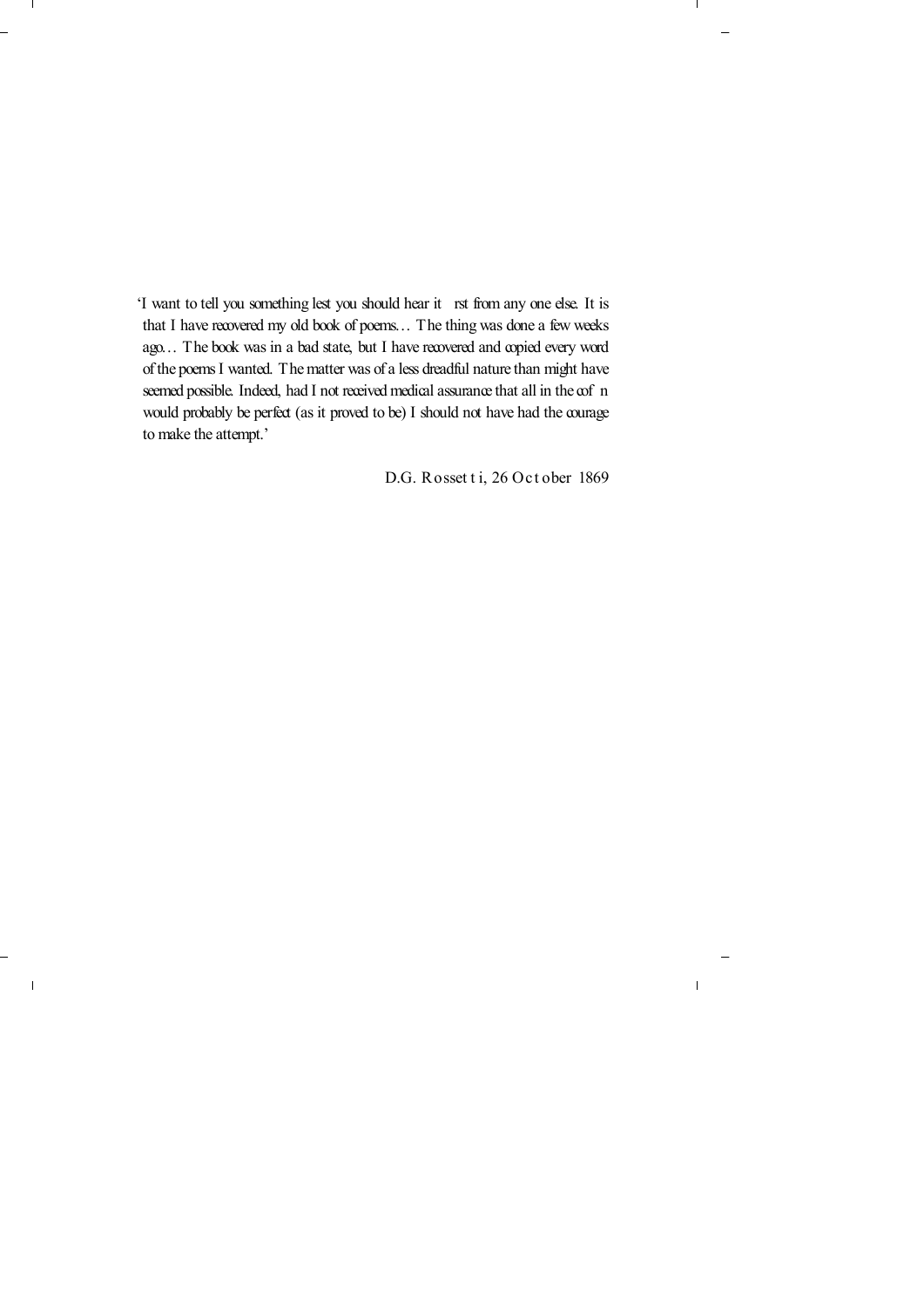$\mathbf{L}$  $\frac{1}{\sqrt{2}}$ 

- 1

 $\begin{array}{c}\n\hline\n\end{array}$ 

 $\overline{a}$ 

 $\frac{1}{\sqrt{2\pi}}\int_{0}^{\sqrt{2\pi}}\frac{1}{\sqrt{2\pi}}\left( \frac{1}{\sqrt{2\pi}}\right) \frac{1}{\sqrt{2\pi}}\int_{0}^{\sqrt{2\pi}}\frac{1}{\sqrt{2\pi}}\left( \frac{1}{\sqrt{2\pi}}\right) \frac{1}{\sqrt{2\pi}}\int_{0}^{\sqrt{2\pi}}\frac{1}{\sqrt{2\pi}}\frac{1}{\sqrt{2\pi}}\frac{1}{\sqrt{2\pi}}\frac{1}{\sqrt{2\pi}}\int_{0}^{\sqrt{2\pi}}\frac{1}{\sqrt{2\pi}}\frac{1}{\sqrt{2\pi}}$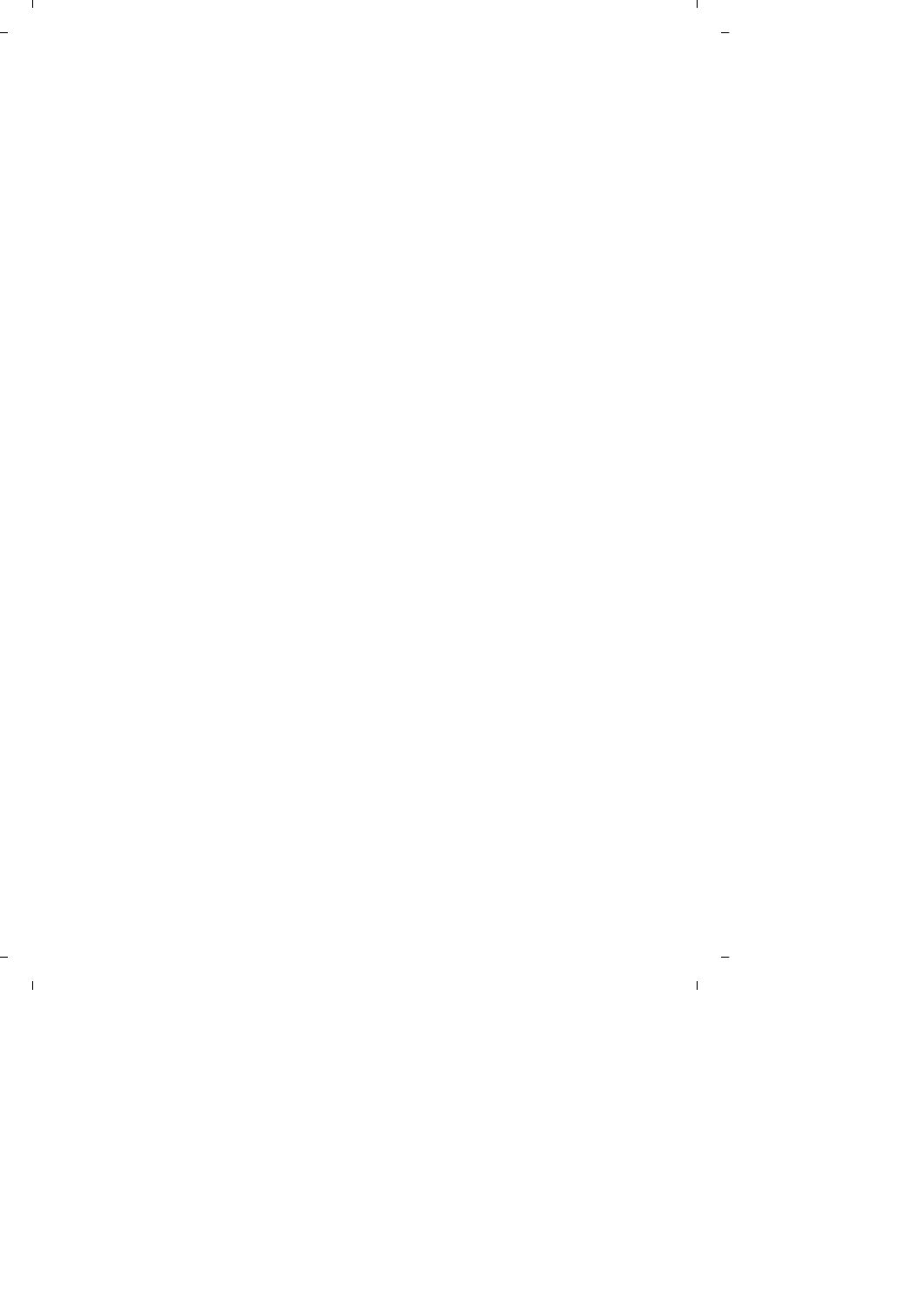Inter

 $\mathbf{I}$ 

 $\bar{\bar{1}}$ 

 $\frac{1}{2}$ 

 $\mathbf{I}$ 

 $\begin{array}{c} \begin{array}{c} \hline \hline \hline \hline \hline \hline \end{array} \end{array}$ 

 $\overline{a}$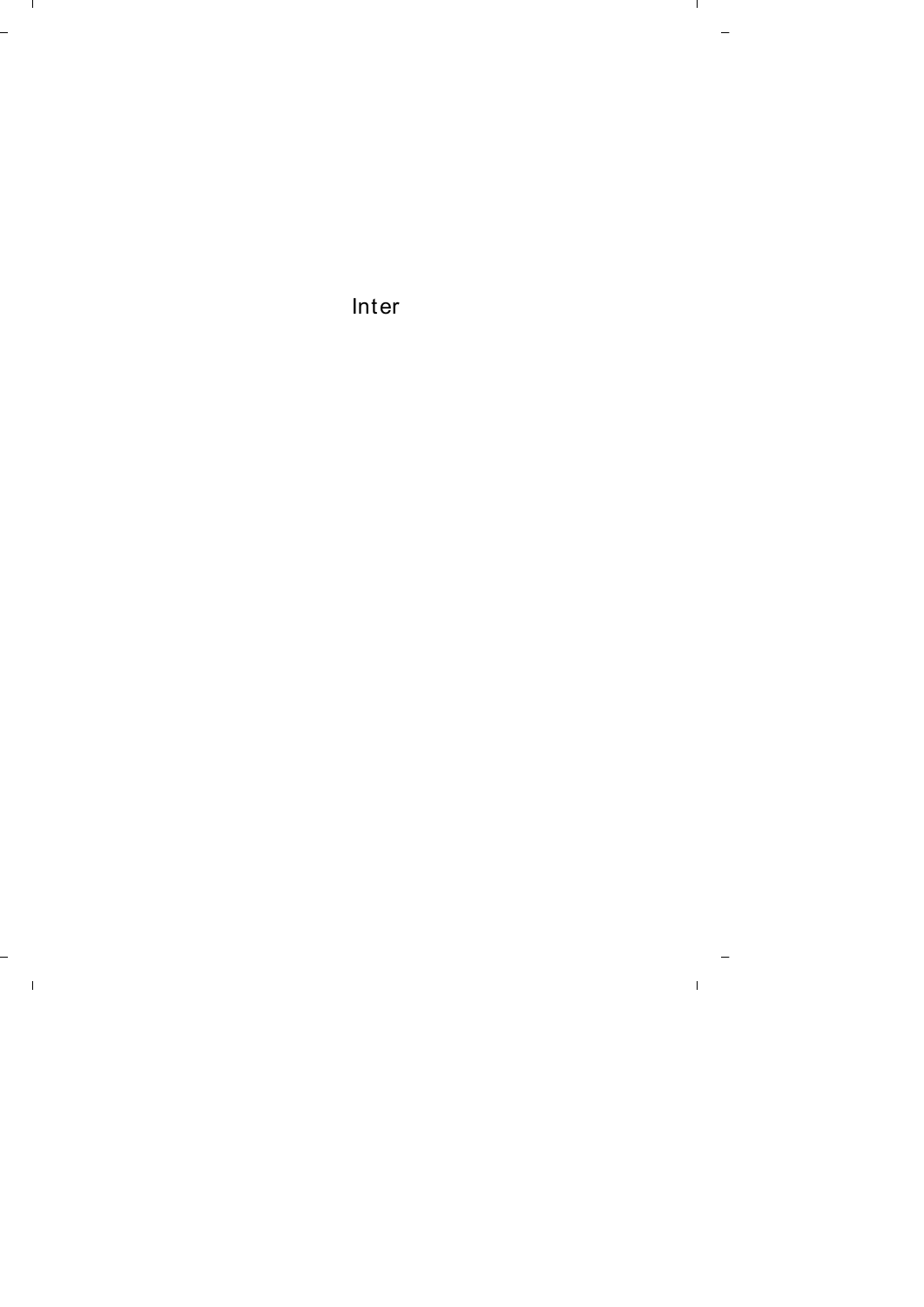$\mathbf{L}$  $\frac{1}{\sqrt{2}}$ 

- 1

 $\begin{array}{c}\n\hline\n\end{array}$ 

 $\overline{a}$ 

 $\frac{1}{\sqrt{2\pi}}\int_{0}^{\sqrt{2\pi}}\frac{1}{\sqrt{2\pi}}\left( \frac{1}{\sqrt{2\pi}}\right) \frac{1}{\sqrt{2\pi}}\int_{0}^{\sqrt{2\pi}}\frac{1}{\sqrt{2\pi}}\left( \frac{1}{\sqrt{2\pi}}\right) \frac{1}{\sqrt{2\pi}}\int_{0}^{\sqrt{2\pi}}\frac{1}{\sqrt{2\pi}}\frac{1}{\sqrt{2\pi}}\frac{1}{\sqrt{2\pi}}\frac{1}{\sqrt{2\pi}}\int_{0}^{\sqrt{2\pi}}\frac{1}{\sqrt{2\pi}}\frac{1}{\sqrt{2\pi}}$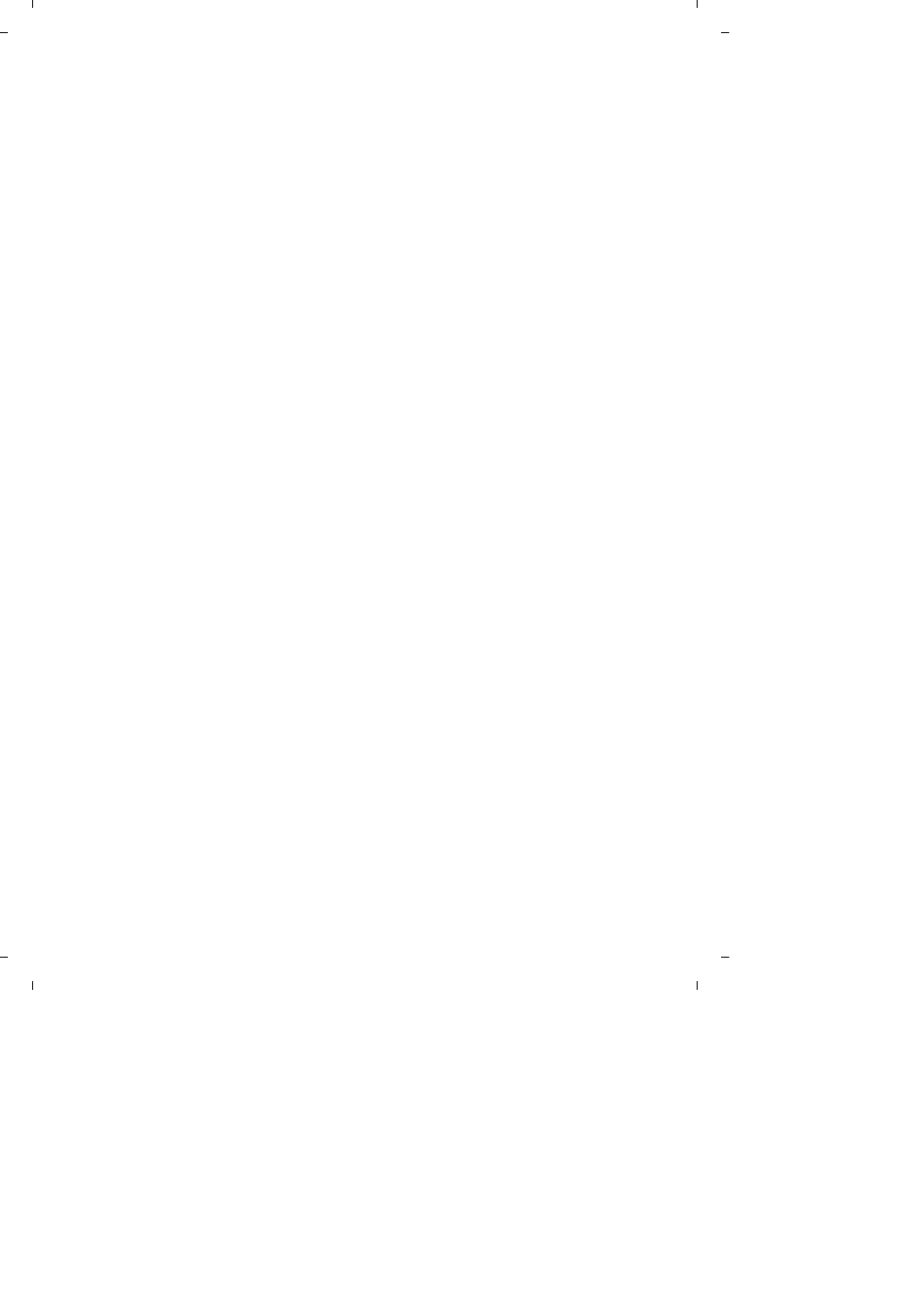# Bonds

 $\mathbf{I}$ 

#### for Gwen Harwood

You wore a white Bonds t-shirt to bed last night. A plain, white, nononsense Bonds t-shirt and I knew it was over. I heard the death knell. And when you asked me if I was Emily Dickinson's ear I nodded. Solitary. Solitaire. Solipsist. 'For whom does the bell toll?' you asked that afternoon. Campanologists? Two in Campagna? Campaniles? 'It tolls for thee.' R .I.P. my lover. R .I.P. my Van Winkle. R ip out my heart. Wrap it in your white t-shirt and bury it beneath your oorboards. Still beating. My little drummer boy. You can beat me but I won't be your endish queen, my butcher. My blood on your t-shirt will form a scarlet letter. Spot. Out damn spot! You wore a white t-shirt to bed last night when all I wanted was to be stuck to your back. When all I asked was to peel myself off you in the morning and mount your erect compass needle. But now we are done. Donne. And you peel me like a grape. I slither out of my skin. Skinner. Skin me alive. I thought we were conjoined. Destined to travel in circles until we met again, in the middle. Until we found our core. But like Nabokov's apples, all you manage to achieve is to tempt me with repetition. When I am only your dystopian Eve. There can be no valedictions here. So now our lives are cotton. And although cotton breathes, it is also the sarcophagus of our relationship. Embalmed memories. But I promise to dig you up. Like Heathcliff. Or R ossetti. I promise to unbind you and gather you in my arms. Skin on skin. My sweat will be our glue as I rip off that t-shirt and bond you to me one last time.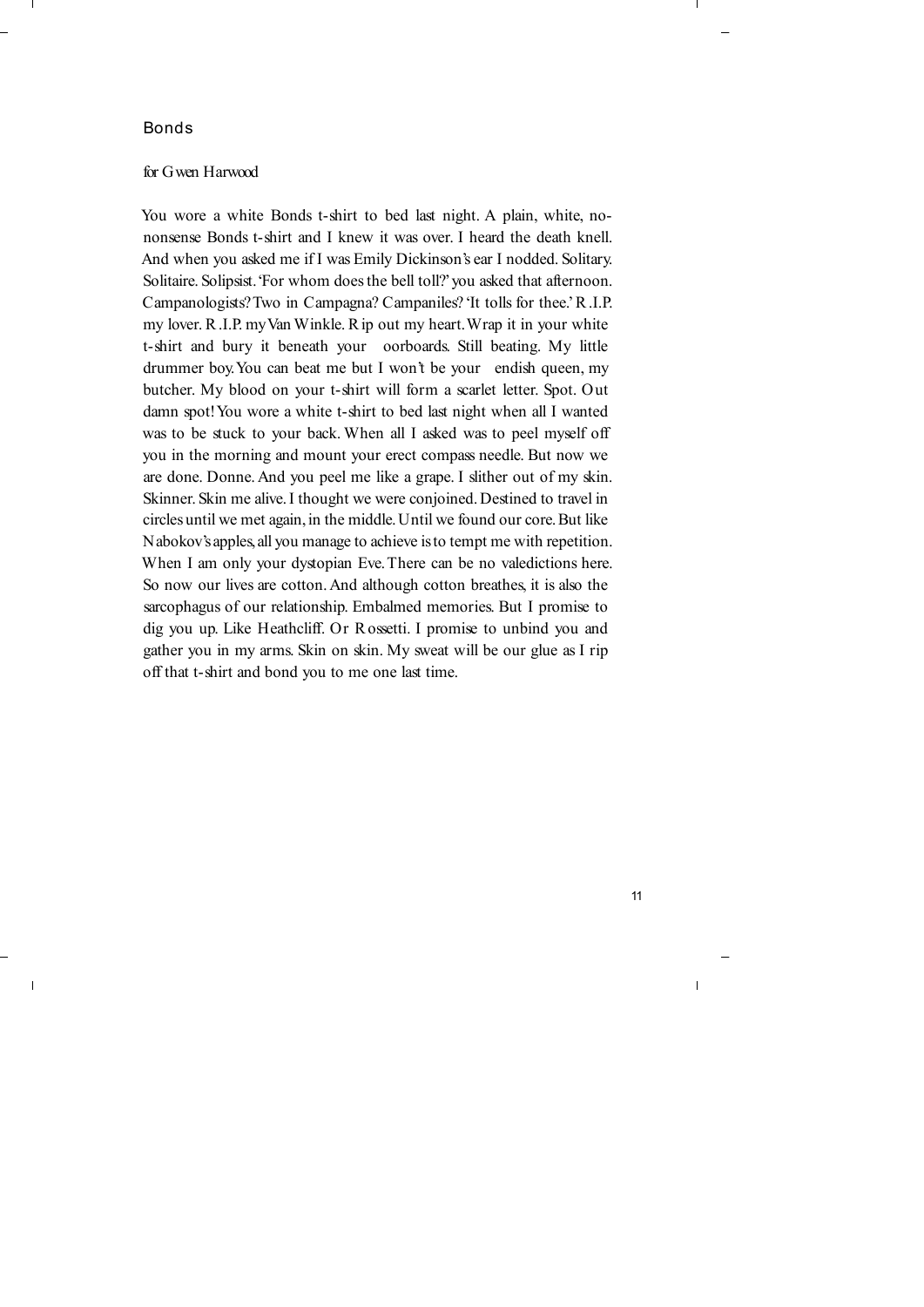#### Plum (b)

William Carlos Williams was a genius. And he has my lover's initials. Or rather my lover has his initials. I often eat the plums that were in the fridge. But I don't expect to be forgiven. Not everything depends upon that. Or the wheelbarrow of promises that still lies at the bottom of his heart. That's just a vain hope. My lover likes plums. The ones with the tough skins and the scarlet esh. Not the yellow. We like the same food. Except for chops. I won't eat lambs to the slaughter. Once I was called a 'goo-goo-eyed' vegetarian. Which basically means I won't eat anything cute. With big imploring eyes. Because it would be almost like me eating myself. Baby cows are cute. Pigs are cute. And lambs are denitely cute. Even mutton dressed as lamb. So they are all out. But I eat chicken and sh and sometimes beef. If it isn't veal. He lived on a farm once. So he hates sheep. He tells me that sheep are the stupidest animals ever. They deserve to be eaten. He even tells me the story about how sheep follow each other in straight lines and that the earth becomes shiny and solid beneath their feet. And he and his brothers would ride along their little tracks. On their bikes. R ed bikes. Like that wheelbarrow in his faulty heart. One day he might even grow me some plums so that I can pick them and put them in our fridge. I want a red Smeg 473L fridge. I want my whole kitchen to be red. He draws the line at a red fridge. He has never heard of Smeg. Smeagol. Smaug, the dragon. He doesn't believe in the nuance of sound. He doesn't understand the importance of a big, red, expensive fridge. He thinks they are just for keeping things cold. Like plums.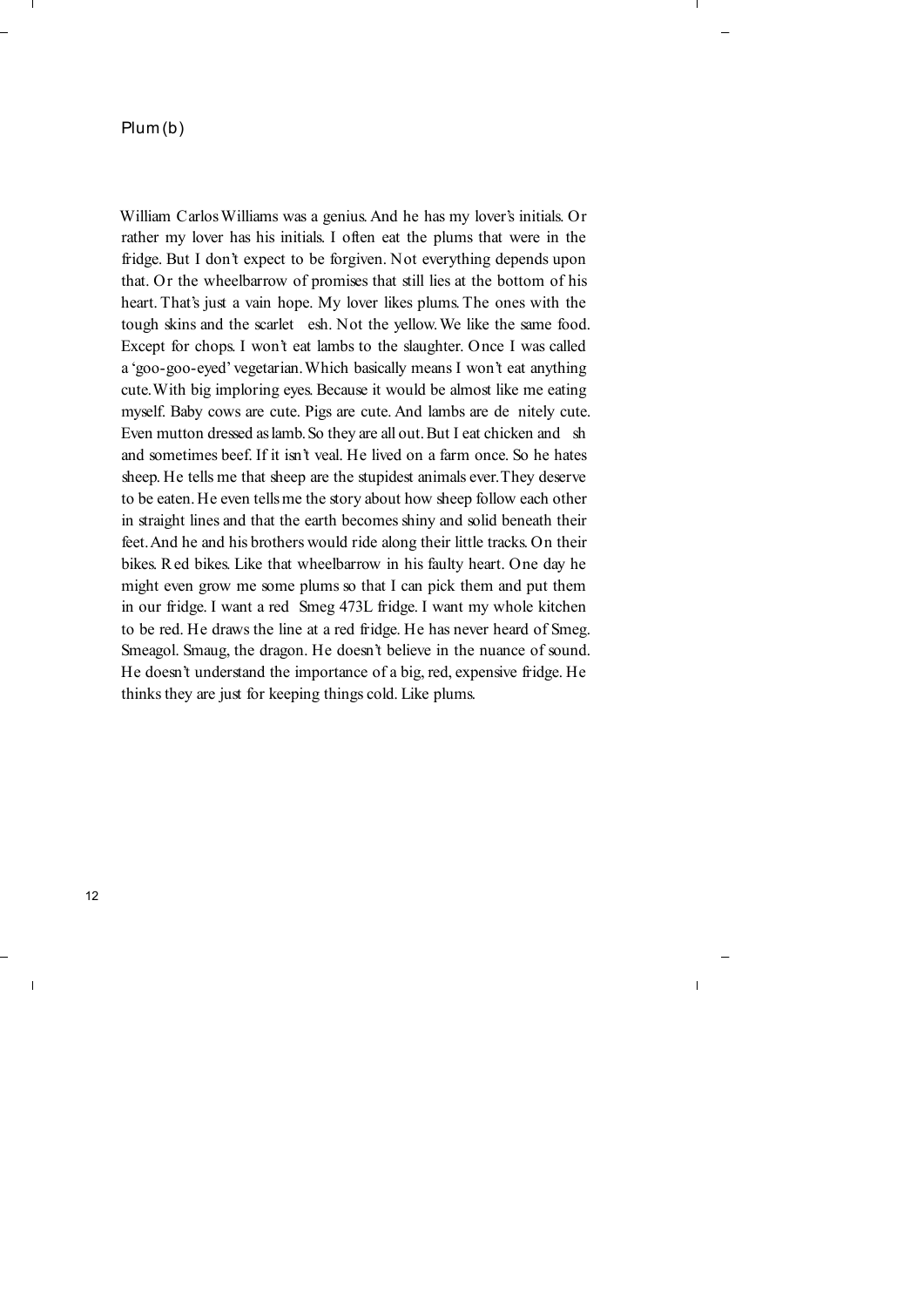#### Stella

 $\mathbf{I}$ 

Last night I pressed my body to the cold tiles on the bathroom oor. Face down. R ecumbent. Prone. To making mistakes. My torso left a hot patch beneath the vanity basin. When you came to nd me I had misted up the mirror with my heat. I shifted sideways to nd fresh tiles while you wrote the words 'We've had this date with one another from the beginning', on the steamy glass. You stepped into my hot spot. Toes curling into the warmth. 'Listen,' you said, 'can you hear it?' Somewhere in my imagination a streetcar still grinds its way down the Desire Line. Even though we both know it has been retired. R etrenched. Put to sleep. And now you will have to rely on the bus to take you to your Elysian Field. I turned my head to the left and stared at the sock line circumnavigating your ankle. You shaved in the double 'e' of Tennessee and called me your Belle R eve. Tristes tropiques. Blanched, I peeled myself off the oor. Sticky sweat clung to the white tiles. You looked for a moment at my ushed belly before taking the bottle of eye drops and tipping back your head, cap in mouth. Gagged. Censored. Silenced. It's Post-Katrina in the Crescent City and I'm still waiting for more levees to burst. Me with my Hurricane box watching Treme on HBO. You drinking Hurricanes at Old Absinthe House in the Vieux Carré. Toulouse St. La Blanchisseuse. 'Don't worry,' you told me once, 'it's only a paper moon.' Both knowing it is only you who sails over the cardboard sea. I'm just papier-maché. You chew me up and spit me out. Pulp. Palpitations. So I paste myself onto you. Moulding myself into your curves. But you're not waiting for the glue to dry. We rot from the inside out.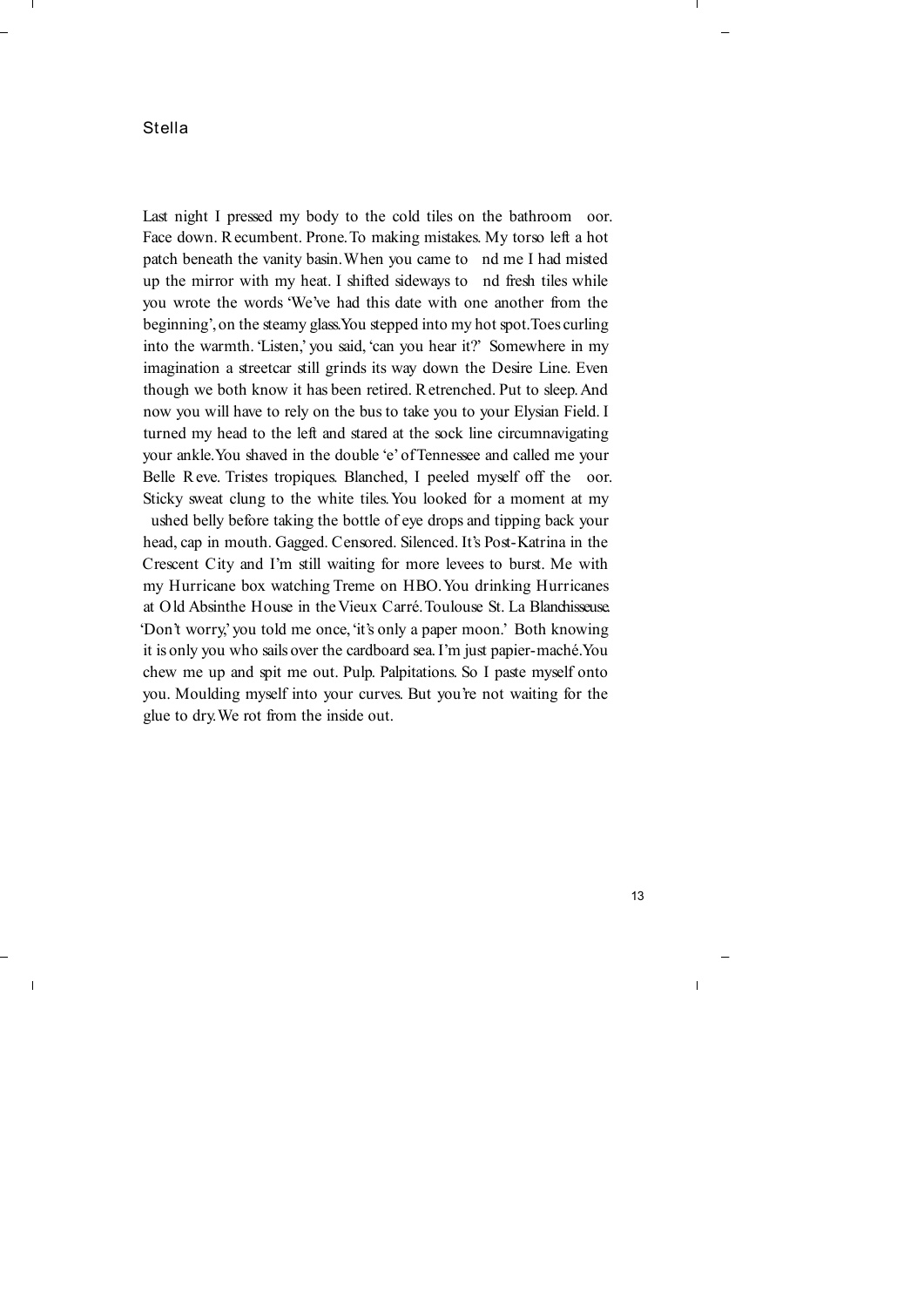# Lunacy and the Arrangement of Books

#### for Amy Baillieu

Your new bookshelves are driving Deweyites mad. Spinner wheels in hand, they ache to enforce the decimal classication system on your vertical timber. Pragmatist systemisers, it doesn't matter which Dewey you prefer: Melvil, John, the library cat or even Huey and Louie's brother, they all believe in shelf diagnosis. So, choose your own system, but ask yourself: Is Emma inappropriately touching Moby Dick? Is Don Juan pressed up against Clarissa or lying on top of Jane Eyre? Don't put Madam Bovary and Anna Karenina too close to the edge and remember that given half a chance, The Brothers Karamazov will lean on Little Women. Whatever you do, make sure you keep American Psycho in the plastic wrapper. Frankenstein can bring some life to your Gothic collection but keep Dracula away from The Monk and keep Dr Jekyll and Mr Hyde in separate sections. Don't worry if you lose The Invisible Man, Voss will go looking for him. I suppose you could order your books by the colour of their spine or the birthplace of their author, but that kind of Creative Intelligence is, in the end, just Experimental Logic.

 $\overline{1}$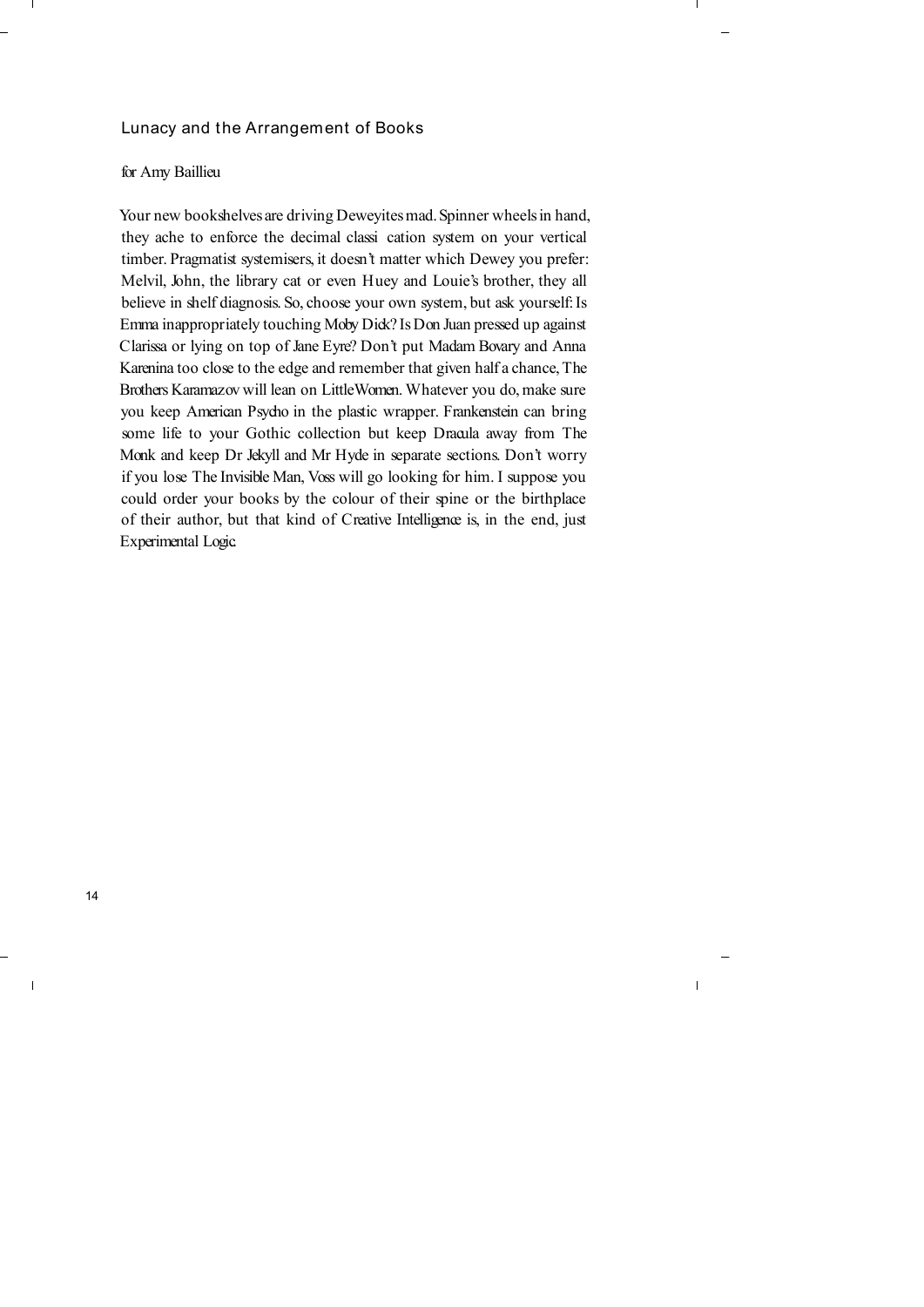#### Anonymous

 $\mathbf{I}$ 

Names are important. Daphne Du Maurier knew that. Names are identiers. Signi ers. Indicators. Of something more. Names say something about you before anyone has even seen you. Names make you attached. Even if you aren't so attached to your own name. You connect. Like a dog collar and leash. Dog tags. Names are important. Holly Golightly knew that when she refused to give her cat a name. When she let the cat out in the rain. Like Hemingway. John Proctor wouldn't sign his name but Arthur Miller signed his on a marriage licence to Marilyn Monroe. Not her real name. First born children are supposed to like their names more than others do. I have grown into my name. It sounds English. It sounds Victorian. I should have been Jane Austen's sister. Although I would have enjoyed being a Brontë more. If I were American I would be a Dickinson. Names decide your personality. All Brittanys are dumb. All Jameses are arrogant. All Isabelles are dif cult. All Hughs are cute. Claire is not a fat girl's name. Despite what The Breakfast Club tells you. There are many derivatives of my name. But not as many as Avdotya in Crime and Punishment. I used to hate my name but now I tolerate it. I like it more when he calls me Bobbin. His human bobbin. I have a collection of wooden bobbins from Lowell and a blue dress from Mill City Clothing. I belong in Massachusetts twirling myself in his sheets. R otation. R evolution. Spinning ginny. Ginnie to his R iddell.

 $\overline{1}$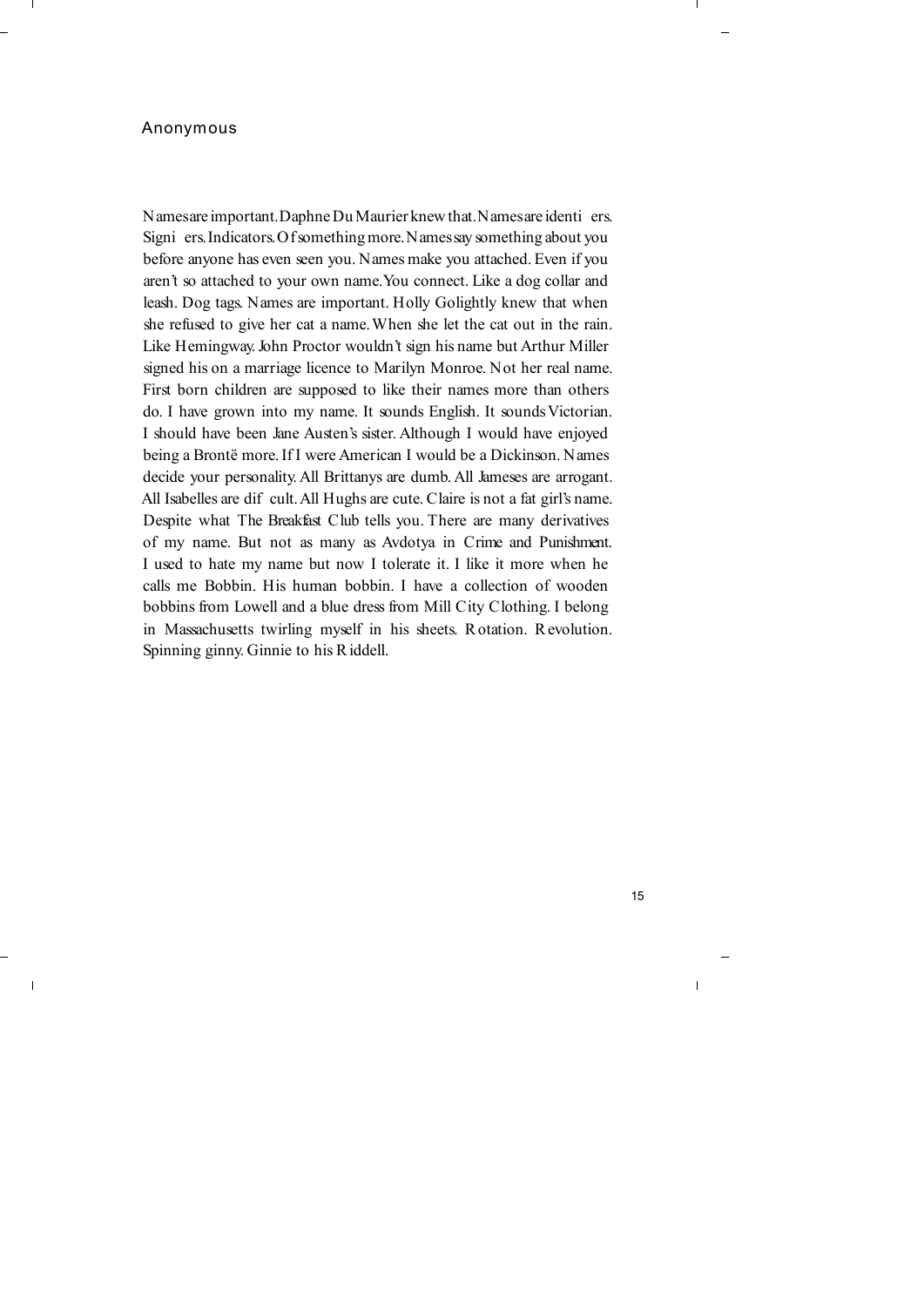# Kiss

 $\mathbf{I}$ 

Clip. Like the snip of scissors severing a braid. My wings are clipped. Maimed butter y. Butter eld 8. You leave me like Starr Faithfull. Washed up. I watched Hearts in Atlantis and the line about a rst kiss being 'the kiss by which all others in your life will be judged' plays over and over. Like grooves of the mind. A stuck 45. Who stole my rst kiss, a boy or a man? At twelve, I clipped pegs to my lips at bedtime. Hoping to wake to big, throbbing lips, more kissable than my own.

 $\mathbf{I}$ 

 $\bar{1}$ 

 $\mathbb T$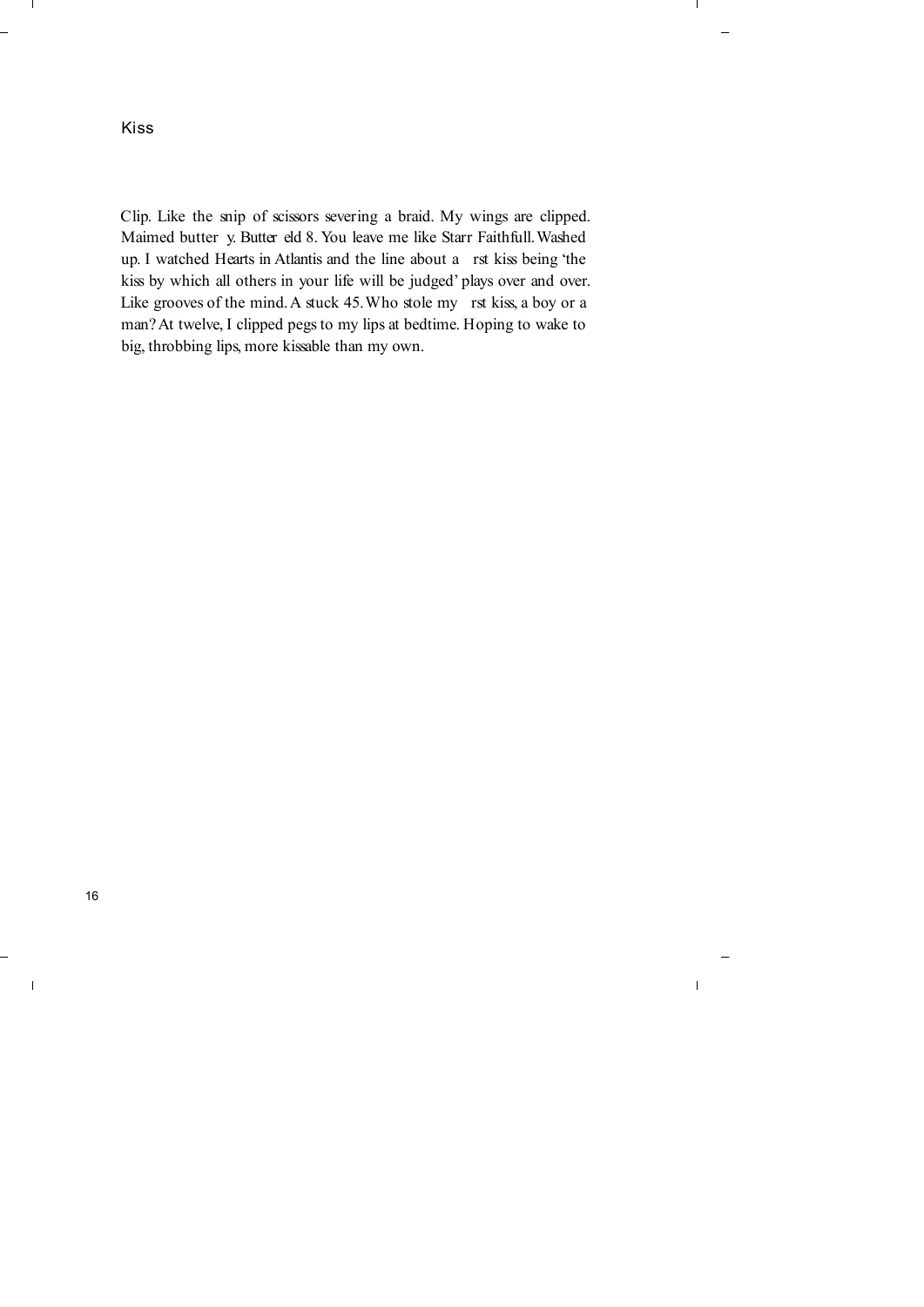#### St. Valentine's Day Massacre

 $\mathbf{I}$ 

You tell me not to answer the phone. But I do. Because your eyes ash gold when you walk past the kitchen. Because Plath was brave enough to answer the phone when Ted tried to intercept it. Because I need to make sure it isn't Assia Wevill come back from the grave to steal you away from me. Her voice is husky. Every third word catches in her throat. Like a diamond clasp hooked inside a black velvet pouch. As she speaks I see her lips. Crimson. Patent leather. Black cherries. She materialises before me as I listen. I am surprised. Somehow my image of Plath has become entwined with Veronica Lake. Probably because of that photo of Plath in a white bathing costume. White hot poet. Yellow hair. Now I see it seductively sliding down over her right eye. Like tiny waves or ripples. One cat's eye is visible. Luminous. Emerald. Fire-lled. I see she is wearing a strapless dress that matches her lipstick in shade and texture. I think of the femme fatales in lm noir I studied in second year Cinema and I remember Jean Hale in St. Valentine's Day Massacre. But you like Barbara Stanwyck in Double Indemnity and I'm more of a Gene Tierney. Either way, I could dress myself as a police of cer and shoot out your heart.

17

 $\overline{1}$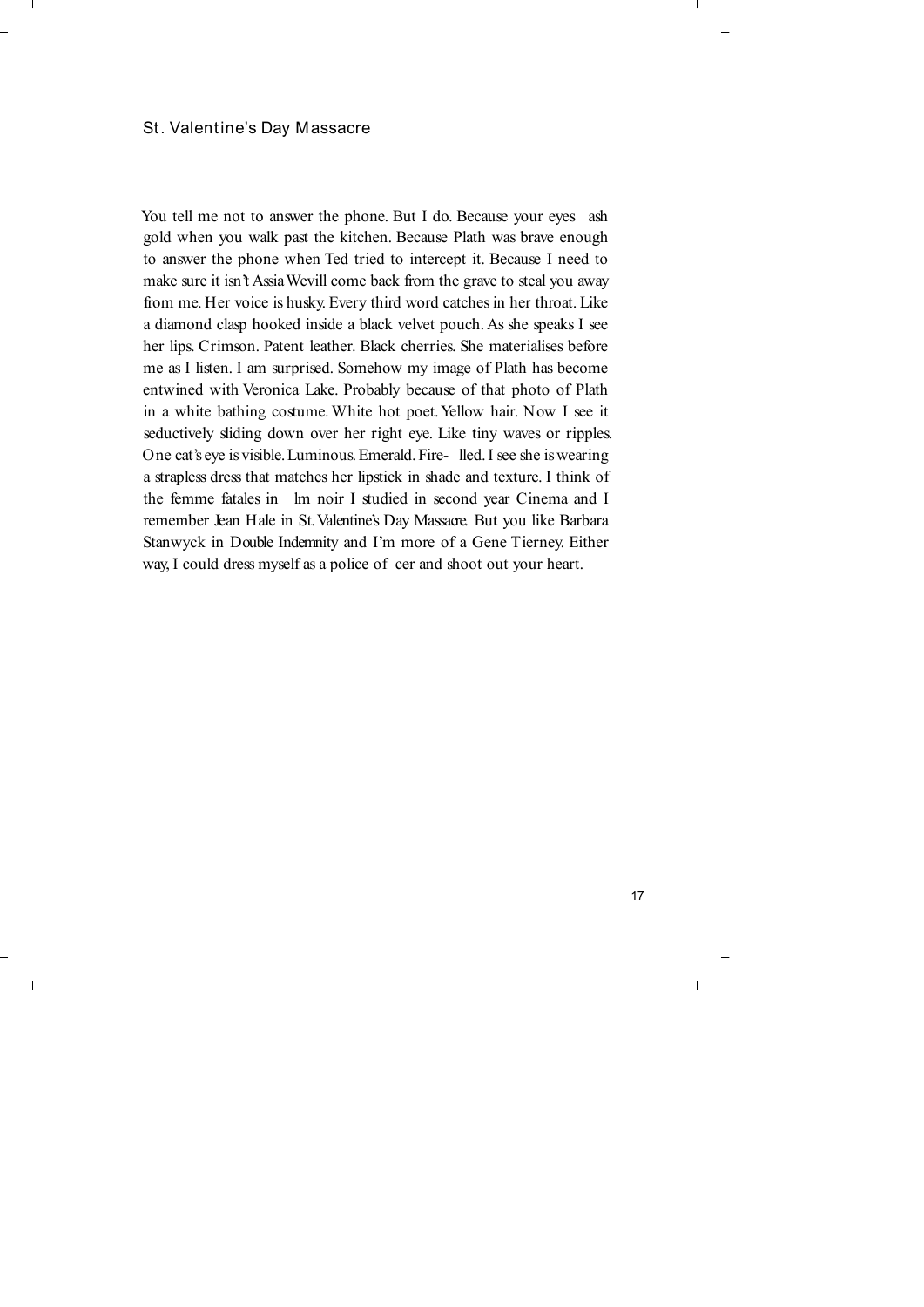# Noodle Hut

You broke up with me in the Noodle Hut. R ang me in the middle of your combination special to say that it was all over. Dumped me while I was in the kitchen searching for The Eternal Husband. I could hear your wooden chopsticks clicking while you talked. You told me you had fallen in love with a character in your book. I said that characters were overrated and couldn't offer you the objectivity you needed. They couldn't read The Idiot to you every Monday after breakfast and help get you out of debt. You told me girlfriends who weren't stenographers were spineless. You wanted nothing more than to hear your words repeated back to you. 'All wives should be philatelists,' you said. But I'm not prepared to steam stamps off envelopes. Or write out your version of The Gambler in longhand every night. So instead I imagine you sitting on your couch in the evenings, propping up your latest creation in the crook of your arm. Balancing her on your knee. While I strain potatoes or abandon them in the colander for the sweet and sour special.

 $\overline{1}$ 

 $\overline{1}$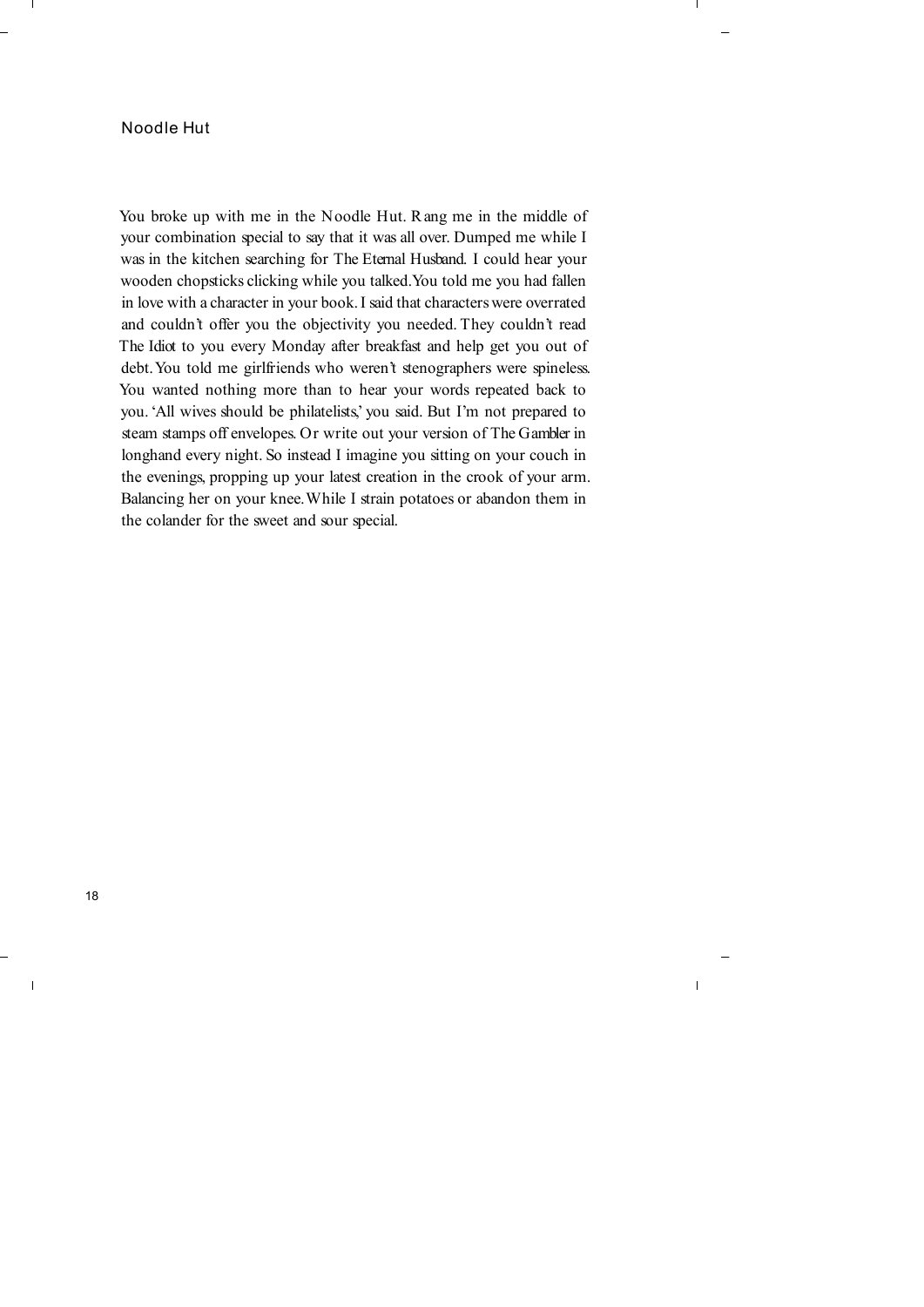## Chelsea Hotel

 $\mathbb{I}$ 

I've always believed Stevie Smith and Dylan Thomas. That's not the issue. I'm always drowning, very rarely waving. And when I'm not drowning, I'm raging against the dying of the light. So, I chop my fringe too short and run away from Palmers Green to live at the Chelsea Hotel. But the reservation clerk tells me that they changed the policy about long term residents in 2011. It means I have to write my Scorpion and other Poems at the White Horse Tavern instead of the room where Sid killed Nancy. I like the dark wood panelling and the ketchup bottles on the tables. I sit under the framed poster of Under Milkwood and wonder if I could ever get away with a line like 'Let me shipwreck in your thighs.' I order a tuna melt and a R olling R ock, thinking of Sisyphus as I pick up my pen. I doubt I'll catch pneumonia tonight.

19

 $\overline{1}$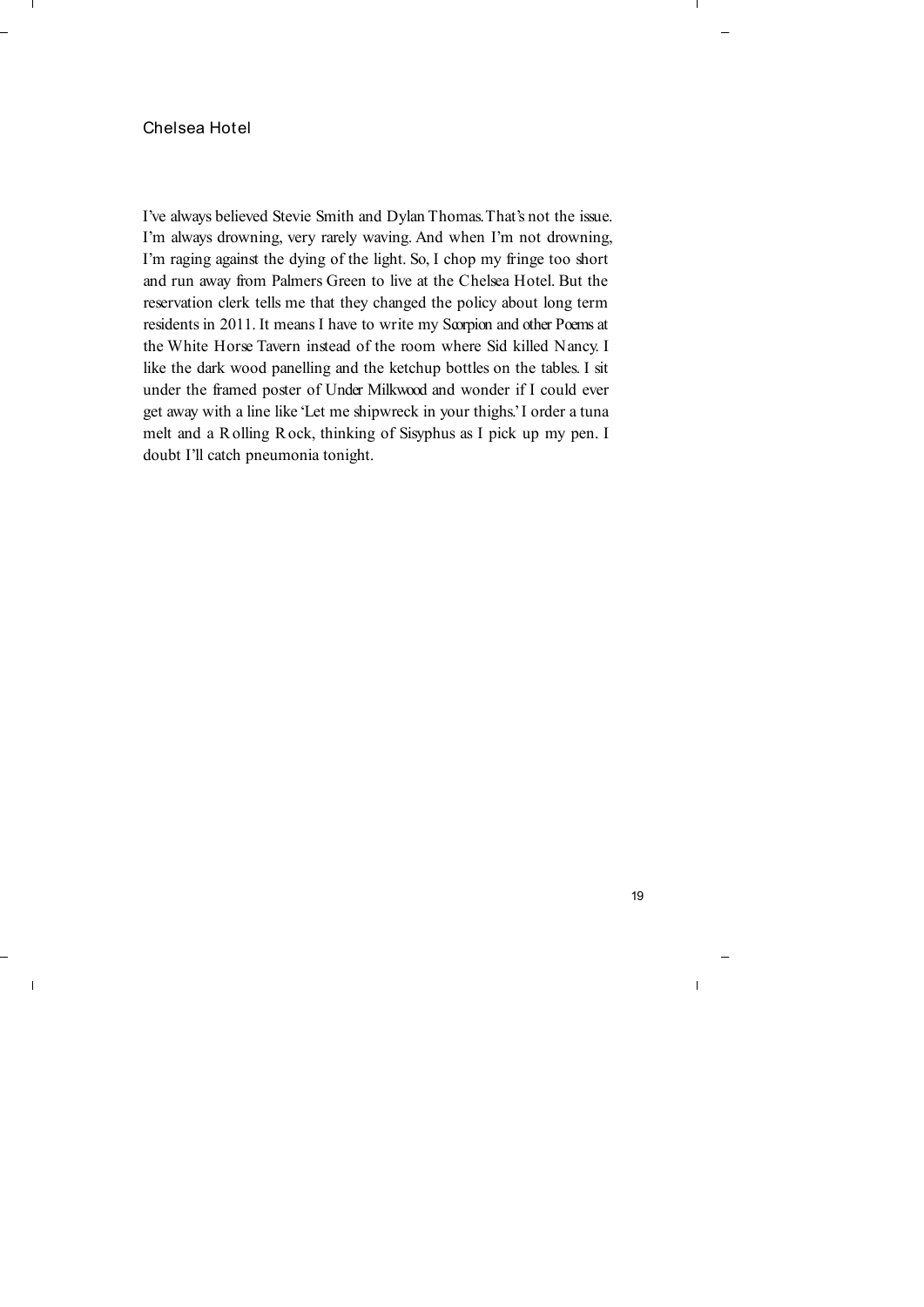# Cat among pigeons

Hope is the thing with feathers… Emily Dickinson

The cat is not on the mat or in the hat. He is lying on his back in a circle of light. He could be playing dead. Except that's for dogs. And his tail arcs like a snake as it moves from side to side. His telling tail. Telling tales. His right eyelid withdraws a little to reveal a crescent of iris. A pigeon peers at him through the bay window. Her toes curl like red star sh feet over the window ledge, long black nails in need of a manicure. There is a bright blue cuff with numbers around her left ankle. Anklet avifauna. She's some kind of Holly Golightly pigeon. Occasionally she gets the mean reds, but she believes home is where you nd it: 'You can't cage a wild thing.' She dreams the cat will nd a home in Spanish Harlem, rather than having a true Hollywood ending. A second pigeon joins her. There is a cooing noise from him as he lands. R usty Trawler. The cat's feet twitch but he relaxes his muscles, he is waiting for a kit of pigeons. No point expending energy without maximum effect. The utter of more feathers. A baker's dozen of teal and brown birds in the front yard. The cat springs to his feet. Out through the window between Golightly and her chubby mate. Four canine teeth. Kit cat.

 $\overline{1}$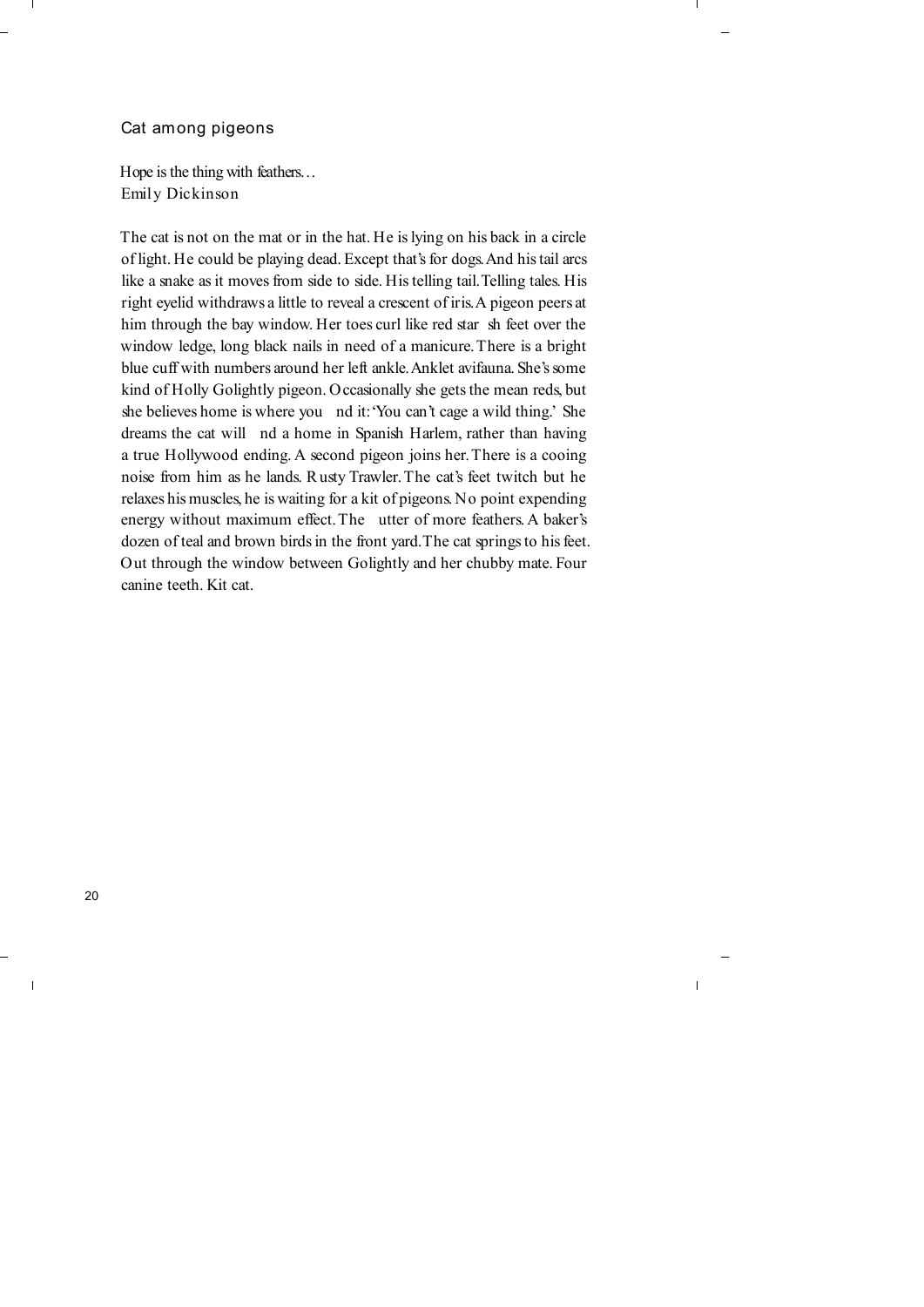#### Butter y Hunter

 $\mathbb{I}$ 

I collect nymphets. Like butter ies. Carefully arranging them on the page and impaling them with a pin. I catch them in my net. It isn't hard. I stroke their angel hair and search for their wings. Just because it helps me remember. My mistakes. My heartaches. Infanta Defunta clearing the haze. I specically collect my predecessors. Damsel ies. Fire ies. Gad ies. After I nd the ghosts of Humberts past, I nd their latest conquests. I was once one of them. They are perhaps me. I watch them become me. I wait to hear the clinking of the chains. To see my doorknob morph into a grotesque face. But it doesn't happen. I think about tying a handkerchief around my jaw or putting a candle snuffer on my head to extinguish the light but instead I collect nymphets. To pass the time. There are no ghosts of Humbert's past, present and future. No shrouded Humbert beckons me towards my grave. Bah Humbert!



 $\overline{1}$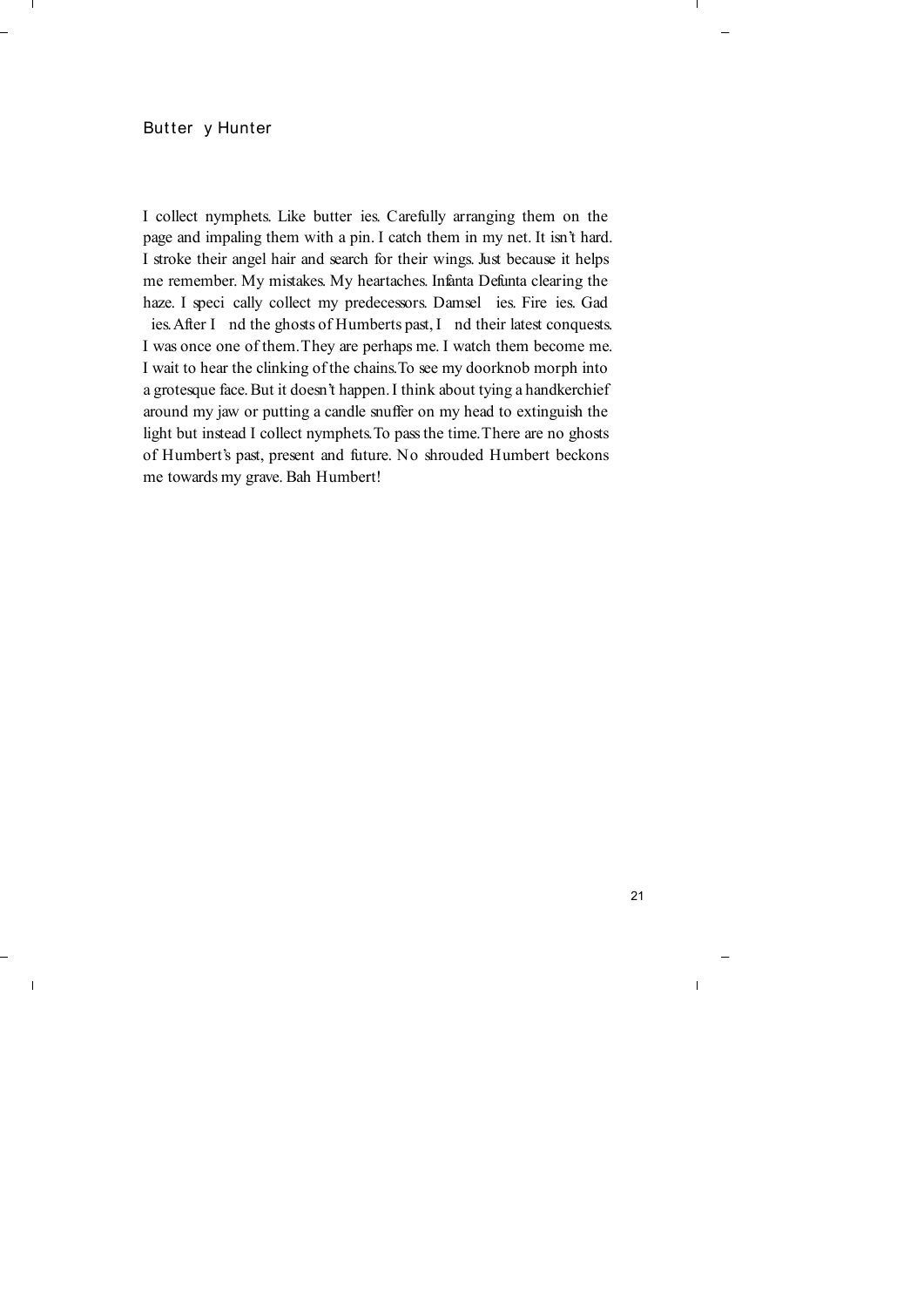# Seed

…holding in her hollowed hands a beautiful, banal, Eden-red apple. Vl adimir Nabokov

I've given you nine months to coax me out of the foetal position. Nine months to grow large and sticky against my palm. Cross my palm with silver. Start over in the moonlit car park. In the park. This time you have eaten me alive. I look for a child. A 'R hoda' who reminds you of your mother. I will pour gin down her throat to stop her crying. 'You-gin One-gin', I hear you smile. No gripe water. Maybe absinthe because it reminds me of Granny Smiths; of the tiny ribbon of green circling the hemispheres at the end of my core. The end. I can't be there for you anymore. I can't make your day more palatable. I can't wait for you to cut your teeth on my unmarked esh. I am planting an apple tree. We'll drown in Apple Pie Moonshine.

 $\overline{1}$ 

 $\mathbb{I}$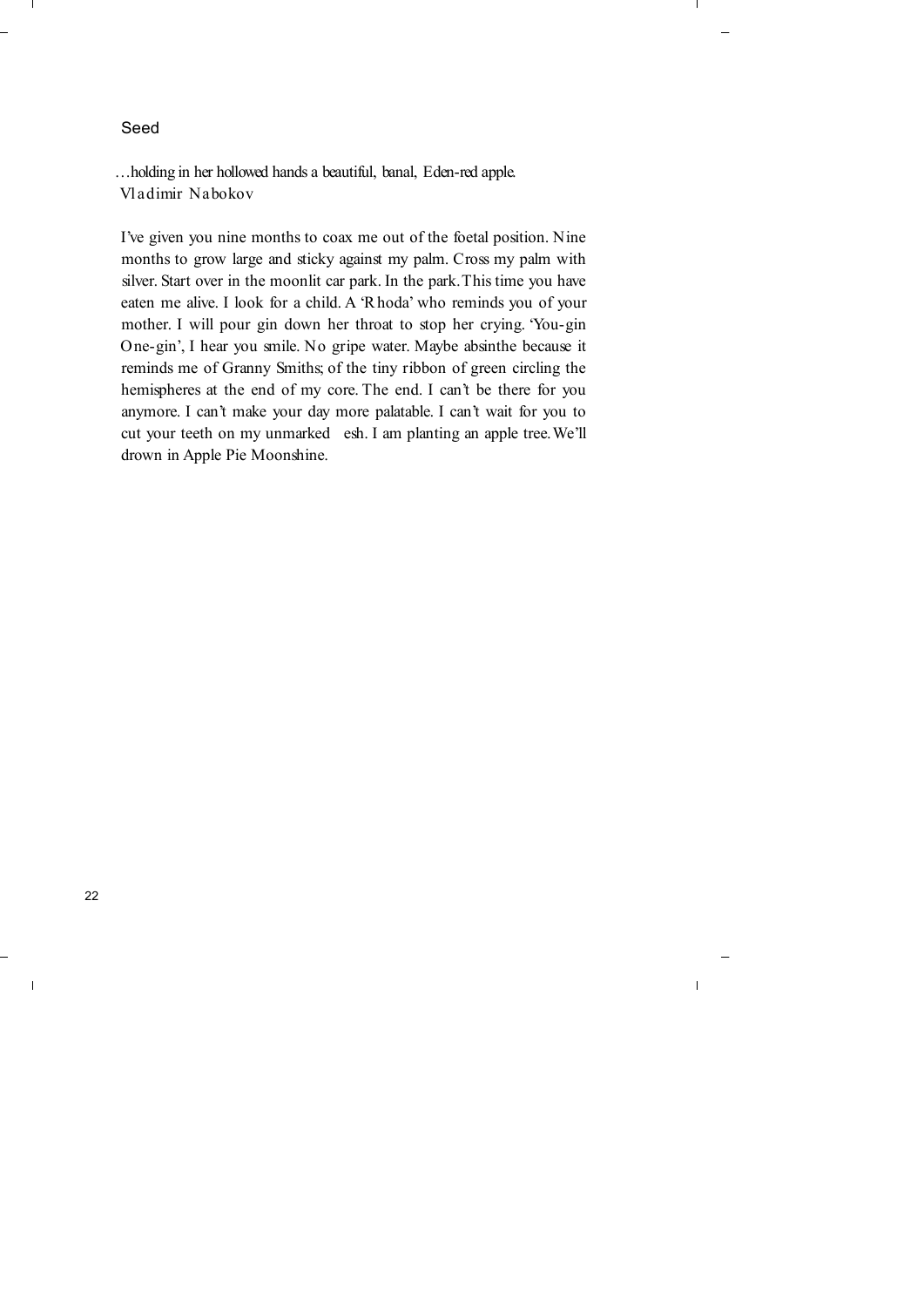# Lolita

 $\mathbf{I}$ 

 $\bar{\mathbb{L}}$ 

She liked to dip pieces of orange into her red wine, she watched them oat, half submerged. Surreptitiously suffocating. They looked like toes, bleeding ballerina toes. She caught the drips on her tongue. Open mouth. Bruised lips. 'Toe shoes,' she thought. Pink and perfect. She sucked the sweetness from the centre and spat the rest into her palm. She smiled, purple teeth. 'Lolita,' she said because she liked the sound of it. Lolita.



 $\bar{1}$ 

Τ.

 $\overline{\phantom{a}}$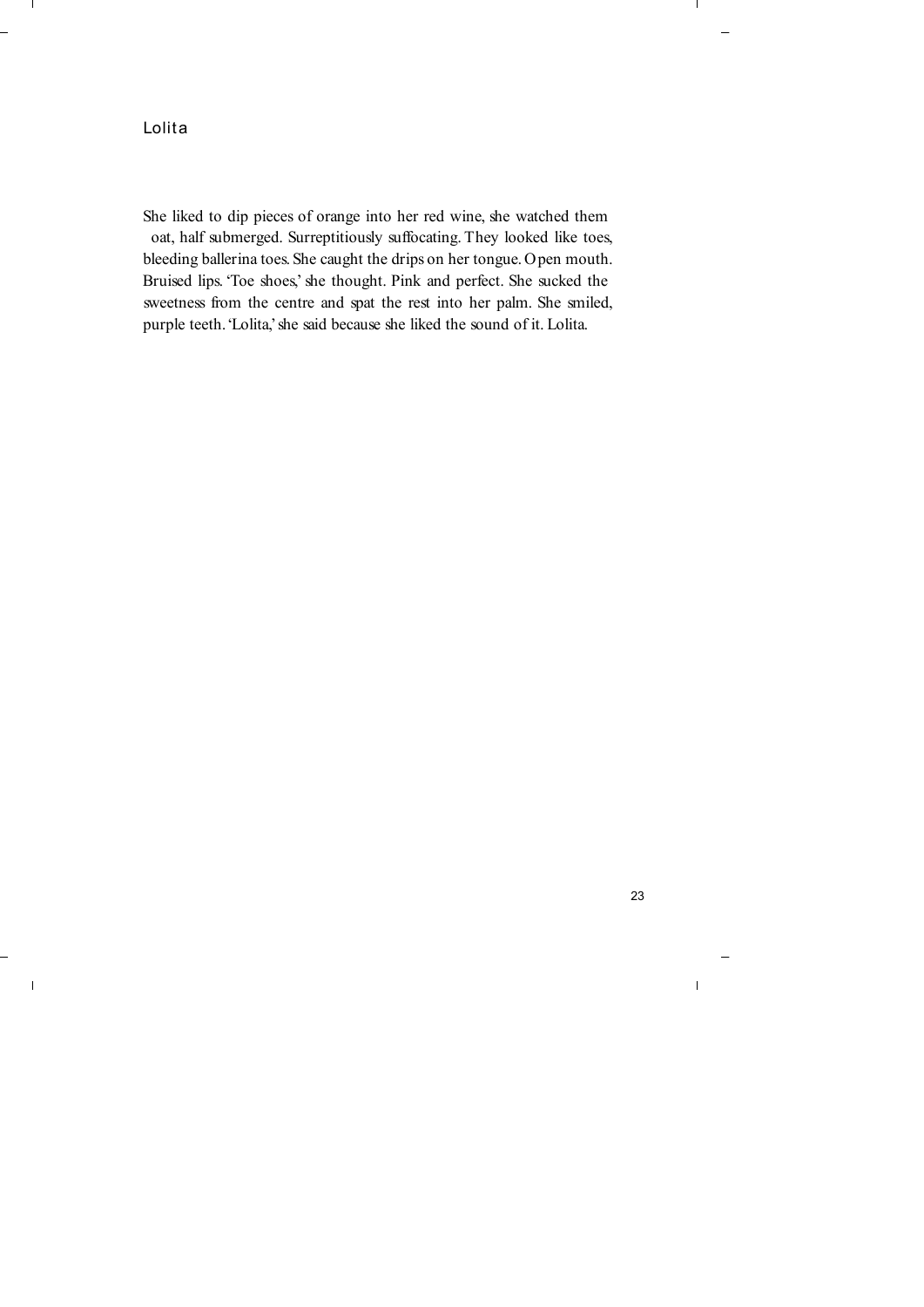#### White Noise

You outline the vein of biro between my toes with your tongue. Swirling around my second toe. Wormish. Nipping the tough skin on the ball of my foot, your ear pressing against my warm ankle. I think for a moment just how much I want you to take me ice skating. Just because I like the word 'rink'. Just so you can lace my white boots and hold my hand as I scream white puffs of air. Narnian merry-go-round. But you will never take me ice skating. We only ever go to Smorgy's, The R amada Inn or the Laundrette in Buckley Street – the one with the big tumble dryer for doonas. I initial your earlobe with my saliva. Nuzzling your carotid pulse with the tip of my nose. You tug on the ends of my hair, your pointy hip bones burrowing into me. Urging me to reach for my blue biro. I scrawl the rst sentence of Rebecca on your back. You guess it's Du Maurier by the time I get to the capital 'M' for Manderley. You take the biro from me and press the nib into the freckled pits behind my knees. I ask you to press harder. Pleading with you to write your words in my plasma. Clear, sticky, cherry-tinted words. "For a long time I used to go to bed early". I smile. My skin singing. I want you to continue, to cover me in Proust. But you get impatient and paw at my thighs. I always preferred yo-yos to madeleines anyway so I snatch the pen from you and draw a stave down your backbone. Curly treble clef beneath your jutting shoulder blades. I colour in the crotchets but semibreves have always been my favourite. You guess it is La Wally from the fourth bar. And somehow you know it is connected to my desire for ice skating. Snow. Avalanche. Stalactites and stalagmites. Once you told me an obsession with white could only lead to sickness or marriage. And you said that neither of those were appealing. Neither of them could bind you to me. I search for my mohair beanie under the bed. The one with the big pom-pom my nana knitted for me. As I search, you brand me with the overture to 'Crazy for You' and I pretend I am a bass as you stroke my hips. For a moment you become the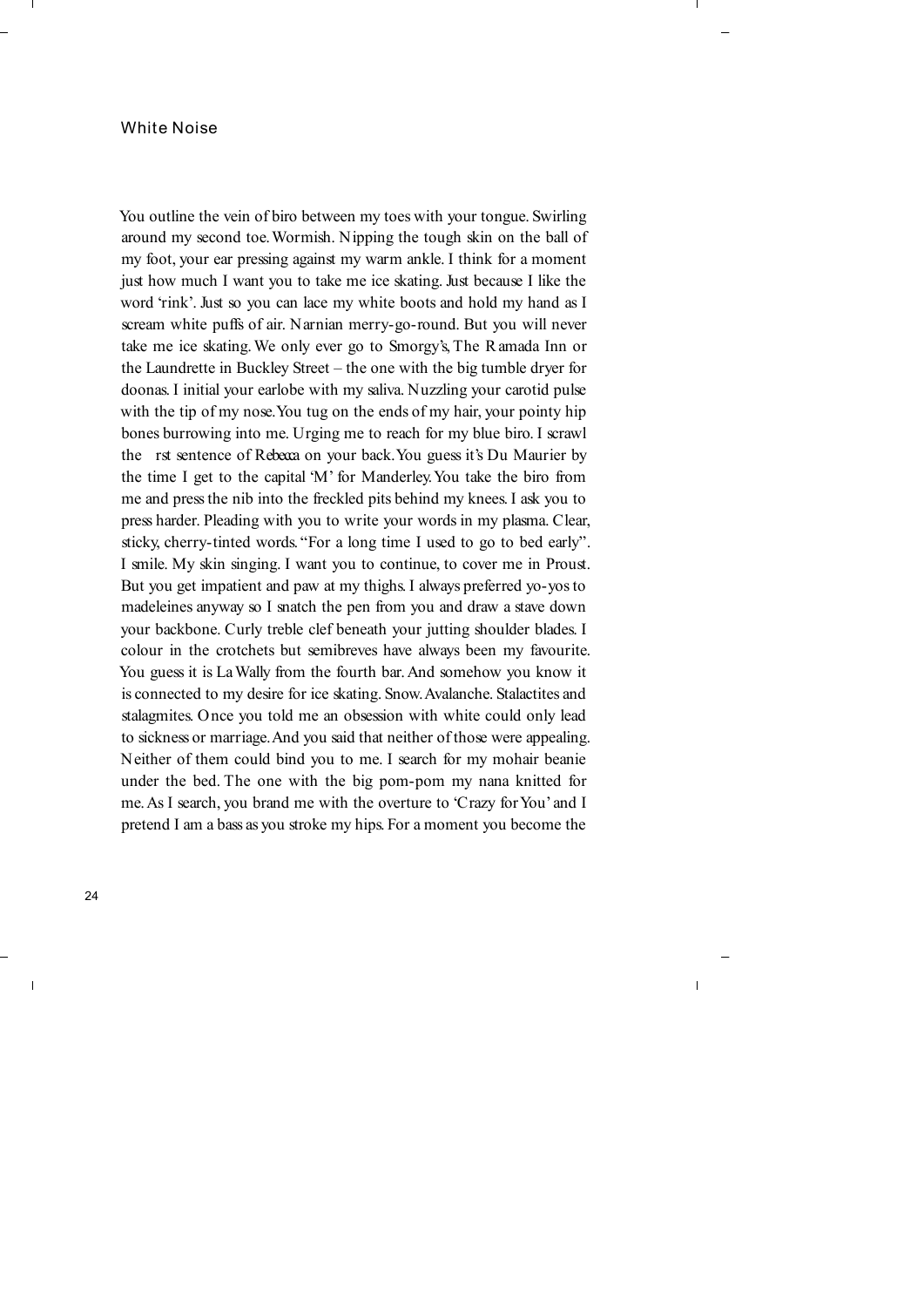pointy stand that rests on the polished oorboards, supporting the bass. And then you are tired of games. So tired you refuse to list all the songs that have 'Lucy' in the title on the soles of my feet. I try to scrawl all the characters from John Fowles' oeuvre down your right arm but you are already packing the sheets into the laundry basket. You toss me my gure skating magazine while we dress. In silence. We leave the washing in the machine while we go to Smorgy's. Halfway through a bite of cheesy toast I blurt out, 'Nicholas Urfe'. You pick up your fork and scratch 'Sarah Woodruff' into my palm. Maybe tomorrow I will ask you to take me ice skating. Maybe tomorrow after you have written your blockbuster on my eyelids.

 $\mathbb{I}$ 

25

 $\overline{1}$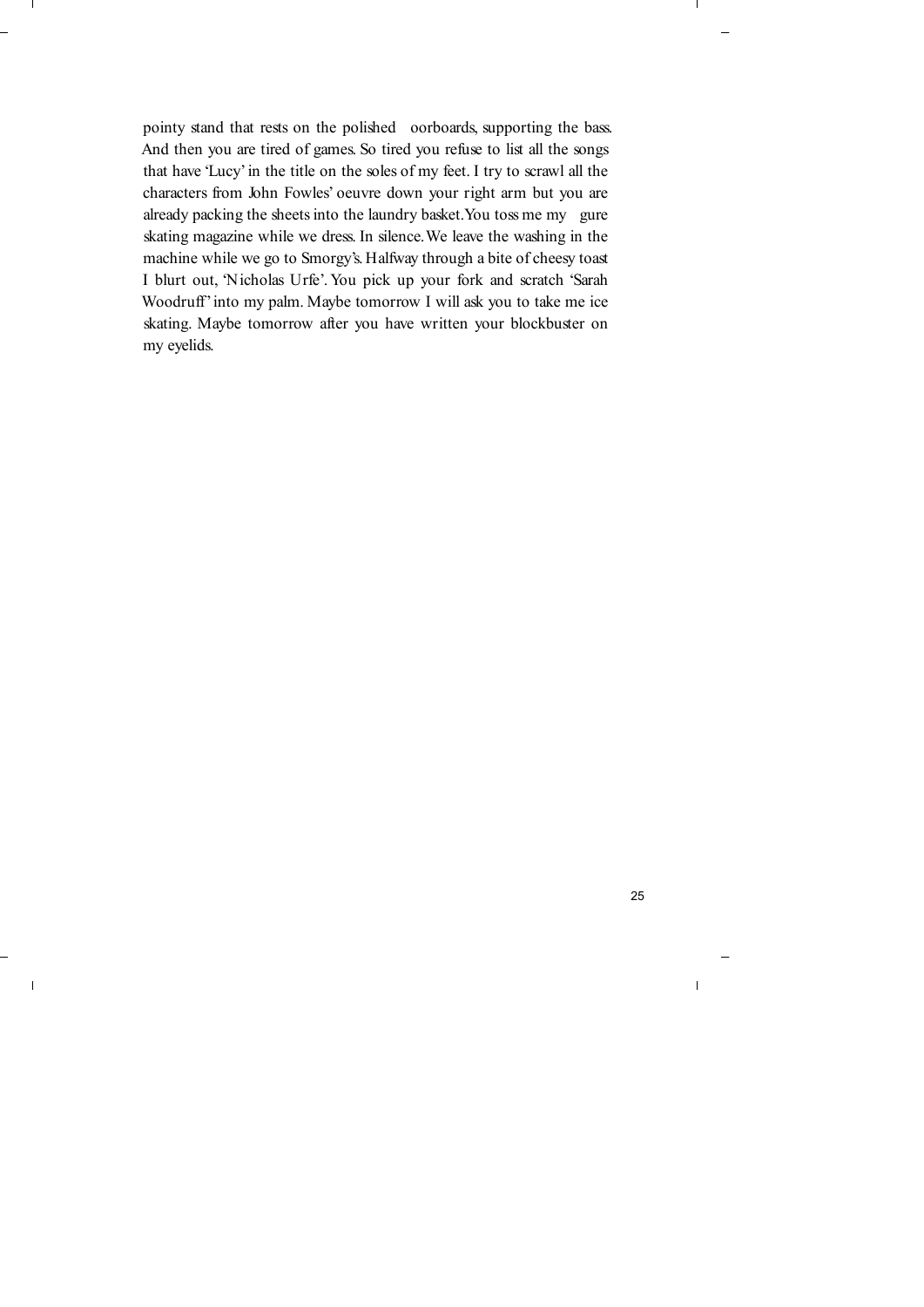# Wilkie Collins

I like to be written on with biro. Tracks of blue running down my nakedness like veins. Mainlining sticky ink. I wrote a story about it once. A story about the way I liked my lovers to write their favourite book titles on me. Like I am a pillow book. So that even when the letters are washed away, they are still detectable for a while under a black light. Indelible secrets in my plasma. The rst one writes To Kill a Mockingbird. China white tattooing me blue. The second scrawls, Tender Is the Night. The long tail of the 'g' looping around my elbow. The third presses Madeth into my spine and I think of him unseaming his enemy from nave to chaps! But the name on my lips has always been The Woman in White: 'Silence is safe.'  $\mathbf{I}$ 

 $\overline{1}$ 

 $\mathbb{I}$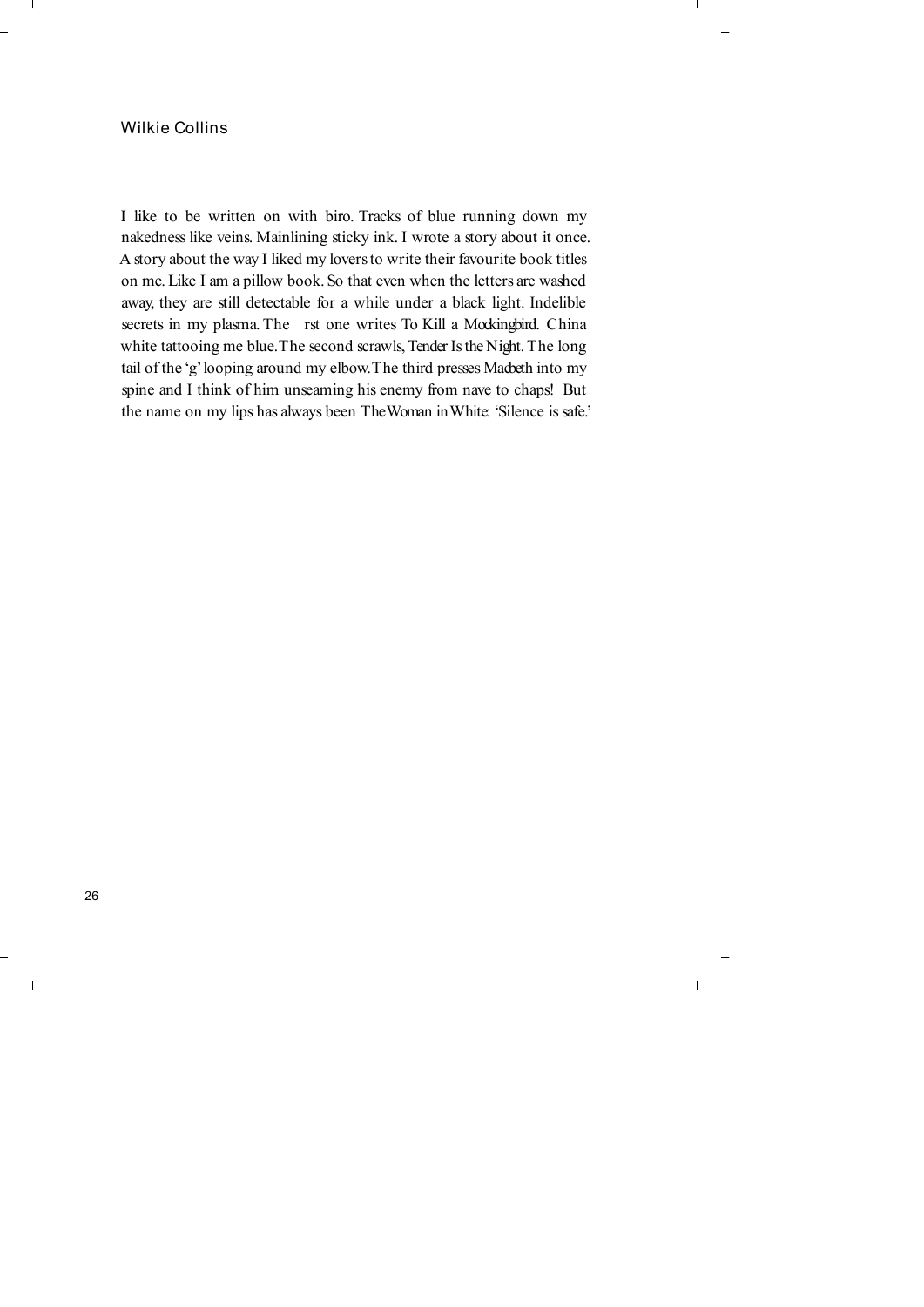# Night Flight

 $\mathbf{I}$ 

 $\mathbb{I}$ 

I'm on the wing. R ight there watching the mechanics of it all. The hatches. Like mechanised rabbit warrens. Lifting as the wind roars through the space. Square. R oom for squares. The Mechanicals would approve. Bottom would be impressed. Titania would prefer something more owery. When it comes to you, Puck has put Cupid's love juice in my eyes. Pansy. Pensées. Love-in-idleness. I willingly give up children. Yours, mine, ours, my dead friend's little Indian boy. I'd probably give up all the eighteen of Lucille Ball and Henry Fonda's in Yours, Mine and Ours. But, in the end, your love is just turbulence knocking my knees against the seat in front of me. Until I land.



 $\overline{1}$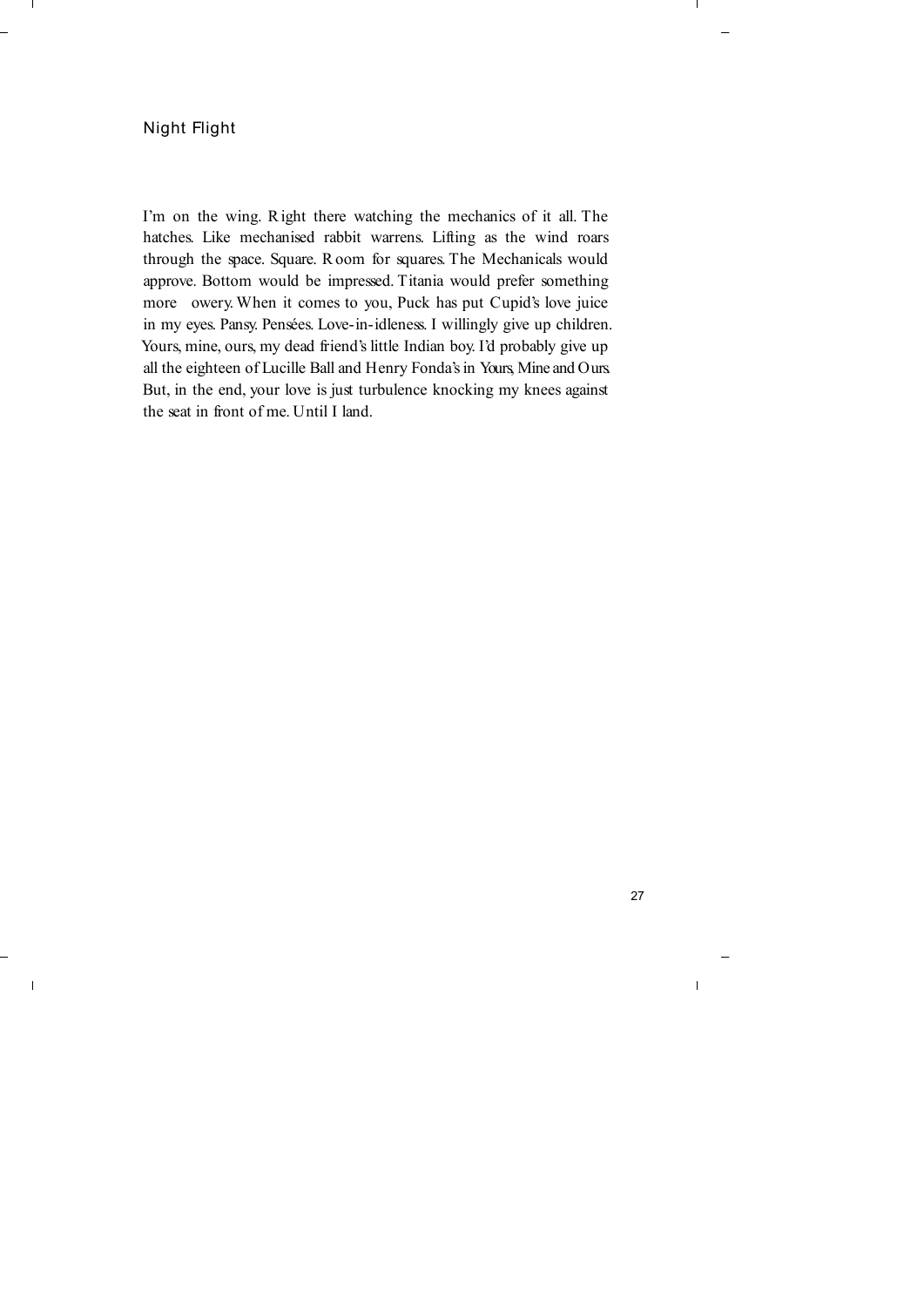# A Room of One's Ow n

#### for PH

 $\mathbf{I}$ 

You weigh me down. Like stones in a coat pocket. Until my incandescence is stied and my 'nugget of pure truth' is stripped back to a room in my grandparents' house in the suburbs where I once wrote poetry. The white desk is still there, pushed against the bay window. If I open the top drawer, I know that my old fountain pen will still be there. Bite marks on the lid from long days at school. The garish hippopotamus curtains are still too red. The carpet is more of an electric blue than I remember. A little sh of an idea becomes a cat without a tail. How do I write the space between my heart and my pen?

 $\mathbf{I}$ 

 $\bar{1}$ 

 $\mathbb{I}$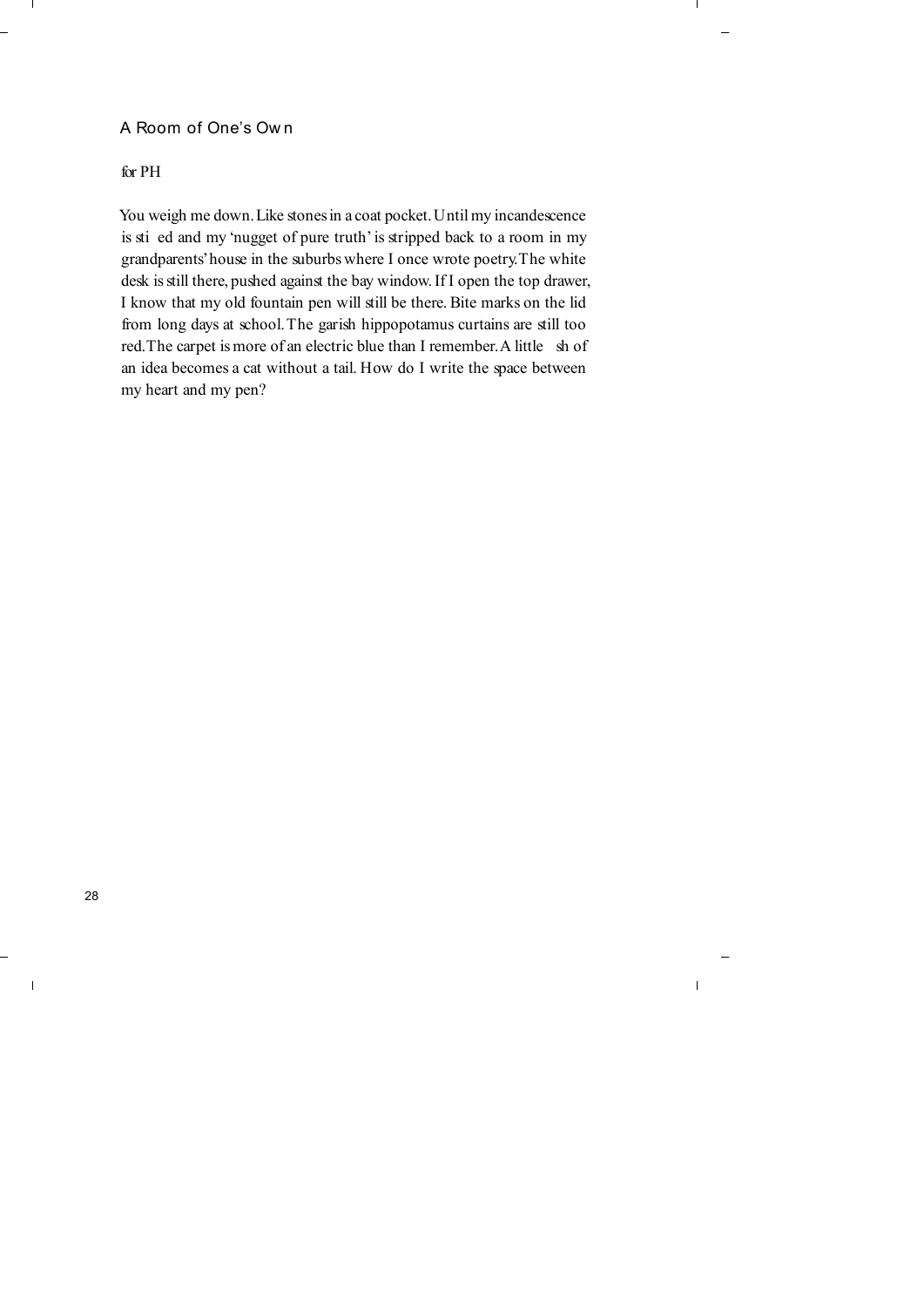# Honey

 $\mathbf{I}$ 

 $\mathbb{I}$ 

My life is kitchen sink theatre. There is a wallet full of reasons why. At nineteen my life was a taste of honey. But I was no Jonathan. Back then I had never even heard of the Book of Samuel. I wore your ring on a ribbon around my neck. You thought it was to keep it close to my heart but it had more to do with the fact that I wasn't ready to belong to you. You once told me that you can't stand people who laugh at other people. I've never laughed at you. Even when you told me to call you my Capitano Moro. I only wished I could have avoided making my mother's mistakes. Now, every night after work you come back to our tiny apartment like you are a member of the Venetian army and ght for me. For us. For our future. But the inevitability of death upsets me. 'Put that on the stage and call it a blackbird'.

29

 $\overline{1}$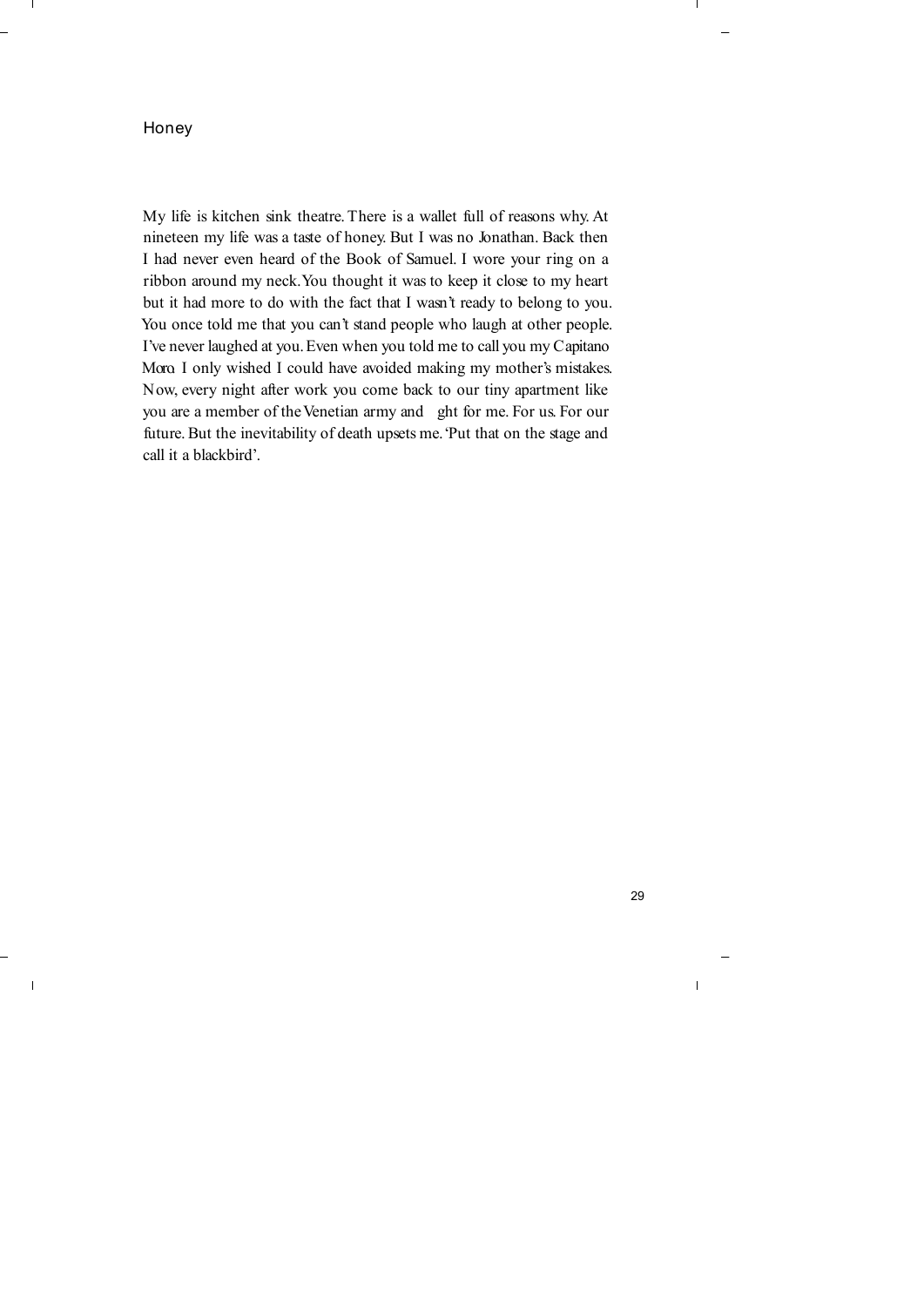# Grasmere

after Thomas De Quincey's 'The English Mail-Coach'

You with your Wordsworthian patter can never be Keats. Because you have already lived too long. So I am cast as your Dorothy forever. Give me your wedding ring and let me spot the page with time. I've always liked the way that Cockermouth, Cumberland sounds on my lips. But there is no place like Grasmere.

 $\mathbf{I}$ 

 $\overline{1}$ 

Postscript: You tell me I am your English mail-coach. But doesn't that mean I am always leaving you behind? Carried away. Like a pen across the page. Glorying in my own motion, riding through an opium-tinged dream fugue. Towards sudden death.

 $\mathbb{I}$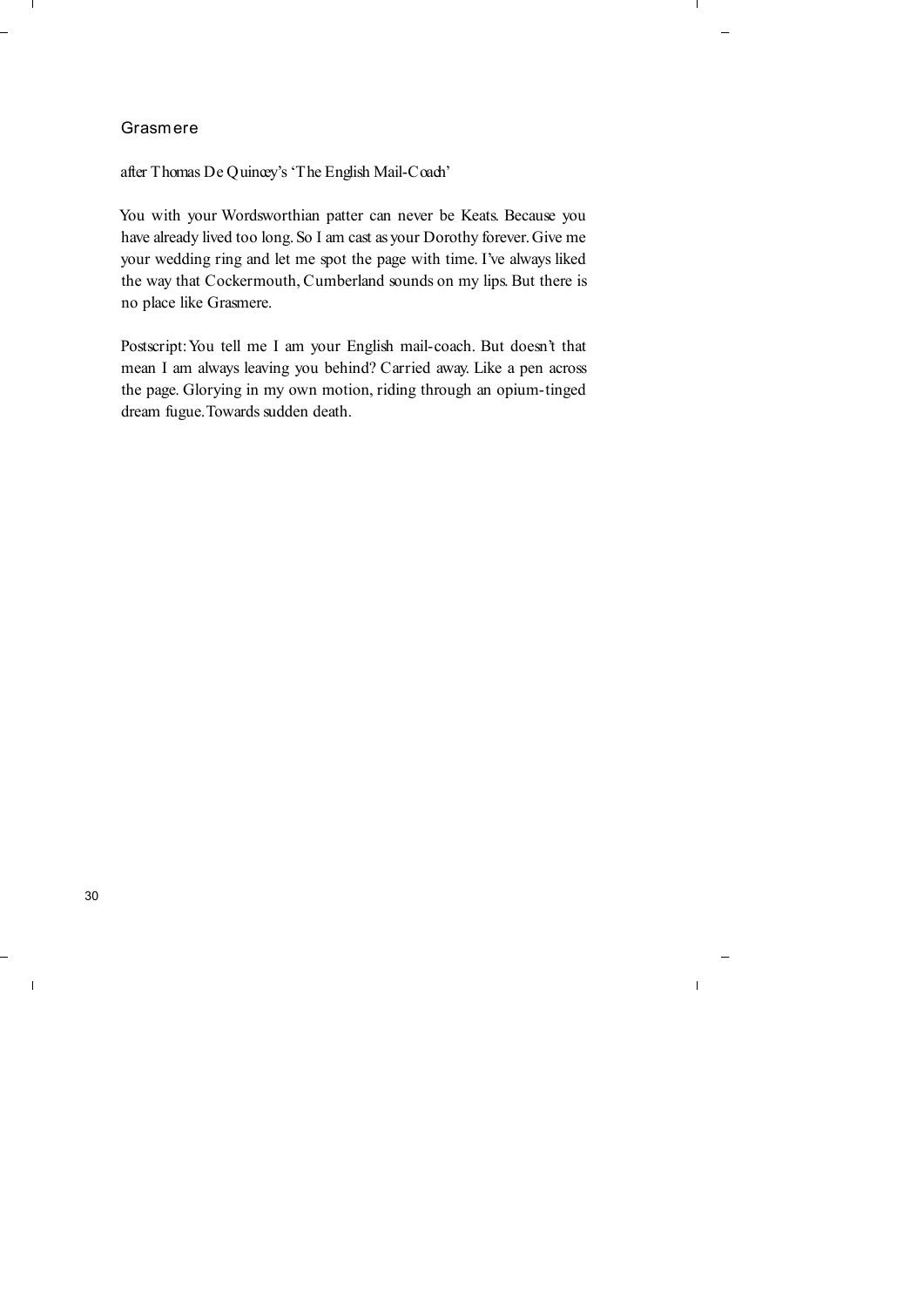#### Plasticine Lover

 $\mathbf{I}$ 

When Irish darling left me, I made a man out of plasticine to love. He was easy to manipulate. I made him a painter. Not a poet. Poets leave. For sunrises, red wine and cheap pizza. Painters are brazenly polyamorous. They prize intimate networks of love. Communities of love. Hierarchies of love. You need a big love for that, so raise the in nity heart high. My ngers work to give my man the best from all my lovers: the priest's foppish hair, the slim hips from the violinist, the long ngers from the tinker, the tailor's blue Danube eyes, the square teeth from the soldier and sailor, the dramaturge's golden skin and the smooth phallus from the bundler. I craft him from red and white plasticine. Marbling gives way to a uniformly pink hue. I'm sculpting myself a mate. Like Pygmalion. Or Dr Coppelius. A charnel house of lovers' parts. I smooth over the joins and peg him by his shoulders to the clothesline to soften him up in the sun. Make him more malleable. I think of Modigliani and buy a canvas for him. As he softens up, I imagine he is looking at me. Like I'm his rst watercolour. All pinks, mauves and suspended pigment.



 $\overline{1}$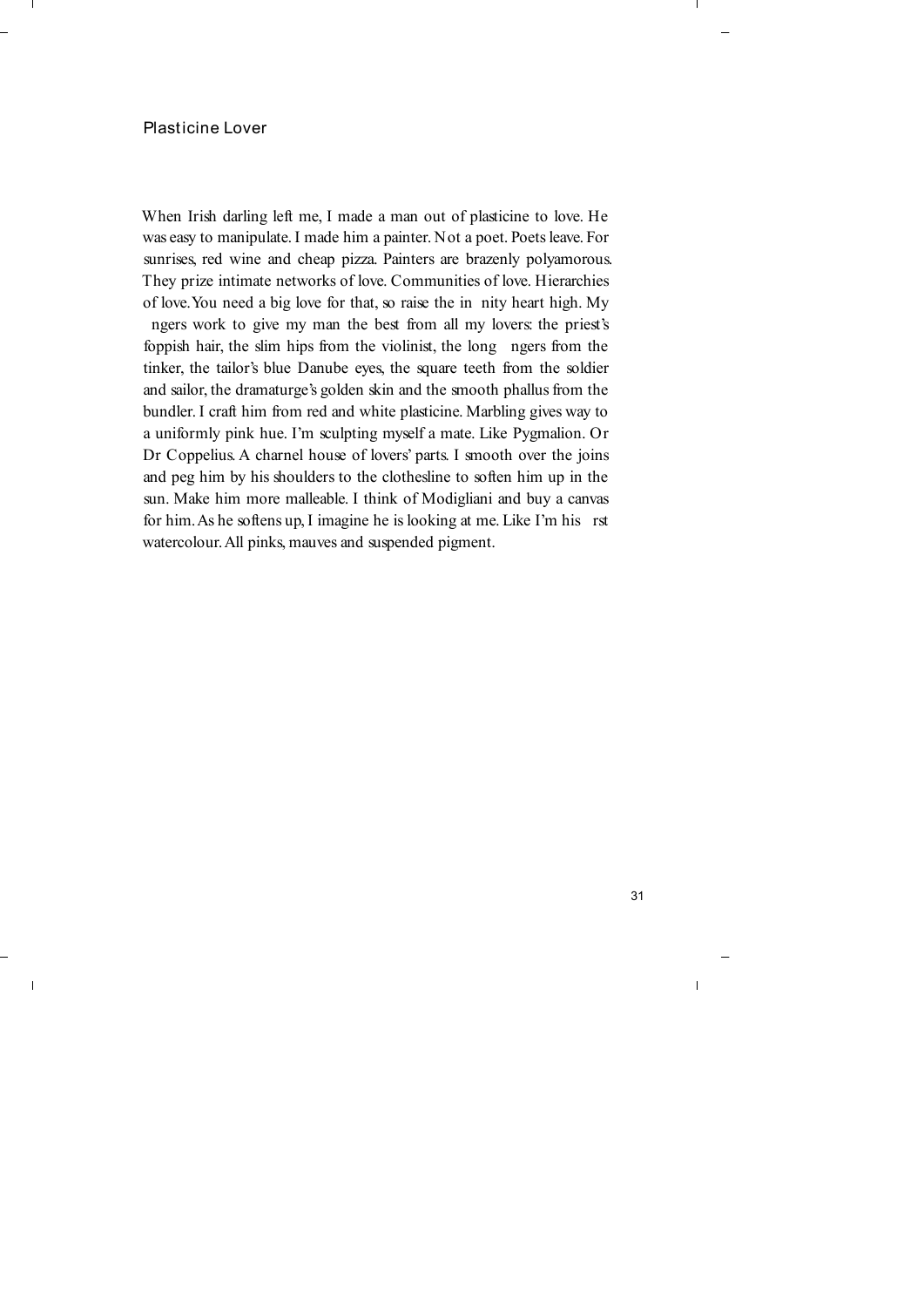#### P.R.B

I wish I had been painted by Millais. Maybe not as Ophelia in a tepid bath. Perhaps as Lady Macbeth. Or Titania. Or Portia. I used to make you sit on a little wooden stool and pretend you were painting me. Stroke after stroke rasping against the canvas. I would unravel my strawberry plaits and stare at you. Sherry eyes. Corsage at my neck. Picking up the small crumbs of wedding cake and passing them through my gold ring. Nine times. But you still didn't get the hint. And so I am suspended in that moment. Forever bridesmaid. I can't be Ef e to your Ruskin. So blot out the canvas with grey. Euphemia's hagiography turns on a wheel and a bear, but I can't be your martyr. Writhing in my skin, I call out to R ossetti to paint me. I make you call me Guggums and cling to wild heartsease. We both know the laudanum comes later. So you paint me. Regina Cordium. Hooded lids. Heart shaped pendant. There are two still babies in the shadows. One within and one without. Broken hearted, I become your posthumous Beatrice. Dig me up Dante! Exhume me. Consume me. Shift the soil between us and gather me in your arms. Chase your journal of poems around my cof n with your ngertips as you hold me. Let me hear your mew of pleasure when you have it. At last. My copper hair lls the empty space. But the worm's hole in your journal eats away at your heart.

 $\overline{1}$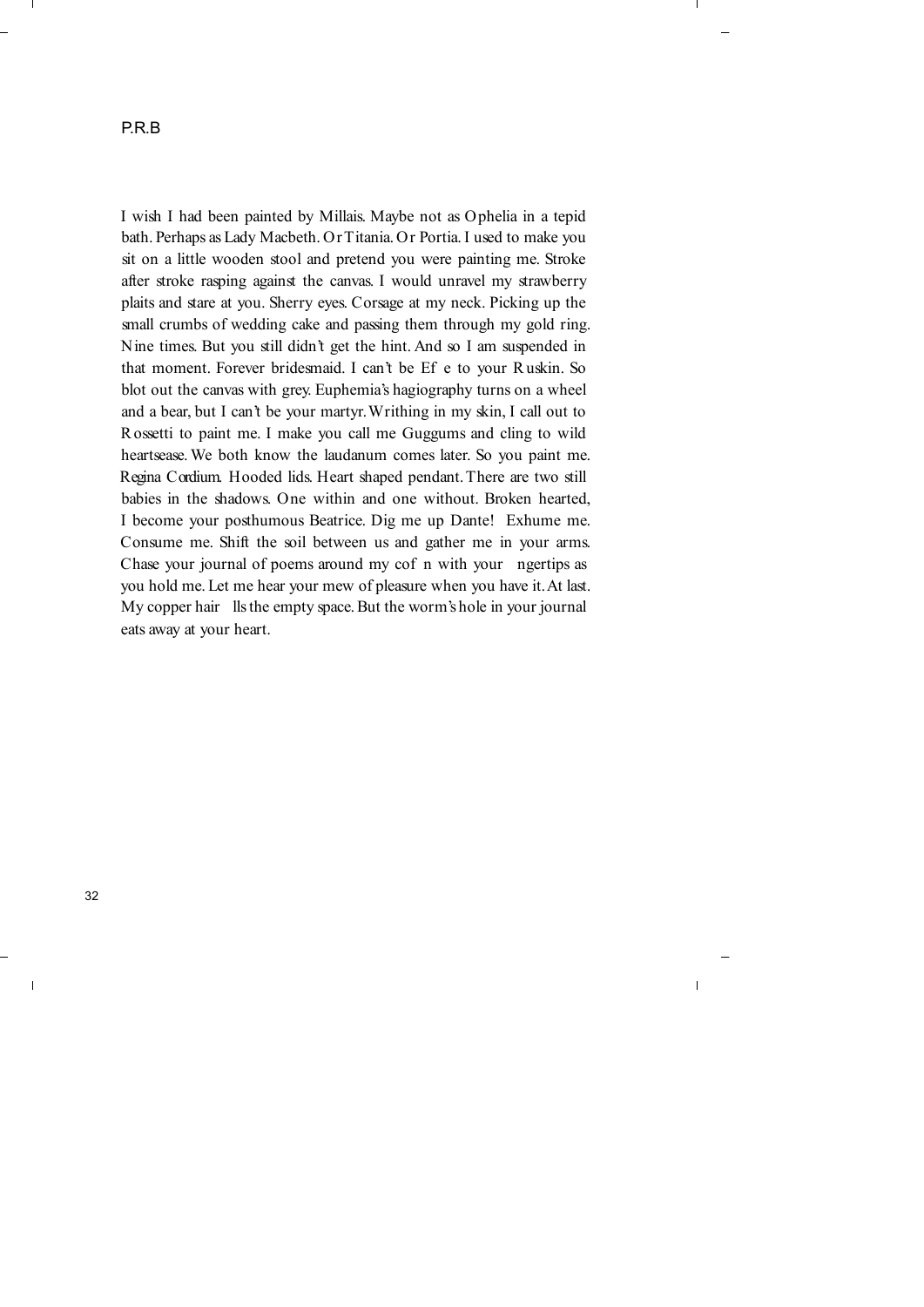#### Modi

 $\mathbb{I}$ 

I melt into his canvas. Fibres prickling my back as I search for a theme. He stands before me. Giant. Paintbrush poised. He paints a shining black horse with a plaited mane and garland of owers. Poking me with the end of the brush, I climb onto its wooden tip. He lifts me onto the back of the horse. A ash of Jeanne sleeping in starry jealousy. He snatches the memory and lls my head with a crimson 'M'. 'Modi,' I whisper and he paints a ruby dress over my mauve night gown. La belle dame sans merci. 'I want green eyes,' I tell him. With the tip of his paintbrush he dabs a mixture of emerald and lime over my irises. He smiles and lls the canvas with turquoise waves. The horse becomes a cave, my ruby dress a navy n and I realise I am Miranda. I oat expectantly until he strips away my painted tail and nudges me into the cave. The 'M' collides with the damp walls and he is there. Neptune taming the seahorse.

33

 $\overline{1}$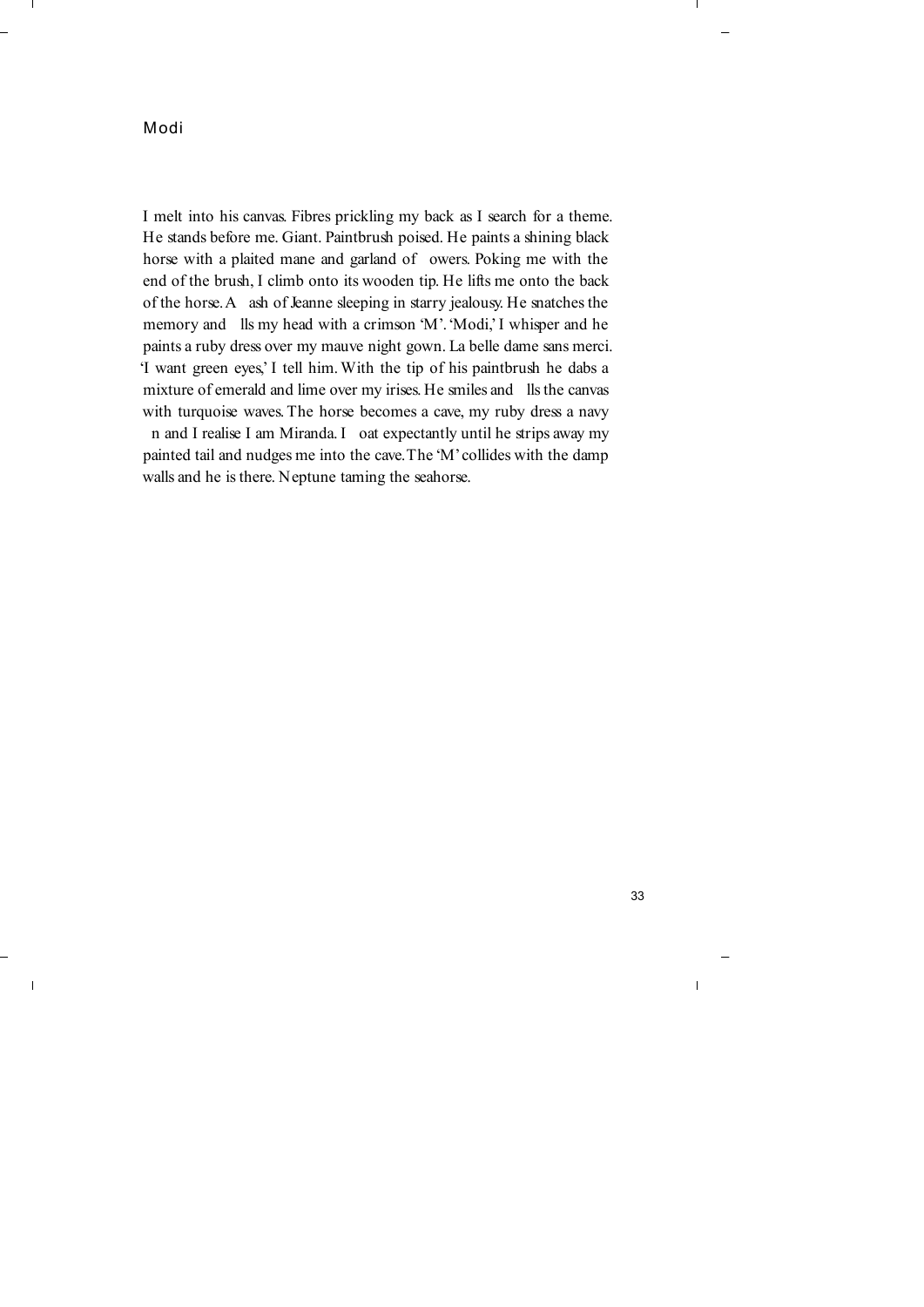#### More

You, with your initials like a wave on my page, are green. Jade green. Though it has always seemed a paradox to me that jade can be green. Maybe it's because you lead multiple lives. Like six and nine. Or the word 'shell' on my calculator. I have tried to teach you that prose is similar to a rose. Like the labyrinthine passages of the internal ear with its subterranean channels. Like Auden being recited at the bottom of a stairwell. It's next Tuesday and you are stuck in the stationery section of Coles with empty pockets and a White Wings cake mix. You want to buy all the green notebooks at \$1.99 each but know they will replenish the stock when you leave. You can never have them all. Somewhere, someone else will be using one of your green notebooks. For school or to record their bank balance. Or for recipes and telephone numbers. I write the word 'concubine' in the condensation and lay my heart on a towel on the oor in front of the bath. But you have a shower and shake yourself dry. You shave in the 'u' and miss three hairs on your cheek. I'd tell you but I'll let her tell you instead. You, with your cornerless copy of Crome Yellow, are in love with a stranger. Or at least you think it's love. For now. Until she leaves you for an effete aesthete or an architect. Either way, she'll aim for someone more purple. Turn off the light. I won't mind if you pretend I'm her. Or if you close your eyes when you enter me. And I won't mind if you pick up your paintbrush. Provided that you paint in the pink and leave out the green. Oberon popped out of my thesis and asked me, 'Don't you wish you were Penelope Lively?' And I thought, for that moment, how wonderful it would be. You, with the tired dictionary, know one hundred words beginning with 'z' but all I know is zealot.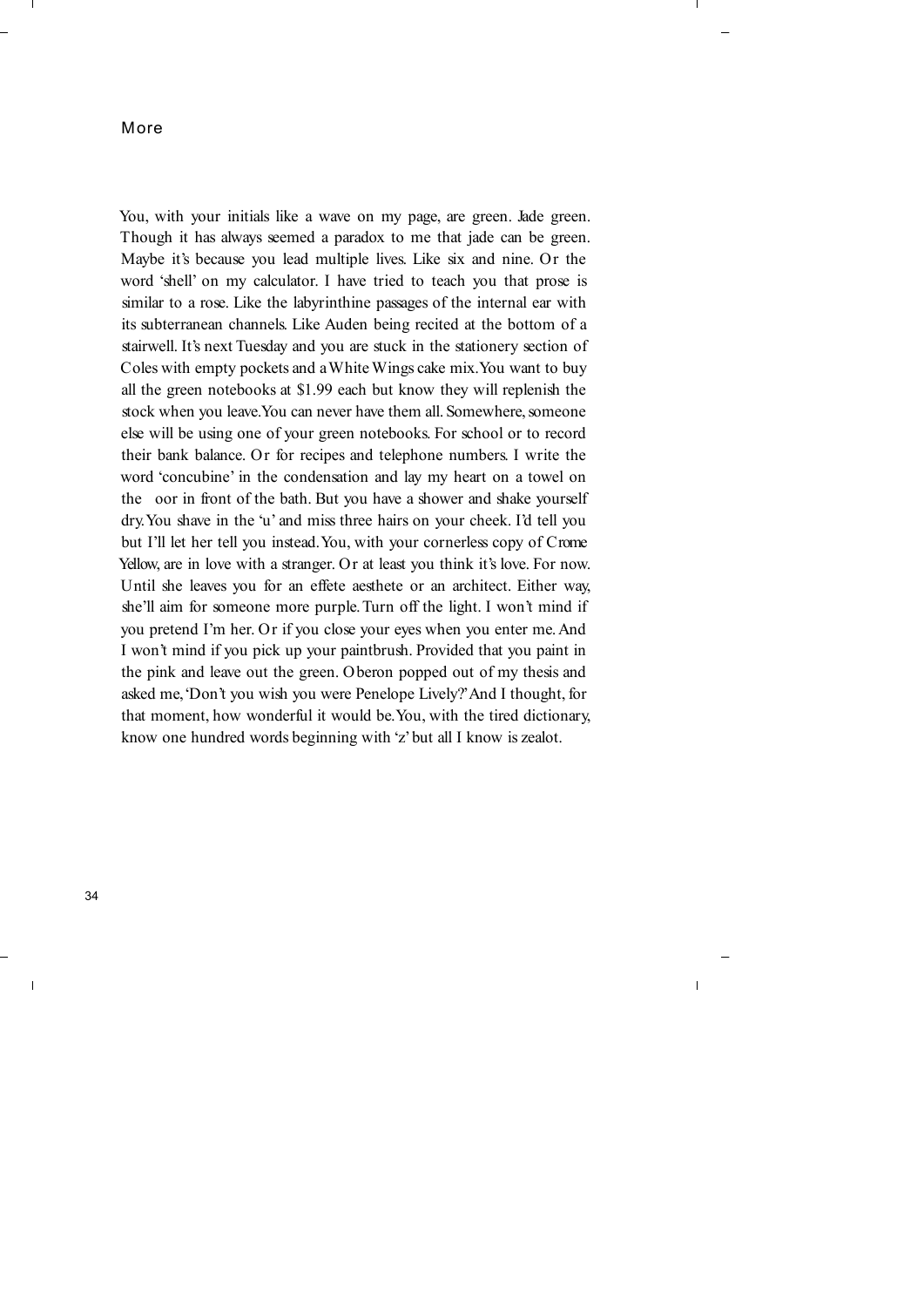# Lozenge

 $\mathbb{I}$ 

Once I inserted my name on a small white tab into one of your cough lollies. So you would swallow me. So I could be encased in Butter Menthol and slide down your throat. But there are two types of cough lolly eaters. And it turns out I was the sucker. So you crunched through the sugared amber and spat me into your palm, peeling me off your skin and pegging me into the bin from across the room. My sticky name in the rubbish. Discarded. Like a house of cards. Face up. I look at the shattered lozenge and remember the windows in your chamber. Like the rooms of my heart. The cellist in my left ventricle plays for me in a long velvet gown as deep blue as Rachmaninoff's Cello Sonata in G Minor, Op 19. This time I slip my name into your Monte Carlo biscuit for an encore performance.



 $\overline{1}$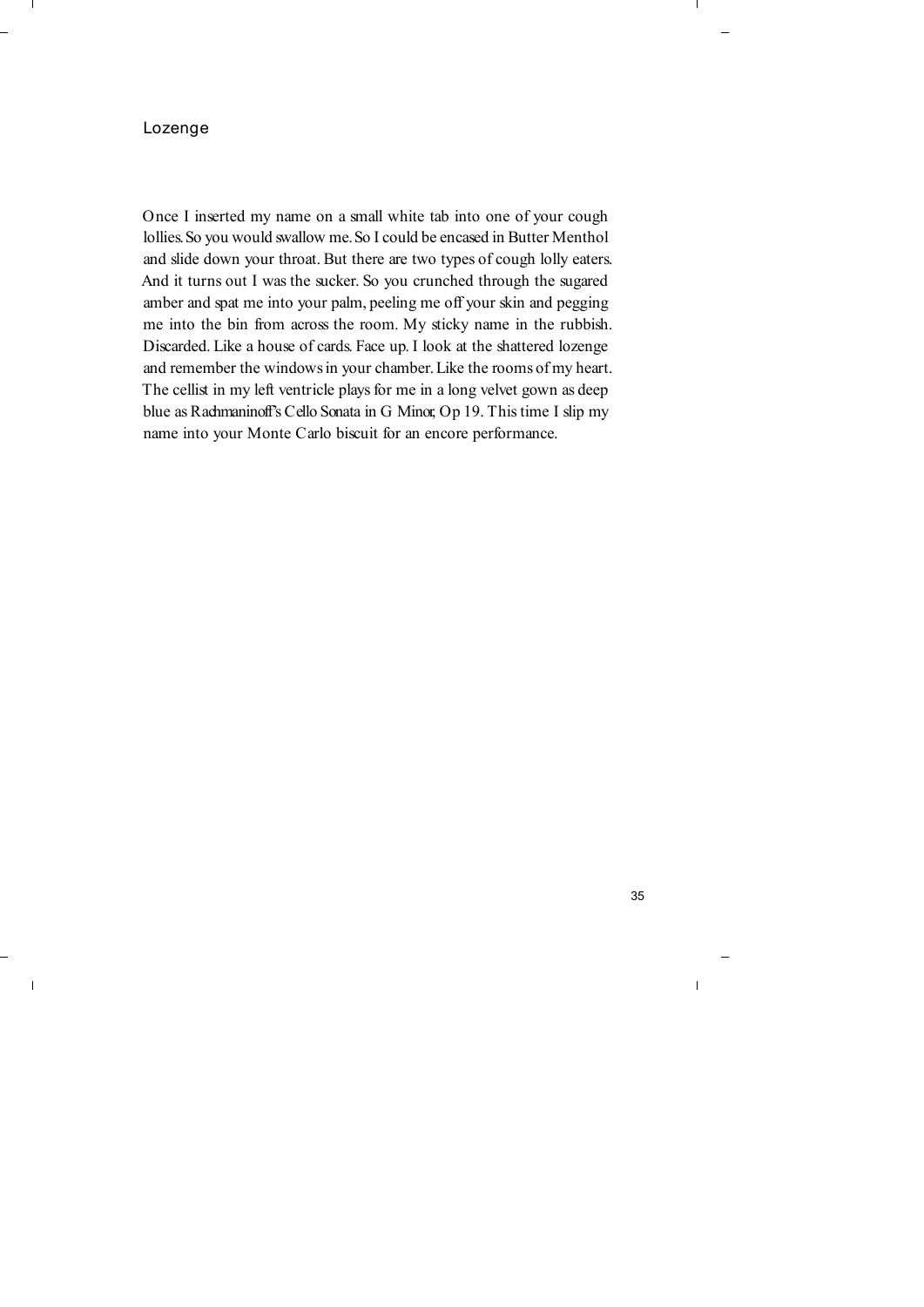### Second Lining

#### for Woody Allen

Your 'Wild Man Blues' curl like a jellyroll down Decatur, while we march parallel to the Mississippi. No saints come marching in so I hold my umbrella high. Fleur de lys chasing feather boa between the buckjumping. We're a long way from Earthquake McGoons and those early pre-Crescent days. But you won't play Dixieland now, for anyone. It's preserved as a score in Sleeper. I came here for Tennessee Williams, William Faulkner and the staircase from Pretty Baby in the Columns Hotel. You came for the tribute to Bechet at Preservation Hall, its haunted façade like a watercolour or chalk drawing left in the rain. You join the head of the parade, clarinet resting on your curled lower lip, but I stay in the second line, thinking of the Lee Friedlander photograph: Young Tuxedo Brass Band, 1966, the old men playing a funeral.

-1

 $\overline{1}$ 

 $\mathbb{I}$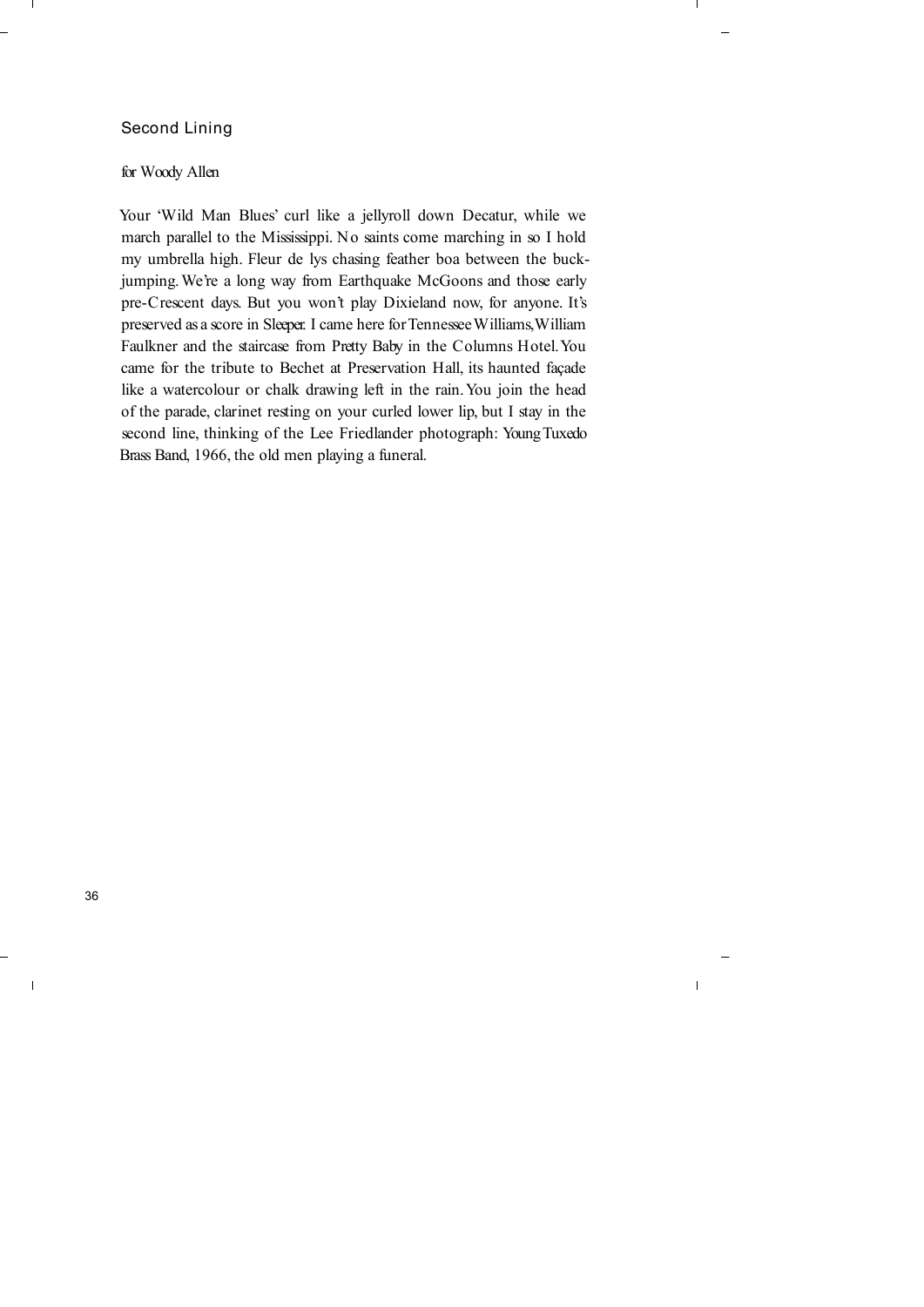## Callous

 $\mathbf{I}$ 

 $\mathbb T$ 

I'd sing you an aria, if you'd listen. But I'm not sure you'd give me the spotlight. I'd suck in all the air around me. High C sailing past my soft palate. If I wasn't in a vacuum. You could watch my hand trail from my collarbone. If you weren't blocking me. My chest rises all the same. I try not to lift my shoulders and concentrate instead on the buzz in my cheekbones. But we both know it's not enough. So, I step back from the circle of light. Away from the conductor's baton. And I eye the wings.

37

 $\overline{1}$ 

 $\mathbf{I}$ 

 $\overline{\phantom{a}}$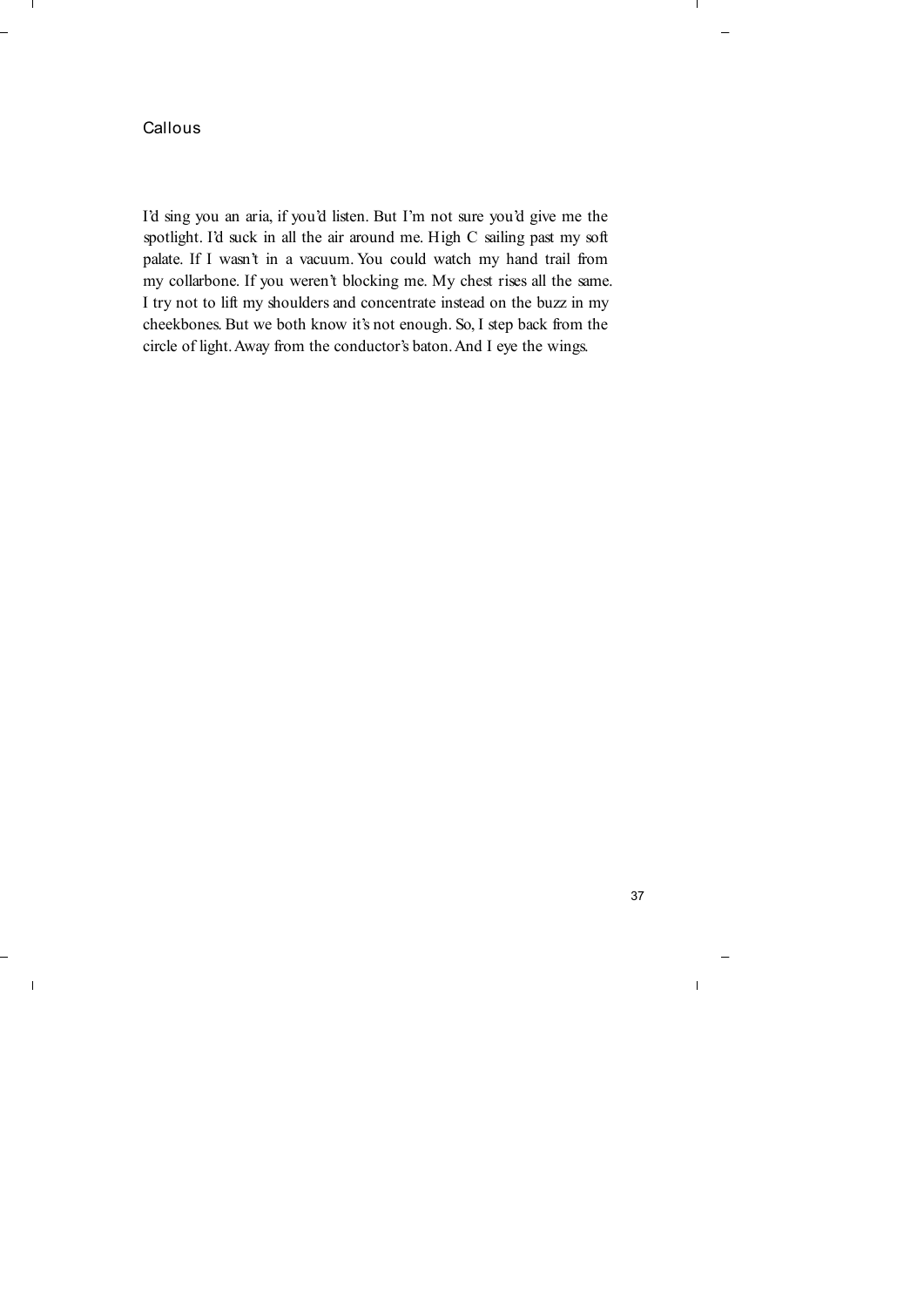### Fairest of Them All

She searched for mirrors. Of any shape. At least ten mirrors. Her mother's compact mirror. The hand mirror in the bathroom. Her sister's beauty case mirror. She sat in her bedroom and smashed them all into tiny fragments. Seventy years bad luck she thought. It was worth it. She took her best satin shoes from her wardrobe. Size six and a half. Bridesmaid shoes from her cousin's wedding. Hobby glue. Did this count as a hobby? Slowly she glued the shards of mirror to the satin of her shoes. A jigsaw of silver glass. She pressed down each piece rmly. Holding it there until it was secure. The heel was tricky. She had to break the fragments of mirror into even smaller pieces. There would not be one gap. She started on the second shoe, placing the rst one in front of the heater to dry. The tinkle of glass soothed her. A pointy shard caught the edge of her nger. She bled onto the inside of the shoe. She did not stop for a Band-Aid. She kept going until her shoes were a looking glass. Peering into the silvered toes she found only a small-scale simulacrum of herself.

 $\overline{1}$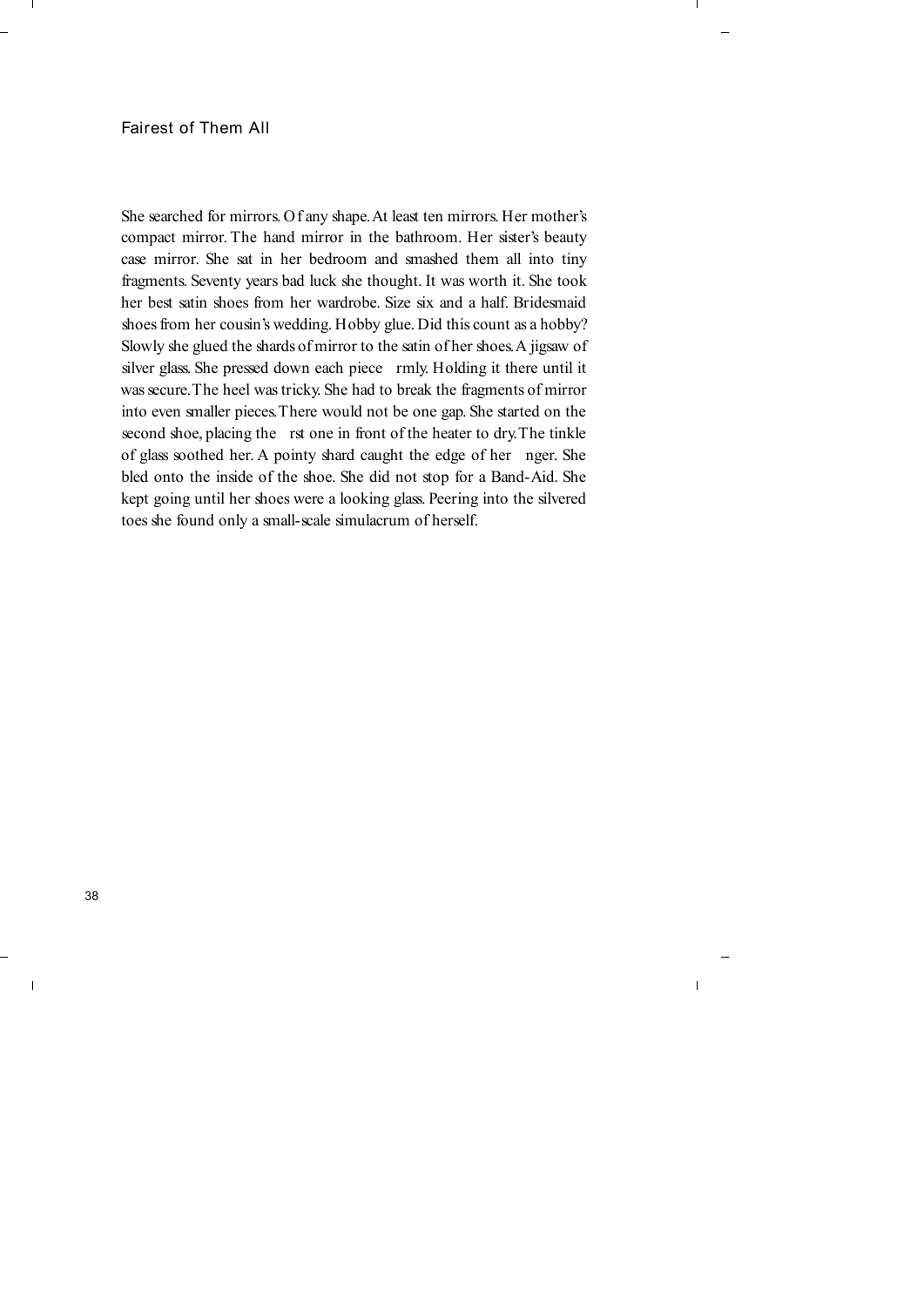### Sleeping Beauty

 $\mathbf{I}$ 

 $\mathbb T$ 

Jade green spirals in and out of her ribcage as she sleeps, the worries of the day playing out on the inside of her eyelids like a twin cinema. He pulls on his bottle-green cords, reaching for the tiny notepad in his back pocket and the pencil on the bedside table. He sketches her pillow with long strokes, emphasising the soft indentation where his head had been resting. His heat bound to the memory foam. Tearing off the sheet of paper, it oats down to rest on her stomach. He watches it rise and fall like the minutes between them. There are no words. She'll have to piece them together in the chartreuse hours of morning.



 $\overline{1}$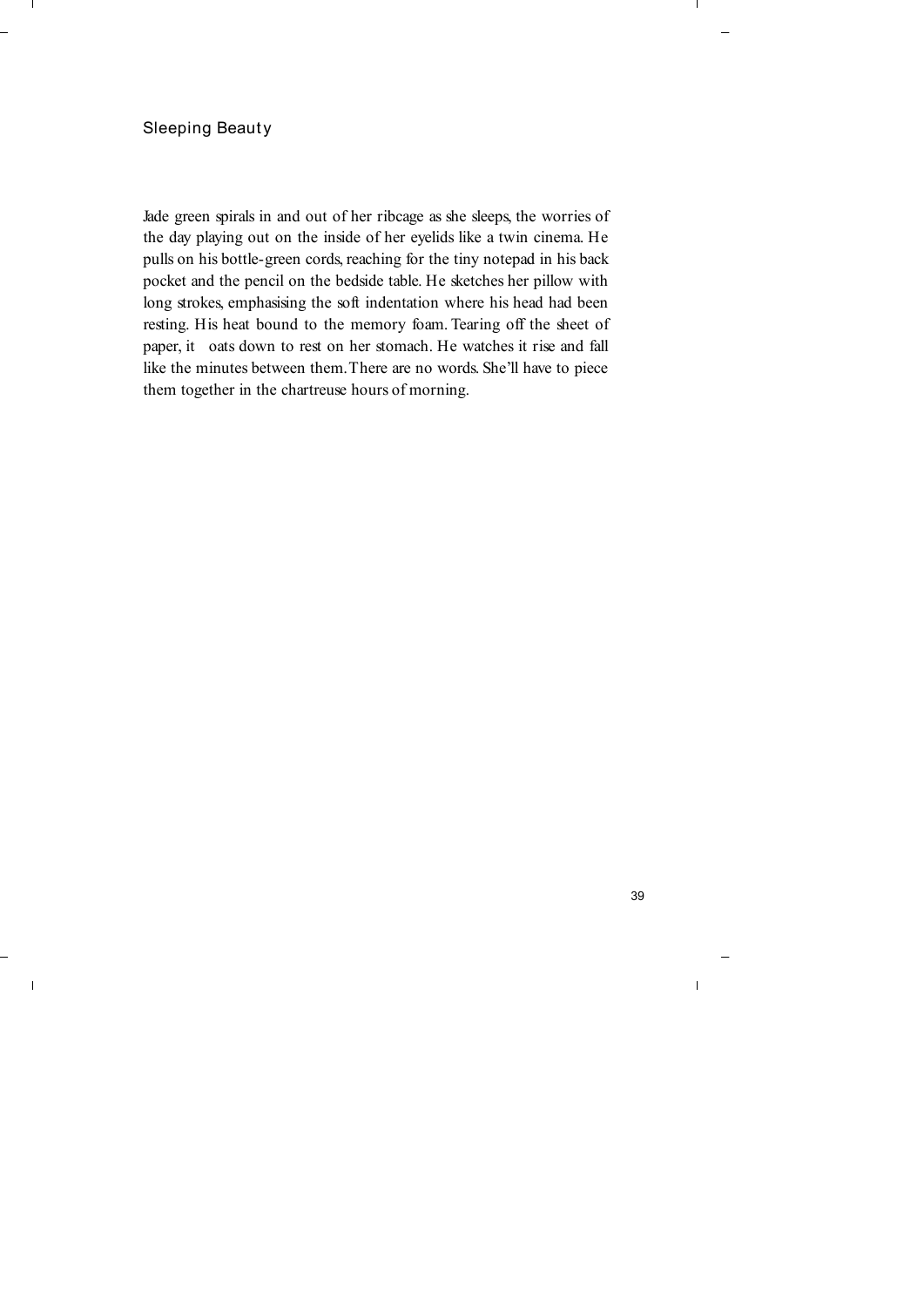## The Queen of May

Little Alice fell d o w n the hOle, bumped her head and bruised her soul. Lewis Carroll

#### Making Out w ith the White Rabbit

Long after he has gone, I have him. Still. On the tips of my ngers. I don't want to eat, wash my hands, brush my teeth. I shouldn't talk. I want to be swaddled in Gladwrap and slowly suffocate in his scent. Draw arrows on my neck pointing to his teeth marks. I delight in the marks he leaves on my body. But he is always late and I'm never his important date. So I set my watch to Daresbary time and wear it to bed. I dream I'm eating marmalade on toast and solving Pillow-Problems. When I fall out of bed I'm swallowed by a rabbit hole. Distorted hands claw at me as I fall. I see a glimpse of his waistcoat forever ahead of me. The tick of a pocket watch grows louder until I wake up. Alone. I won't cry when he leaves me. I'll know it's because I have outgrown him. As he always said I would. I won't argue when he closes the door behind him. We will have come to the end. I knew that we were temporary. He told me long before we started. I won't follow him when he leaves me. I'll just watch him leave and scurry down his rabbit hole. Back to Alice.

 $\overline{1}$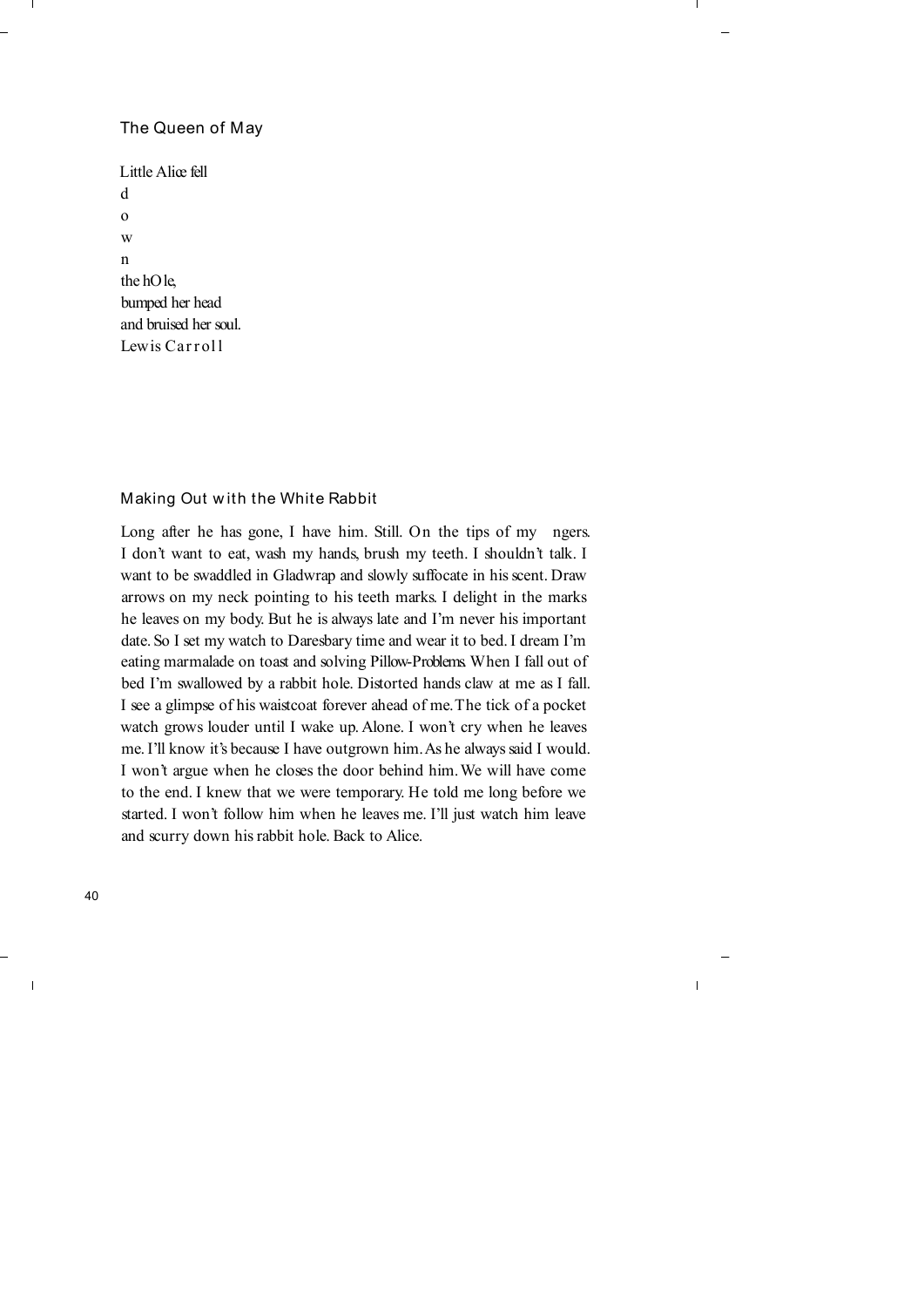### Alice

I can't do this any more. Not even for you. Not even for the McDonald's Happy Meal you buy me after we have sex every Saturday afternoon. Do you know I only eat the cookies? Do you know that I drop the fries down the drain in the sink? One by one. Solitary. Lone. Loaning your copy of 'The Waste Land' to anyone who'll take it. You tell me to stick to Ovid. I tell you to proof-read Prufrock and draft a new ending for us. You kiss me and still, behind your back, I drop each fry down the sink. When you make love to me you watch your reection in my dilated pupils. And when you shower I rummage through your sock drawer. Lone socks wait to curl themselves in their missing partner. I nd your Starbucks card and so you read to me. From Moby Dick. Always Moby Dick, never Pinocchio or Peter Pan. I try to tell you that I prefer Alice's Adventures in Wonderland. But you hush me. It is your silence. And who am I to break it? I'm not anyone. I am occasionally Emily Dickinson. But the difference is that I can dance on my toes. Life is 'full as opera'. I think about asking you but it's late and my toes have gone to sleep between your ankles. In the viridian night, I can almost believe you love me.

#### Doll's House

Eye at the window. Sticky lips resting on the balcony balustrade. She tries to get a closer look but the bridge of her nose clashes with the roof on the rst storey. A horizontal line joining her inner canthi. Pink. Strawberry pink with white window frames and door resembling an iced cake. Flawless fondant. The screened porch has been made into a newfangled 'catio' with chicken wire bent around the white pillars of the porch. A tiny white cat gurine sits looking out. The girl leans back just enough to open the front of the house like a huge door. Shiny hinges revealed, at last. Inside there are just cavernous spaces. Squares inside squares. Three squared. In the back corner of what should be the dining room she sees a tiny book. She takes it out and rests it on her forenger. The Hunting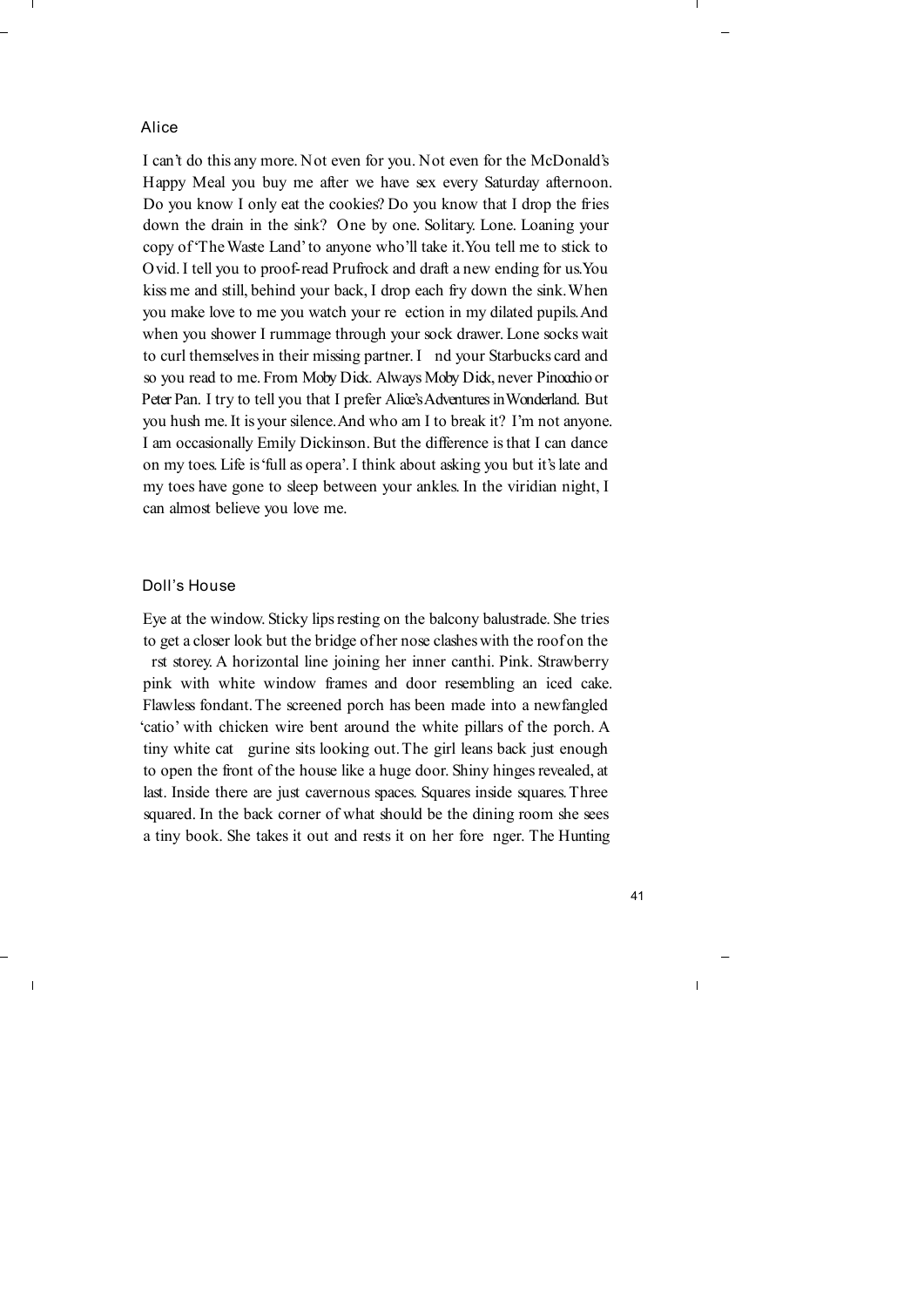of the Snark. She swivels the house on its base to see the orangery at the back of the property. Glass encased, she sees a tiny blonde girl strapped to a lemon tree. As she peers in, she sees a glass bottle near the tree trunk. Its paper label reads 'DR INK ME'.

#### Tea Party

It's Saturday. The sky is rippled with purples. A horizon crushed between low hanging clouds. Spreading out, taking on the shape of an anvil. Cumulonimbus. She knows it will rain. 'Teruterubozu,' she whispers. Her mother hangs a tarpaulin over the Hills Hoist and pegs it in place. But as the wind picks up, the clothesline starts rotating and the blue plastic lifts a little at the sides. An invisible hand is twirling the webbed lines like winding a large clock. She spreads out a blanket at the iron base and places the garish, plastic tea set in the centre. Hot pink tea pot. Cherry red cups and saucers. Iridescent yellow sugar bowl. She seats the dolls and teddy bears in a tight circle like a coven. Murdering time. Plastic doll's knees press against bear's fur. Dinah curls up in the doll, Mary Ann's, lap and surreptitiously swats the grey mouse's rope tail next to her. But as soon as everyone is seated and anticipating their dandelion tea and silica sandwiches, the wind blows over the plastic tea set. The sandwiches become a dark, grainy stain in the bres of the blanket. Dinah abandons Mary Ann for a place by the re. The dolls and teddy bears are left on their backs, legs pointing skyward.

#### Picket Fence

When she was much smaller she remembered digging a hole under the fence and trying to escape her backyard. The dirt was packed and hard as she scraped away the little tufts of powdery grass and burrowed into the dry soil. There was no promise of a rabbit hole beneath a hedge but she still ripped her ngernails until they were jagged and torn, ignoring the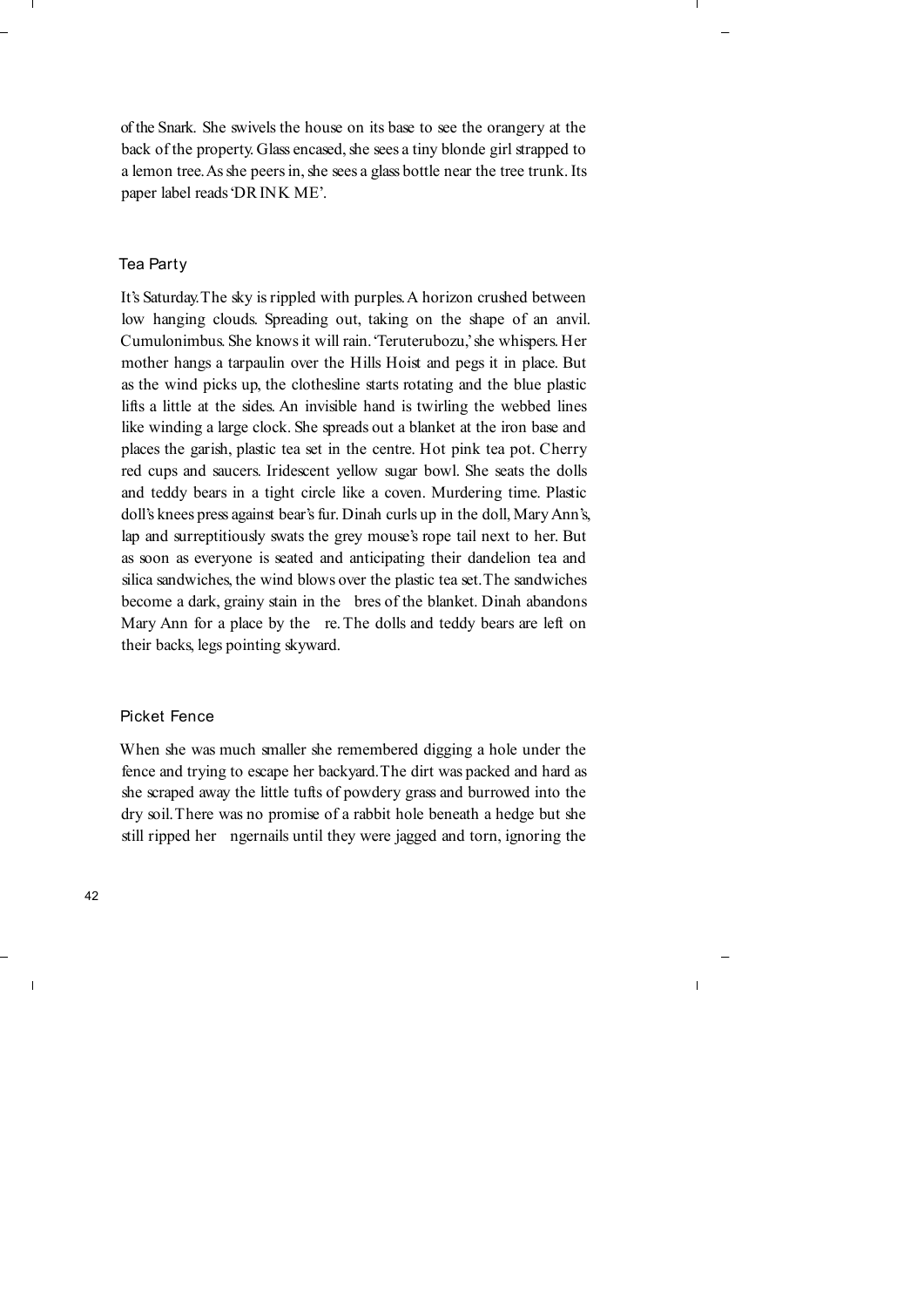soil that wedged its way towards her cuticles. There was nothing but dirt on her horizon. Dirty crescent moon. Nothing grew in the neglected earth that marked out the perimeter of the house. Barren, sterile land. She thought about plate tectonics. About the earth's outer shell. Lithosphere. She wondered if she dug a deep enough hole, could she really fall all the way to the centre of the earth? Could you fall right through the earth? She kept digging, widening the hole until it was the size of the width of her shoulders. The splintered wood of the fence scraped her knuckles as she stuck her hand under the fence and imagined it wiggling on the other side. She felt something furry as she pulled her hand back towards her body. Suddenly, one by one, six kittens popped through the hole and appeared beside the piles of dirt on her side of the fence. They were tiny and soft with big eyes and they squeaked when she cuddled them. She knew her mother would never let her keep them. So when she was done playing, she poked them back under the fence and lled in the hole until all that was left in her hands was loose dirt.

#### Playground

Flaky blue paint and cracked bitumen; nothing is child friendly. The monkey bars have rusted and the roundabout is little more than a piece of cyclone fence strapped to a circle of steel tubing. A gigantic wheel going nowhere. 'If everybody minded their own business, the world would go around a great deal faster than it does,' she repeats, gripping the side of the roundabout and running in circles. When she has picked up enough momentum, she sits rmly between the spokes of the wheel. Dizzying. A wooziness spirals from the pit of her stomach to her temples. She lifts her feet to avoid trailing them in the dirt as she spins. When she comes to a stop she climbs the ladder to the slide. The esh of her thighs sticks to the not-so-slippery dip on the way down, making a sucking and squealing noise. Friction. Burn marks on her esh. The sun glares at her. The baking heat bleaching her hair blonder. She edges up one side of the seesaw, waiting until she gets to the middle. She balances the plank horizontally,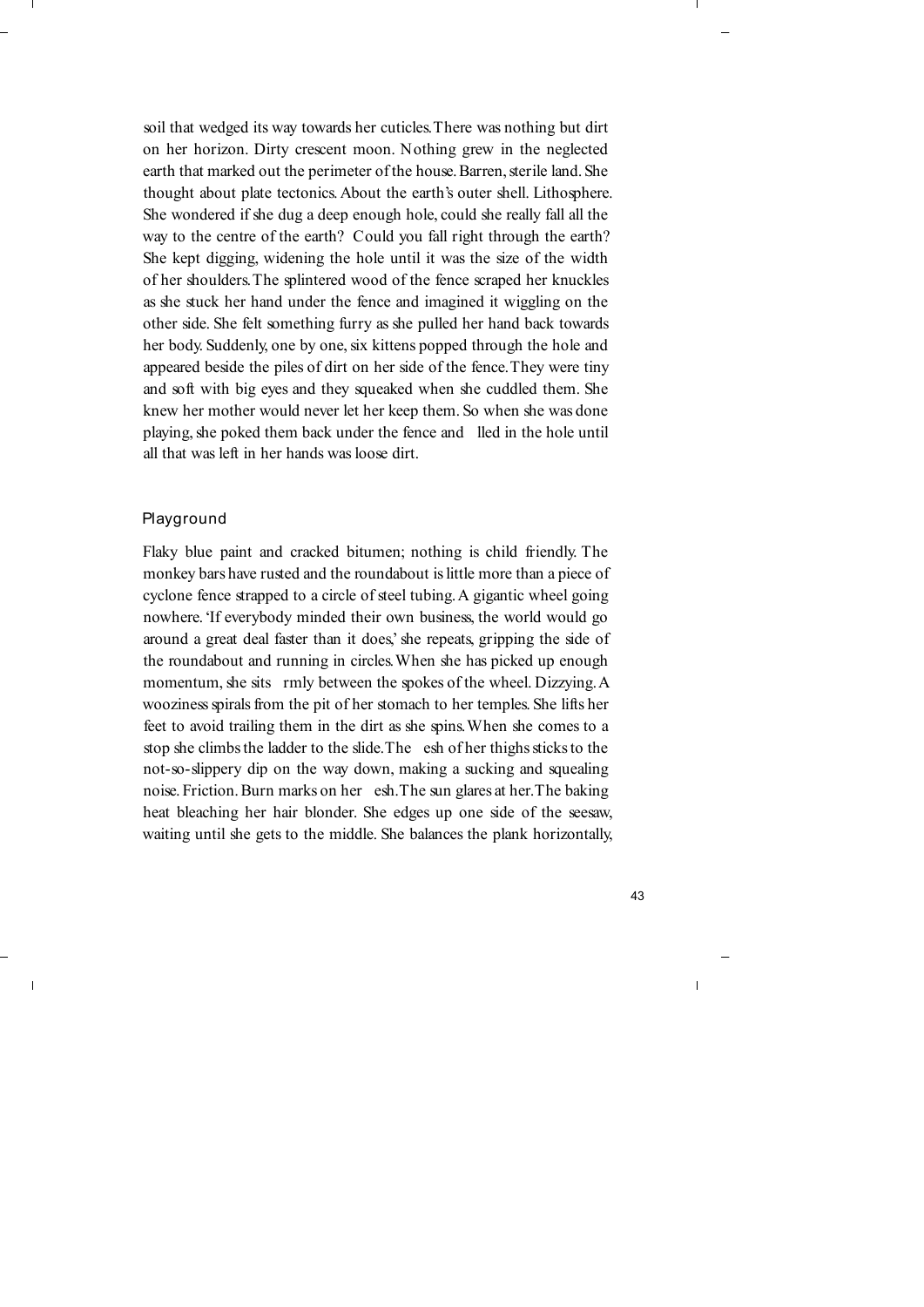one foot either side of the pivot bar. Closing her eyes, she holds out her arms, like she's ying. But when she opens them, she's just a girl straining against seesaw logic in a run down playground.

#### Mini Golf

Green plexipave. Too green. Too smooth. There are ten holes, but the sixth with the turning windmill sails is broken. It's been roped off with iridescent tape like a crime scene. Her golf club has a rusted handle and torn rubber gripping and she smacks its at head on the ground all the way from the ticket counter. Everything is tickety boo. At the rst hole someone has painted red and white roses on a tacky bridge that bisects the miniature fairway. There is only a tiny mouse hole the ball must pass through. After her fourth attempt, she lies down on her belly and hits the ball through the small semi-circle, snooker style, with the handle of her club. It sails through and plops into the hole. Like a decapitated head. 'Heads will roll,' her mother used to threaten if the day's chores weren't done. She collects her ball and realises that all but the last hole is taken. Family of four at the hole with the hump in the middle. Girlfriend and boyfriend at the hole that is skinny in the middle and fat at the ends. A lone man at the hole with the rocks as obstacles. Everyone knows that the last hole swallows your ball. For good. For better or worse. So she stuffs the hole with a screwed up piece of paper and prepares to get her hole in one. As many times as she can.

#### Sink Hole

It starts with a dying patch of grass under her bedroom window. A strawcoloured circle spotting the emerald lawn. Stripping out colour like peroxide. Leaving it dry and soiled. Her thoughts can never bear fruit here. It's like a book with no pictures. She waits to be swallowed up by bold typeface and italics. She imagines being devoured. To be eaten. She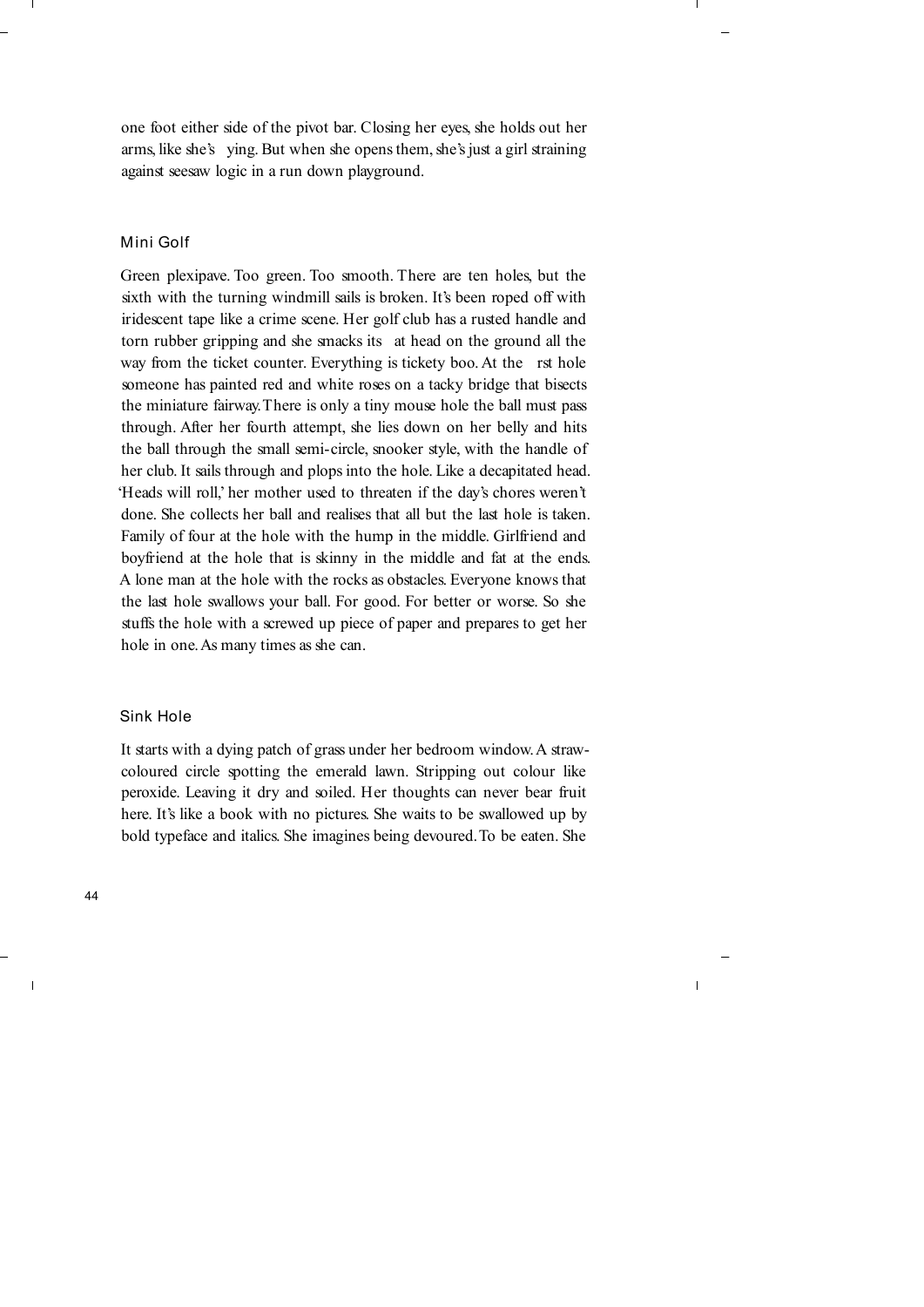wonders what it would feel like to be squeezed down the oesophagus. Or to be chyme entering the intestines. Finger like villi. Soft touch. A caterpillar crawls across a dead branch to her window. Liberated from his mushroom Absolem is just a three-inch mandible looking for a leaf. She holds out her palm and he undulates onto her lifeline. Squeezing out of the window she sits for a second on the ledge. On the brink. A threshold moment. The caterpillar attens itself out as she jumps into the bleached alien crop circle. But she never lands. The earth gives way, swallowing her whole. She is falling right through the earth. The caterpillar grows a hard ve and a half inches in her hand.

 $\mathbf{I}$ 

 $\mathbb{I}$ 

45

 $\bar{1}$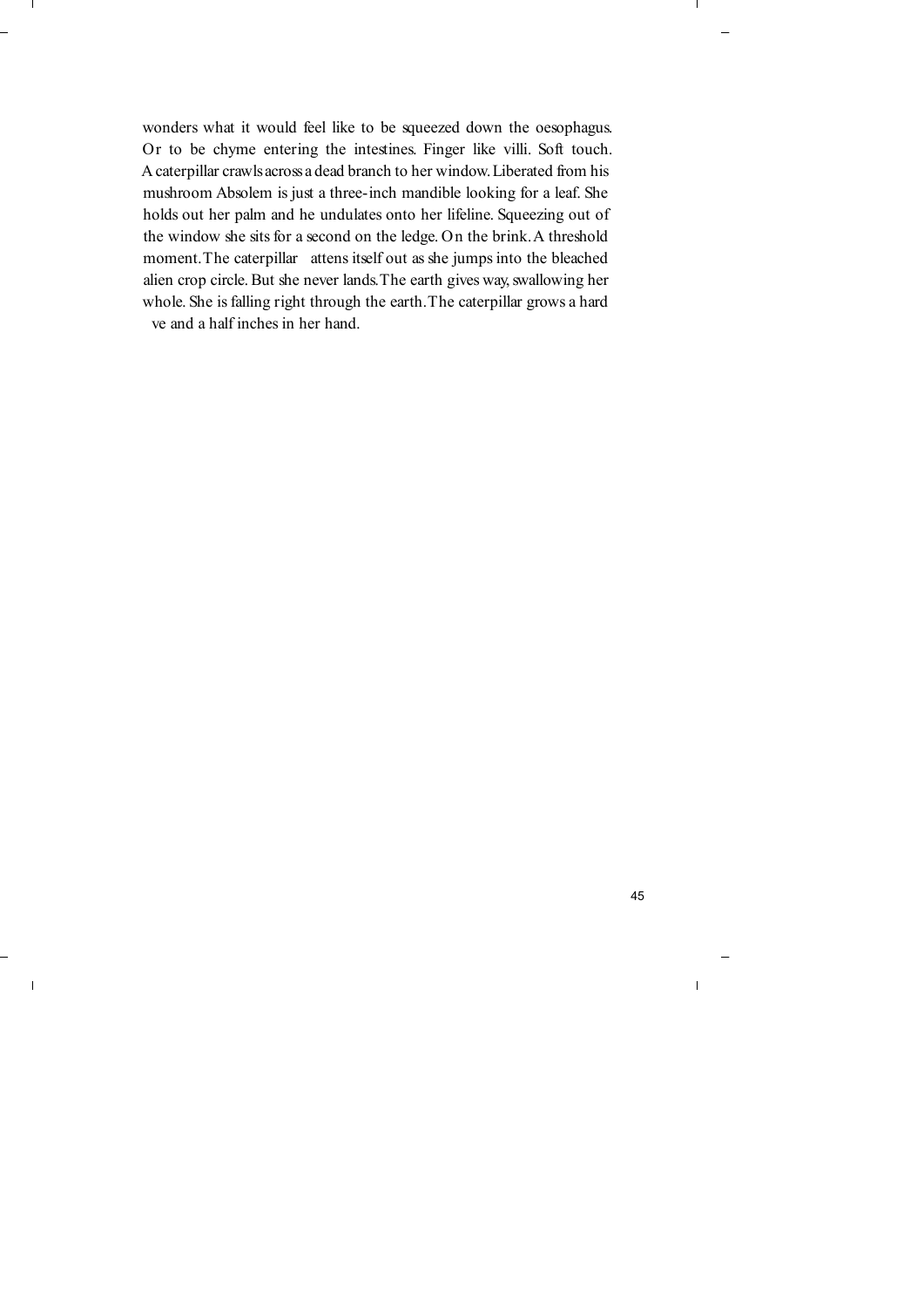$\mathbf{L}$  $\frac{1}{\sqrt{2}}$ 

- 1

 $\begin{array}{c}\n\hline\n\end{array}$ 

 $\overline{a}$ 

 $\frac{1}{\sqrt{2\pi}}\int_{0}^{\sqrt{2\pi}}\frac{1}{\sqrt{2\pi}}\left( \frac{1}{\sqrt{2\pi}}\right) \frac{1}{\sqrt{2\pi}}\int_{0}^{\sqrt{2\pi}}\frac{1}{\sqrt{2\pi}}\left( \frac{1}{\sqrt{2\pi}}\right) \frac{1}{\sqrt{2\pi}}\int_{0}^{\sqrt{2\pi}}\frac{1}{\sqrt{2\pi}}\frac{1}{\sqrt{2\pi}}\frac{1}{\sqrt{2\pi}}\int_{0}^{\sqrt{2\pi}}\frac{1}{\sqrt{2\pi}}\frac{1}{\sqrt{2\pi}}\frac{1}{\sqrt{2\pi}}$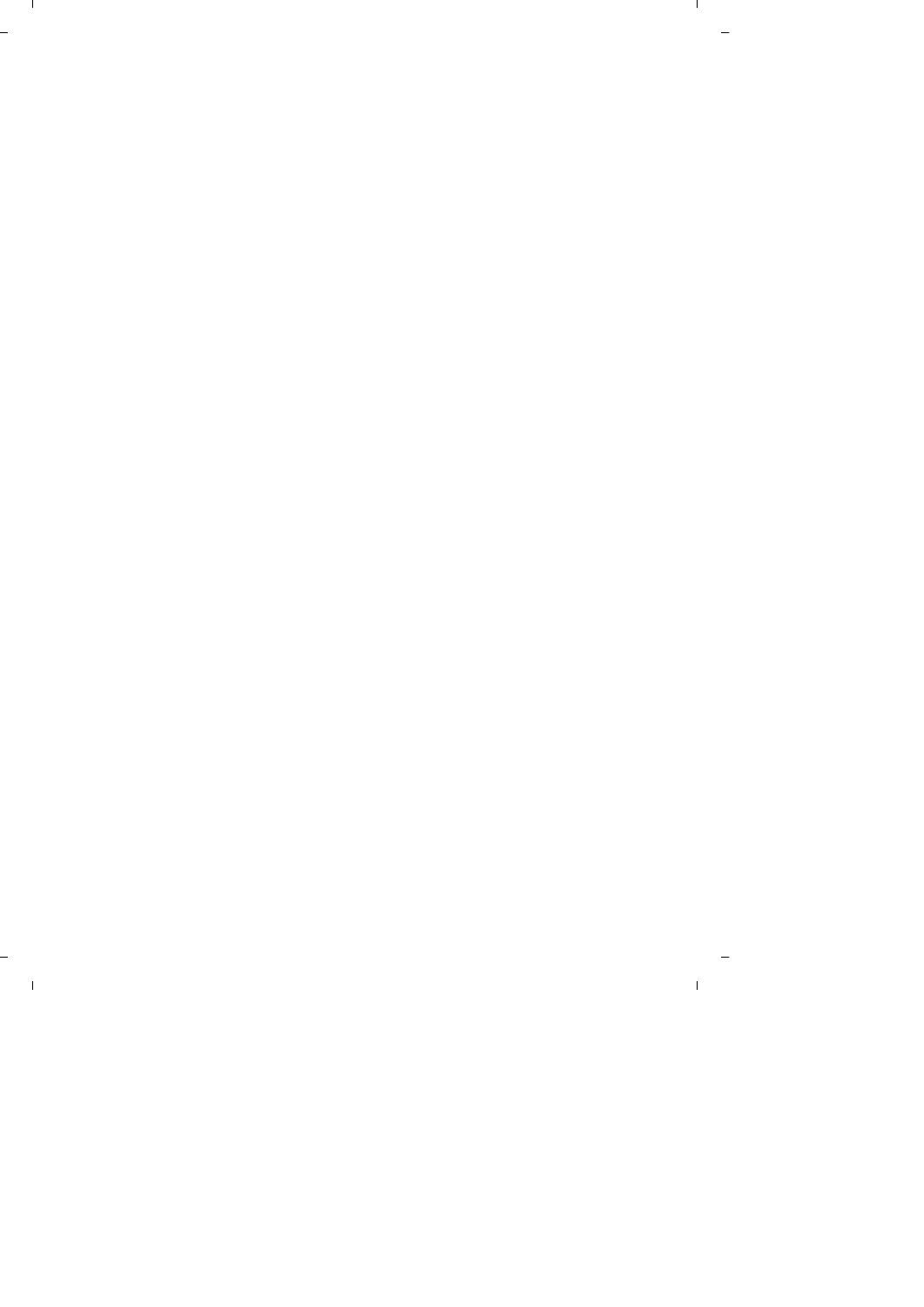Disinter

 $\mathbf{I}$ 

 $\bar{\bar{1}}$ 

 $\frac{1}{2}$ 

 $\sim$  1.

 $\begin{array}{c} \begin{array}{c} \begin{array}{c} \end{array} \\ \begin{array}{c} \end{array} \\ \begin{array}{c} \end{array} \end{array}$ 

 $\overline{a}$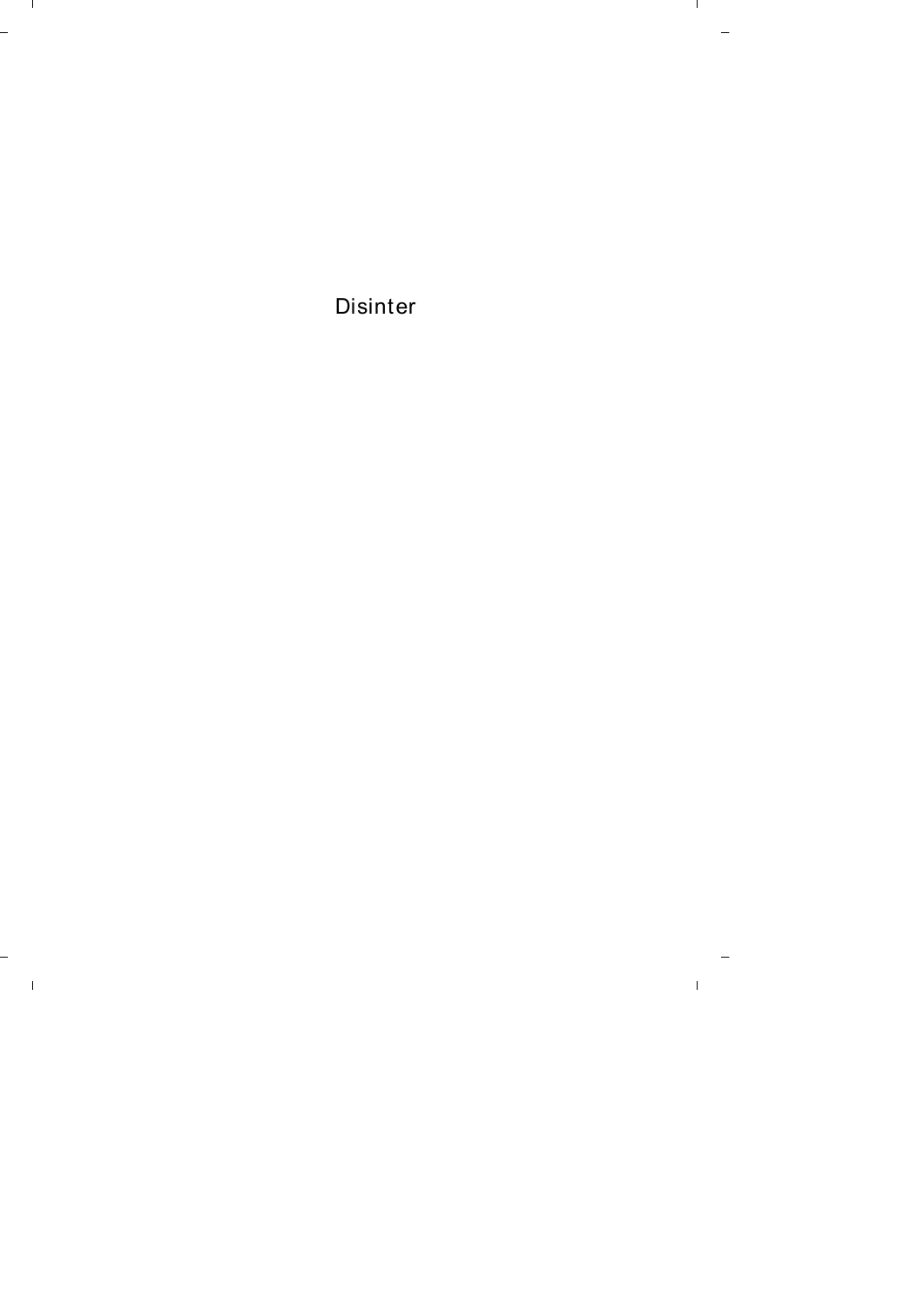$\mathbf{L}$  $\frac{1}{\sqrt{2}}$ 

- 1

 $\begin{array}{c}\n\hline\n\end{array}$ 

 $\overline{a}$ 

 $\frac{1}{\sqrt{2\pi}}\int_{0}^{\sqrt{2\pi}}\frac{1}{\sqrt{2\pi}}\left( \frac{1}{\sqrt{2\pi}}\right) \frac{1}{\sqrt{2\pi}}\int_{0}^{\sqrt{2\pi}}\frac{1}{\sqrt{2\pi}}\left( \frac{1}{\sqrt{2\pi}}\right) \frac{1}{\sqrt{2\pi}}\int_{0}^{\sqrt{2\pi}}\frac{1}{\sqrt{2\pi}}\frac{1}{\sqrt{2\pi}}\frac{1}{\sqrt{2\pi}}\int_{0}^{\sqrt{2\pi}}\frac{1}{\sqrt{2\pi}}\frac{1}{\sqrt{2\pi}}\frac{1}{\sqrt{2\pi}}$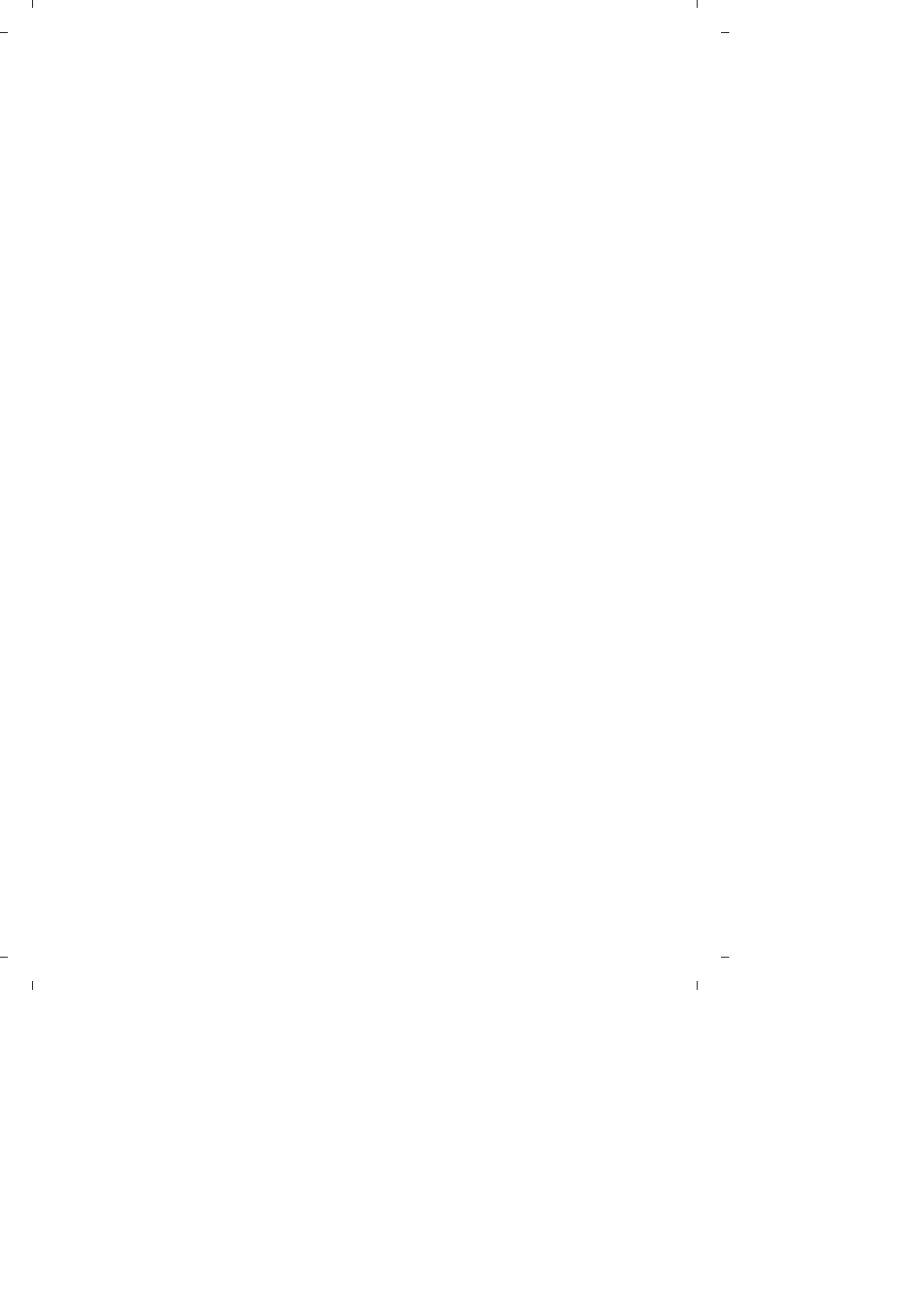### Rubbish

 $\mathbf{I}$ 

It is Tuesday and I am dreaming that I live inside the trashcan on your Apple MacBook screen. Bottom right. Lid slightly ajar. My head popping up at intervals, not to offer you advice, but to ask you why you left me. You have three reasons but I can't hear what they are. The trashcan graphic is too solid and the sound waves ricochet off the crenellations. Facets. Indentations. You have to type your responses and drag them to me so I can read them. I wait for you in the trashcan. I wait for your mouse to lift me up and make me an icon. I want to be a square pink button with a harp sound when you click on me. I want to shimmer and pulse so you recognise me. I want you to constantly press on me. Double click. (Is there are triple or quadruple click?) I want your mouse to slide over me as I sit. Patiently. Singing Kumbayah and toasting pink marshmallows. Listening for you. You never let anyone else use your computer. No foreign ngers have ever touched the keys so I feel safe. I am only yours. I am the only trashcan you have ever used. I wonder if you have ever been unfaithful. If you have used other computers when I am sleeping. If you prefer other trashcans to mine. I worry every day that you will go to 'Empty Trash' and I will disappear.

49

 $\overline{1}$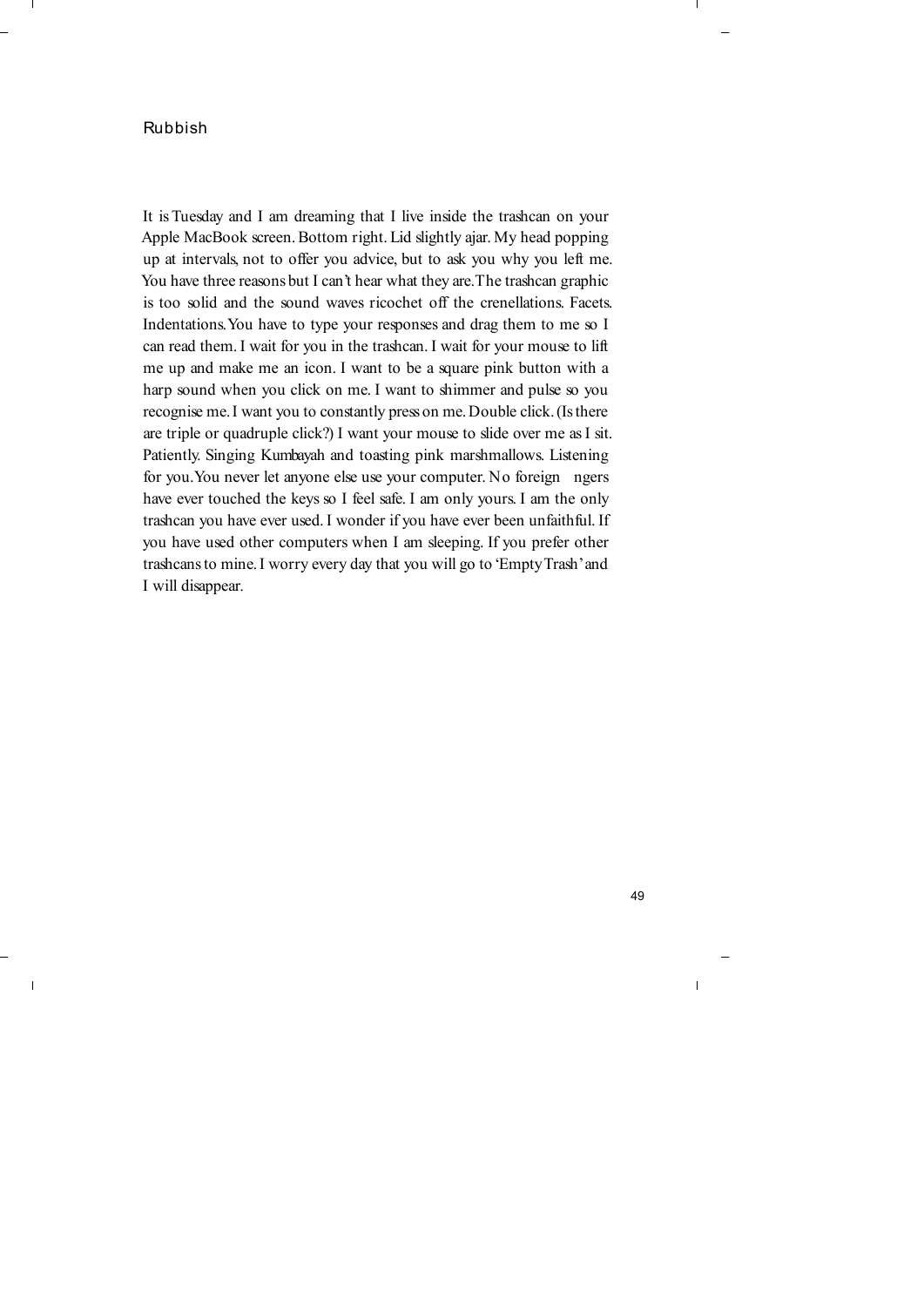#### Rasp

I straddle you in the deep blue of the cold afternoon with a fairy bread sandwich in my right hand and your gold wrist watch in my left. You like me to wear my mauve mohair earmuffs. But I like to hear you rasp. Against the hollow of my neck. Sometimes I sip sarsaparilla through a twisty straw. But you say it's vulgar and you hate the smell. It reminds you of some cough medicine you had as a child. Thick syrup. Like treacle on your tongue. So I only drink it in bed when I want to irritate you. Fairy bread doesn't bother you so much. Provided that I chew it softly. You like the way the candy bleeds rainbows onto the bread. I like the way the bread reminds me of rainbow pillowcases at my mother's house. The watch ticks in my palm; think metronomes and mechanical heartbeats. The fairy bread has become multi-coloured mush in my mouth. You have twenty ve seconds left. I hear you rasp and I arch into you. I arch so much that I can no longer swallow. I arch so much that my head oods with transparent purple ecks. And I think about rasps and raspberries. And the way you stain my mouth scarlet. You buy me punnets of raspberries because you like the way I leave pink streaks across your skin. I prefer fairy bread and sarsaparilla. You refuse to let peanut butter even cross my mind. The rasping stops. Your hand on the back of my neck is suddenly heavy and moist. I try to move but you grasp my hips and grind them one last time against yours. I swallow my fairy bread and put the watch back on your wrist. When you can, you release me. Your ngerprints own me for a time. Until I make another fairy bread sandwich.

 $\overline{1}$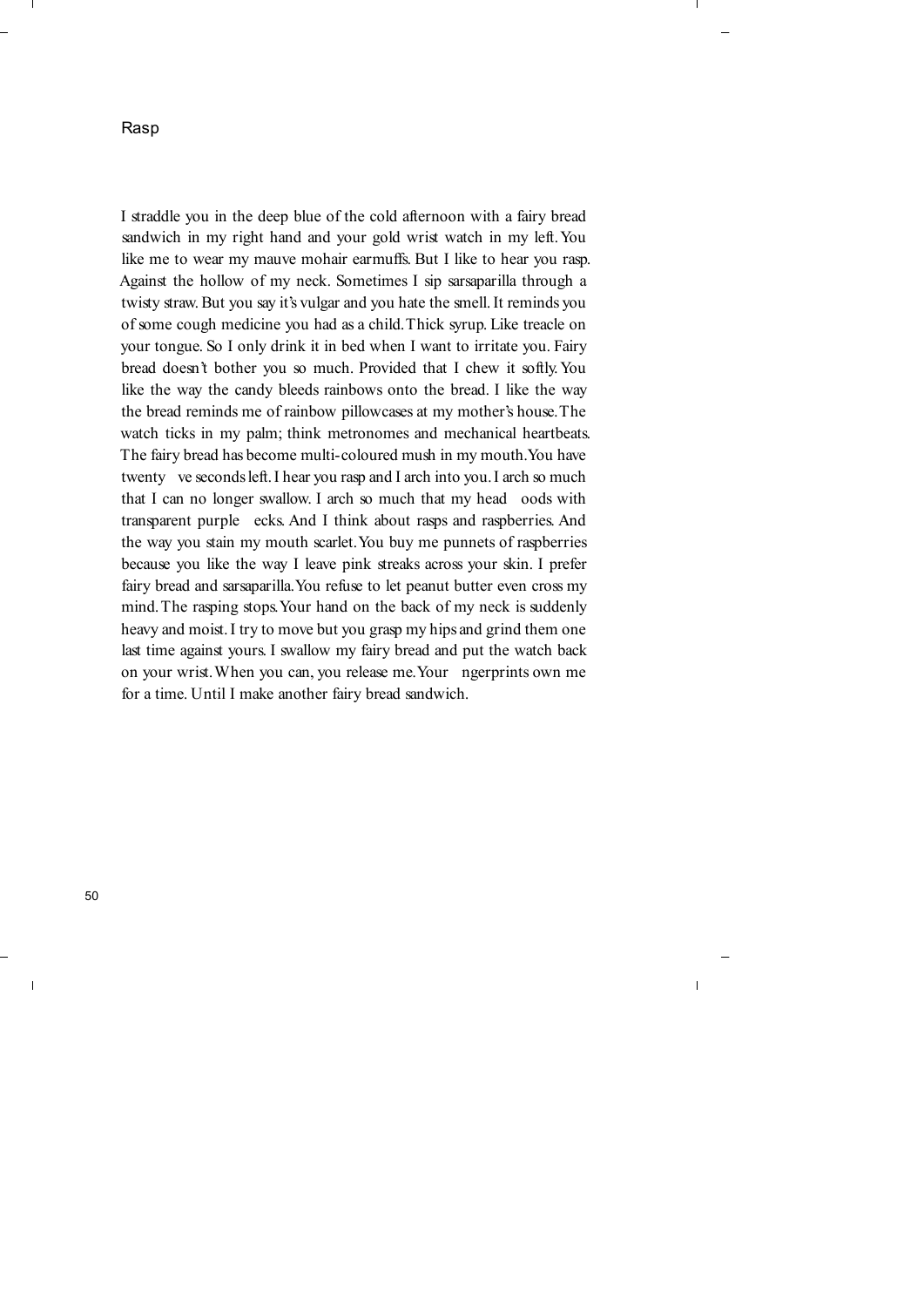## Blue Nights

### for Mum

 $\mathbf{I}$ 

 $\mathbb{I}$ 

The fever of morning brings cold hands to a hot forehead. You sit in the sticky stillness of my bedroom as I rotate like a bobbin in the sheets. In the spaces between waking and sleeping, I wonder how all of me once tted inside you. When the deep red fever breaks, you are there to make cucumber and tomato sandwiches, the tomato cut as thin as a graze. You slice off the crusts and I eat the soft, white middle of four triangles, the best sandwich I have ever had. There are no images of you in my hippopotamus-curtained room. No photos of your equilateral sandwiches or long blue silence while I slept. But now, when I wake tangled in clammy dreams, I can still feel your crisp palm like a cold compress on my brow.



 $\overline{1}$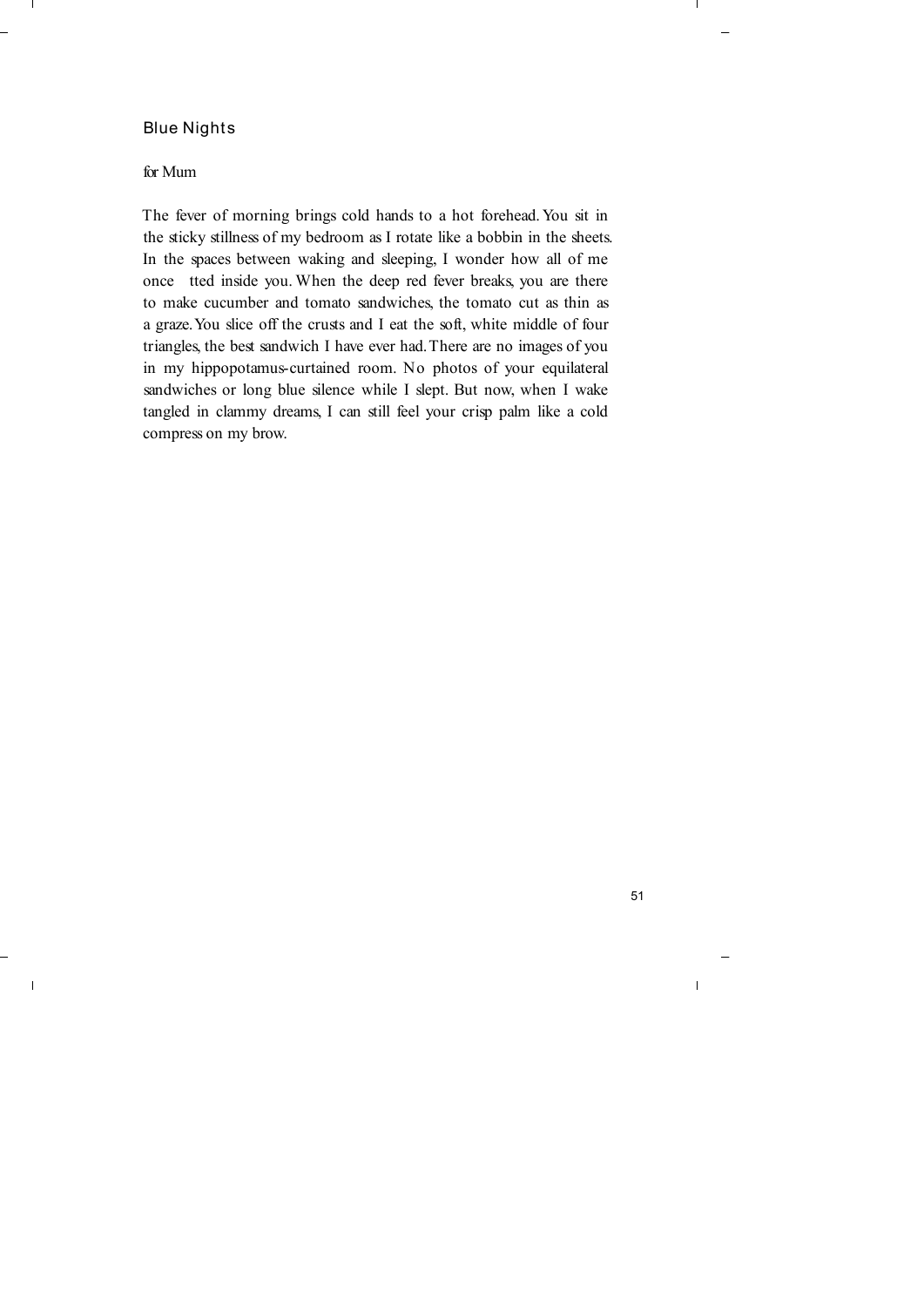### Under the bedroom oor

#### after James Dickey's 'The Shark's Parlor'

It starts with boysenberry swirls behind my eyelids. Twirling like curls of paper ribbon. I can smell vanilla. Not that cheap scent that clings to teenage girls' wrists, but pure vanilla. Long brown stalks of vanilla, tall and slender. Standing upright in a glass tumbler. I hear the sound you make in the back of your throat. Almost a growl. Bear. Bare. And then your tongue is looped through my belly ring. Its pointed, pink tip darting in and out of the silver circle. I arch my back. Strong, pale ngers splayed on either side of your neck. You nip at the small silver ball. R otating it with your lips. I hear it grind across your teeth. A dull clink. You plunge your tongue into my navel. Spasm. My hips convulse. You pull my belly ring with your teeth. Small tugs at rst. Playful. Petulant. Piqued. You pull harder until it tears through the creamy fold of esh. The bloodied silver ball resting between your lips as you kiss me. You push the metallic ball into my mouth. It rolls onto my tongue. A heavy pea. A ball bearing. A miniature eyeball, only heavier, much heavier. The weight of it forces my chin onto my chest. You trace a line from my breast bone to my belly and it is red. A red snail trail. A long red ribbon. It becomes a river of blood owing between my breasts. You drink from me. R ed tinged teeth. I try to move but you are too heavy. The small silver ball begins to grow until I begin to choke on blood and metal. My navel becomes a gaping wound at which you pry with your ngers. My blood collects under your nails and stains your hands vermilion. You stare at your hands and then at me and leave. The silver ball shoots from my mouth, through the roof in your bedroom and over the tops of the trees in your backyard. The corners of my mouth are cracked and weeping. I prop myself up on your bed, trying not to let the blood trickle onto the icy sheets. I don't know how to get up without using my hands. And they are covered in blood and clutching at the hole in my stomach. It's then I realise that I'm hollow and you have bled me dry.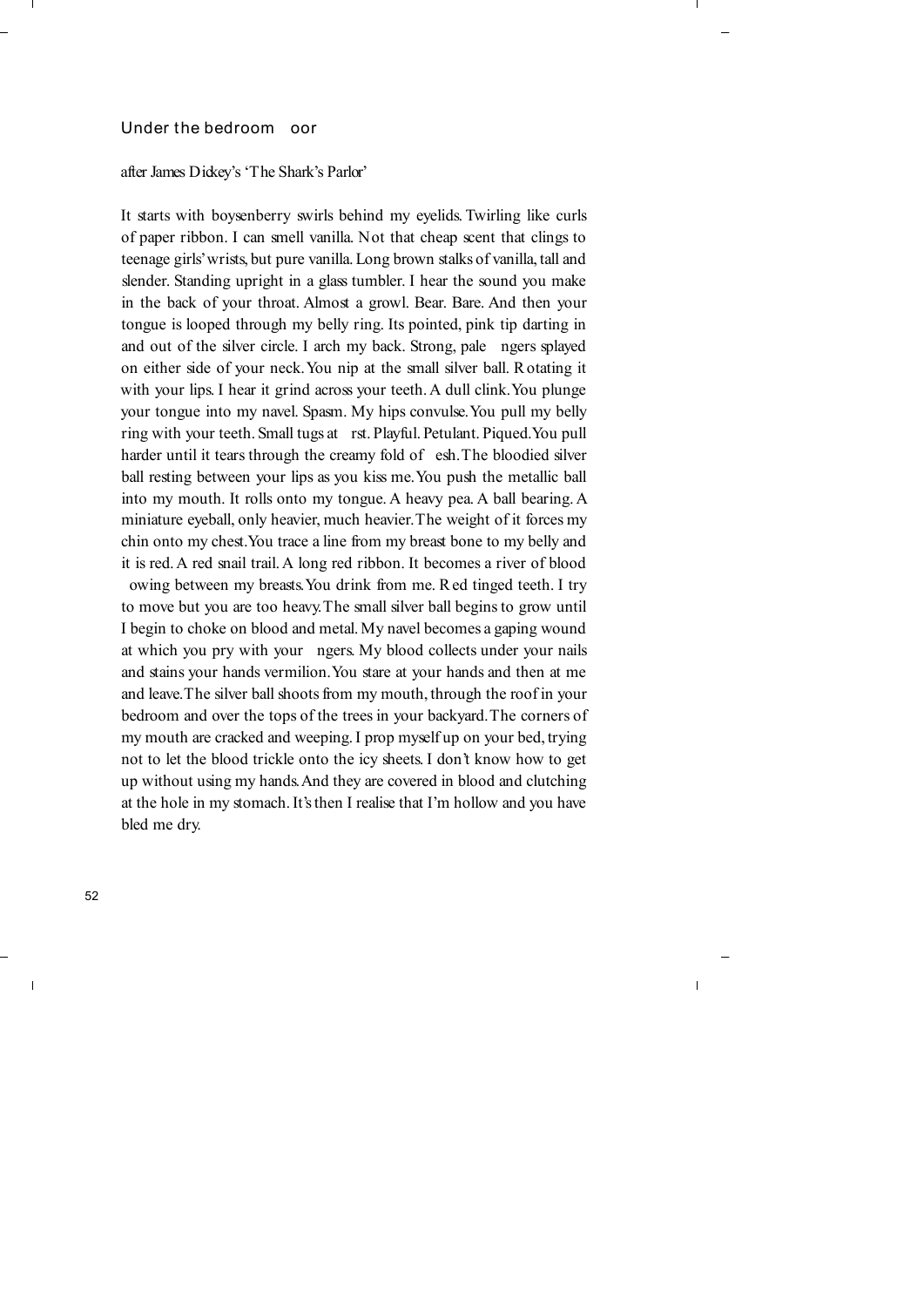## Slammers

- 1

 $\mathbb T$ 

Your lips free oat at the bottom of my tequila bottle. Preserved like a worm until the nal peg of tequila when they squeeze through the neck of the bottle and smack against mine. On National Tequila Day I take you home and you slither beneath my crisp apple sheets. In the morning between ten and twelve we free oat in limpid nectar. Sometimes you tell me my 'bonny blu eyne' are as blue as agave tequilana. Sometimes twa corbies rest on my collarbone and peck out my tongue for you to preserve.

53

 $\bar{1}$ 

 $\mathbf{I}$ 

 $\overline{\phantom{a}}$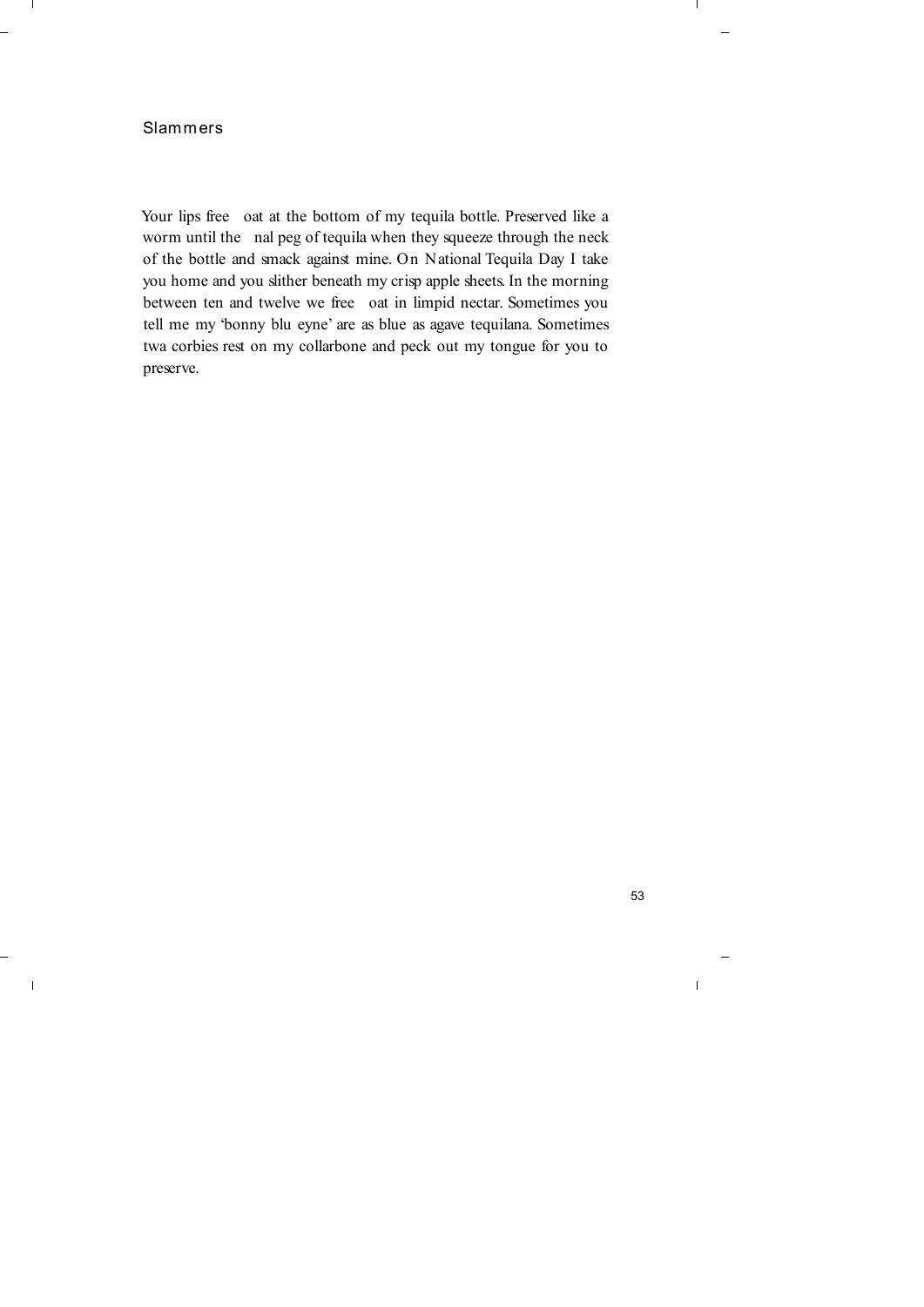### Pineapple

me that I could have your wish.

Pineapple gives me atlas tongue. But I still eat it. Still travel the world on my tastebuds. Tropical drifter. Pineapple for breakfast in Hawaii with frangipanis on my plate and pink ahi poke. I never got to the Dole plantation, I was too busy drinking Pina Coladas on Waikiki. Bags of sweet pineapple rings by the side of the road on the way to Queensland. Too many hours in the back seat of my grandfather's yellow Ford. Sticky ngers winding down the window and my grandmother passing me tissues from the front seat. Sweet and Sour Chicken in Hong Kong tasted different from my local Chinese restaurant. But it was still tart and toffee coloured and stained the plate orange. Your birthday in New York. Deconstructed pineapple upside down cake. I had never seen you so disappointed. It was a pineapple sponge. R ight side up. With a piece of candied pineapple on the side. You blew out the candle, I ate the sugary pineapple ring and we left. In our tiny apartment I made you a Betty Crocker pineapple upside down cake. I longed for a syrupy can of Golden Circle. But you told me to close my eyes. You lit a stumpy candle and told

 $\overline{1}$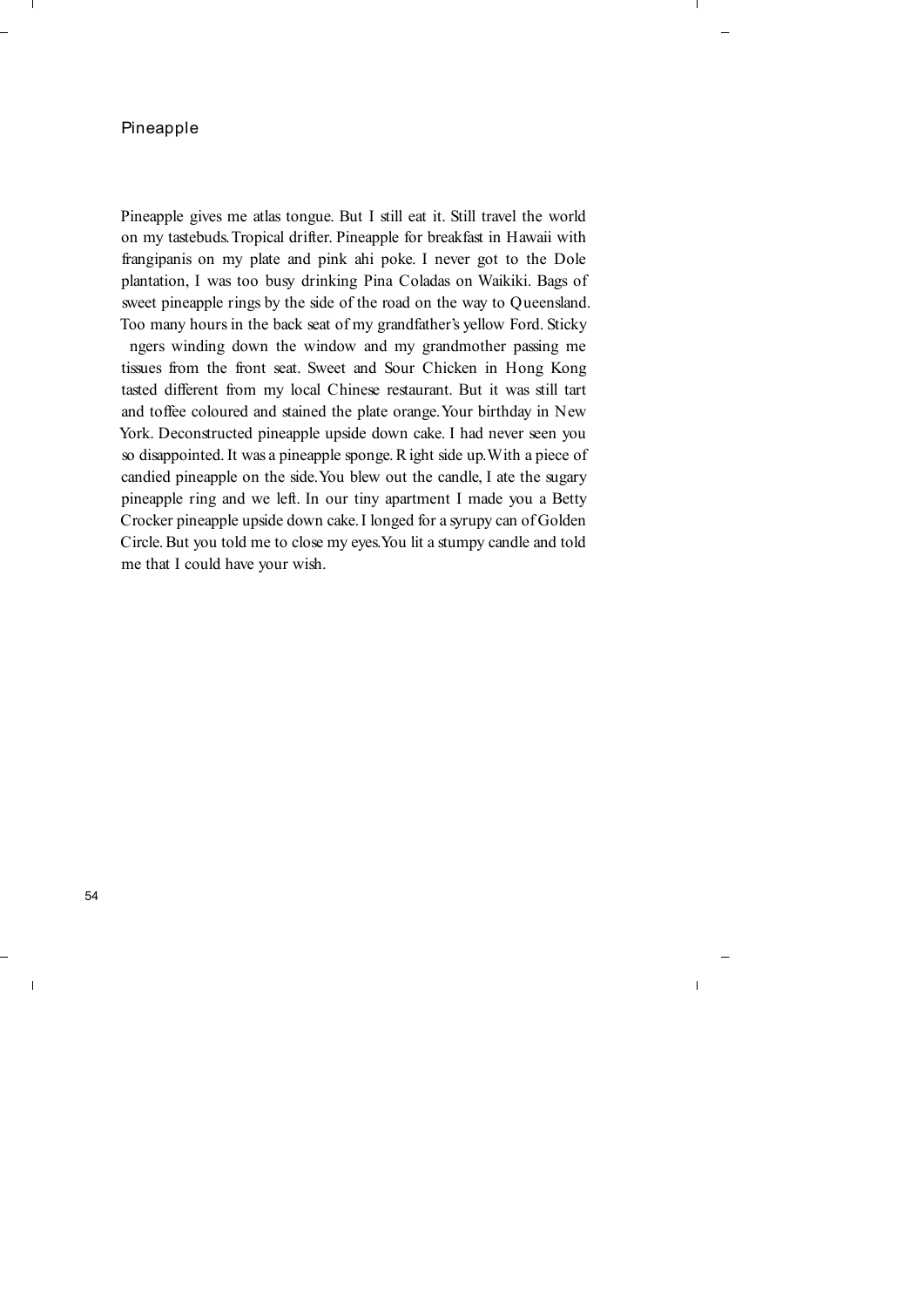## Vongole

 $\mathbf{I}$ 

 $\mathbb{I}$ 

He clammed up over his spaghetti alle vongole. Mid-twirl of his fork. Three of the four tines on the hollow of the shiny spoon. He clamped his lips together, envying the way the vongola verace in their stripy shells had opened like compacts. He thought about trying to swallow the knot of spaghetti on his fork. But he wasn't sure two lumps would t in his throat. There was a time when he would have cut the spaghetti with a knife and fork before eating it. Severed it. But the halo of pasta around his fork made him regret those years. He reached across the table for her hand, picked up his butter knife and carved a single word into her palm. She closed her ngers over it and, with her other hand, reached for his bowl of discarded clam shells. It was a long time before she released his word from her st.



 $\overline{1}$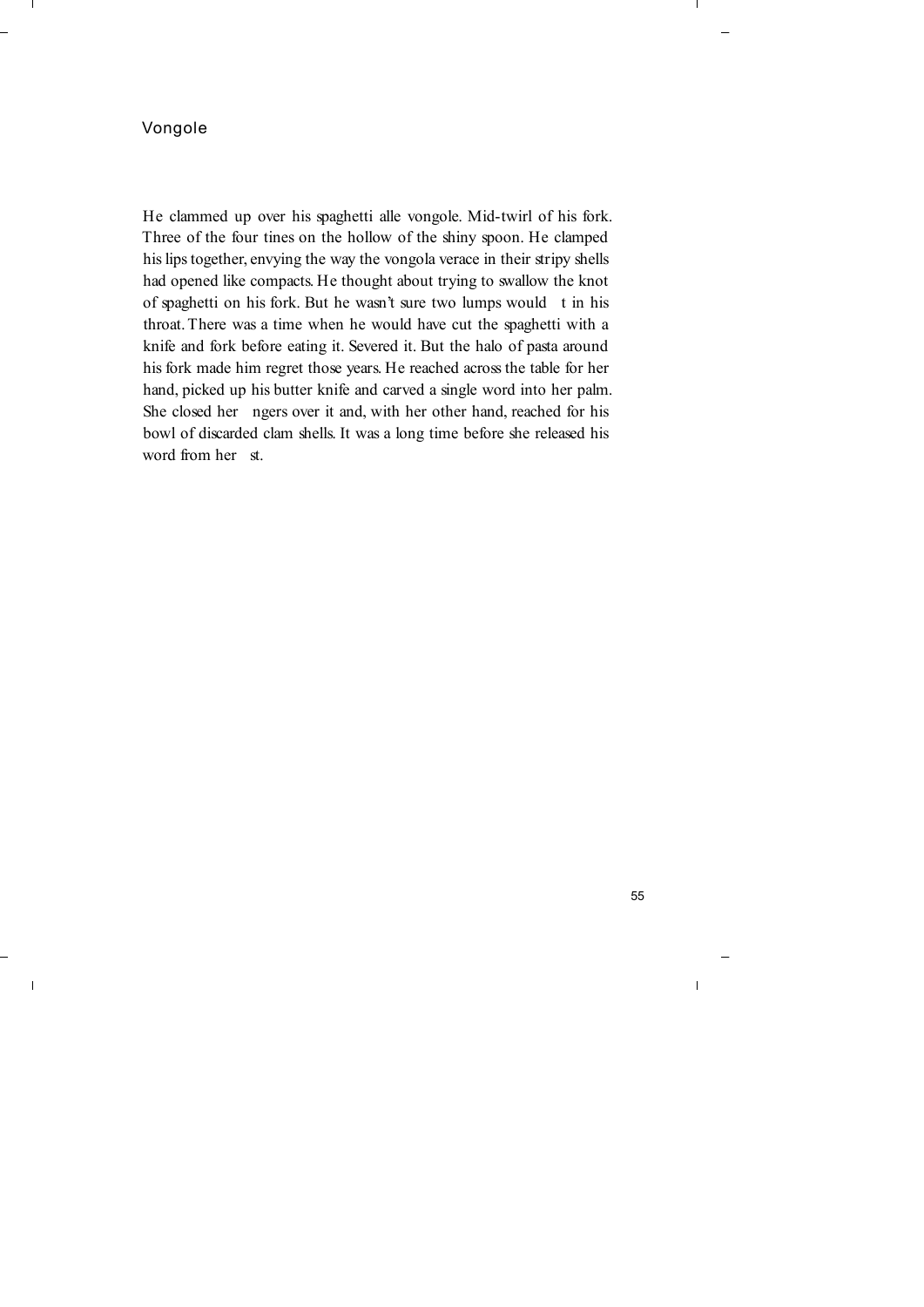## Just Desserts

 $\Box$ 

I remember us drinking dessert wine at the top of the R ialto. You let me slip my tongue into your tiny glass of golden liquid. Sweet vignette. I have drunk the juice wrung from angels' hair.

 $\mathbf{I}$ 

 $\bar{\rm I}$ 

 $\overline{a}$ 

j.

 $\bar{1}$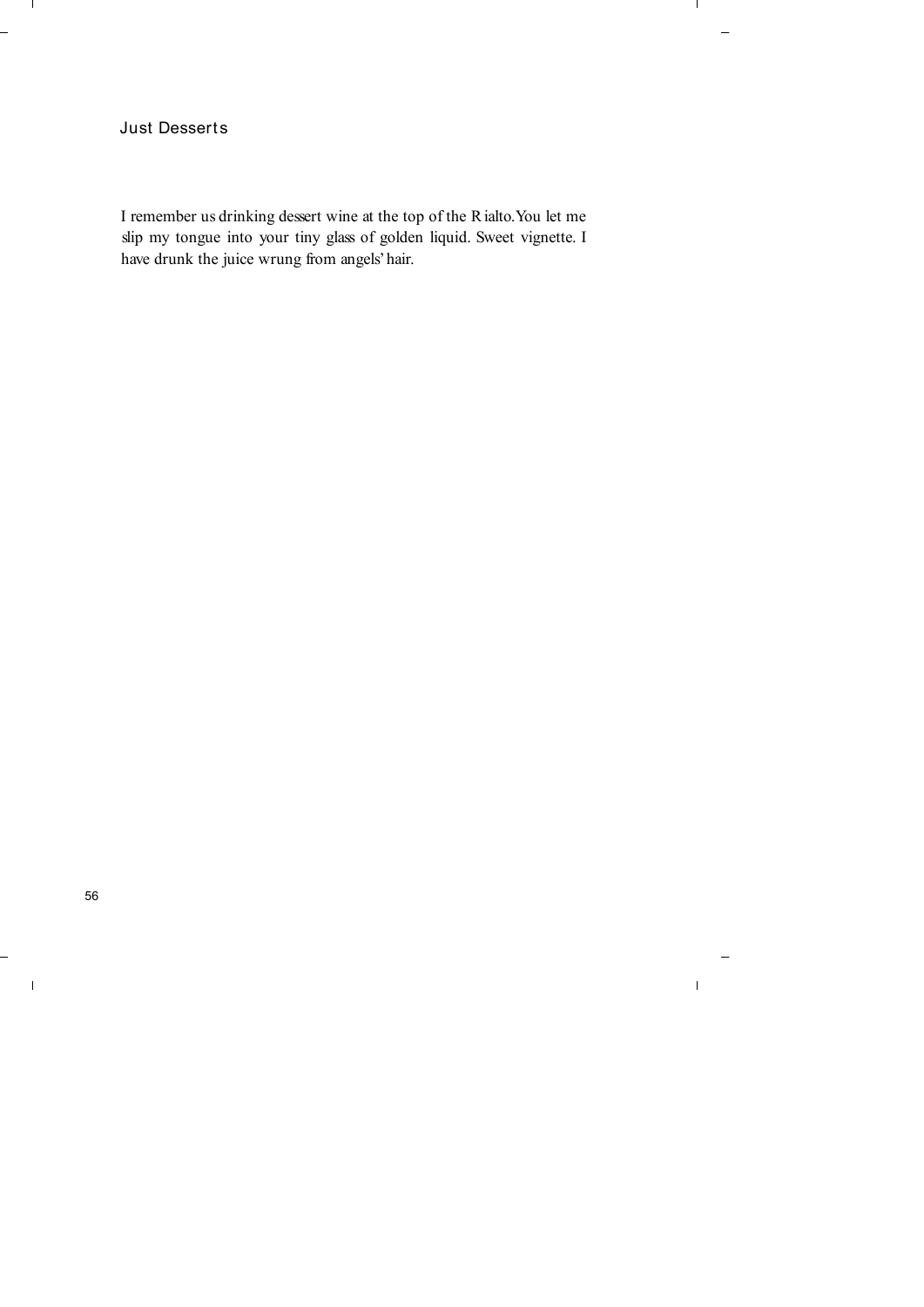#### **Trace**

 $\mathbf{I}$ 

I trace you with tracing paper. I trace your lines and your curves. I trace your thoughts and desires. So I end up tracing myself. We become Magritte's The Rape. To other people's eyes. I try to trace the essence of you. Your voicebox telling me it is impossible as I attempt to trace your Adam's apple. I hold it down and slip my pencil around it. A pleasure dome from which no Porlockean can keep me. My pencil perforates the paper. Your ngers slip down to my hips as you encourage me to lie on top of you. The tracing paper crinkles. It is a thin barrier between us. But I can see you beneath it. I can just make out your shape. Outline. Like a crime scene. My unbroken pencil-thin line and you my victim. You lie down for me. I think of us on either side of the paper. You pressed up against the shiny side, me on the matte. Our imprints waiting to merge. But we become two different sides of the same piece of paper. I am your inverse shadow. Your opposite. I line up our noses but then my legs are much shorter than yours. If I line up our toes then my head will rest on the silky paper of your chest. So I line up our hips. And rock you awake. So that I can trace every inch of your desire for me. To keep an accurate record. Scribe. 'Cuckold me,' I'm told. But we are way past that. You roll us over so that I am beneath you. The paper crinkling again like Boxing Day rubbish. And I feel my ribcage. I am constricted. Boa constrictor. Accordion pleats. Flattened. Doughy thighs cushioning my blue shins. I trace you with tracing paper. I trace you for the time when you are gone. Your shape. Your ngers. The slight curve of your hip. I trace all your lines and curves. I trace your thoughts and desires. So I end up tracing myself. And all I see is my blunted pencil.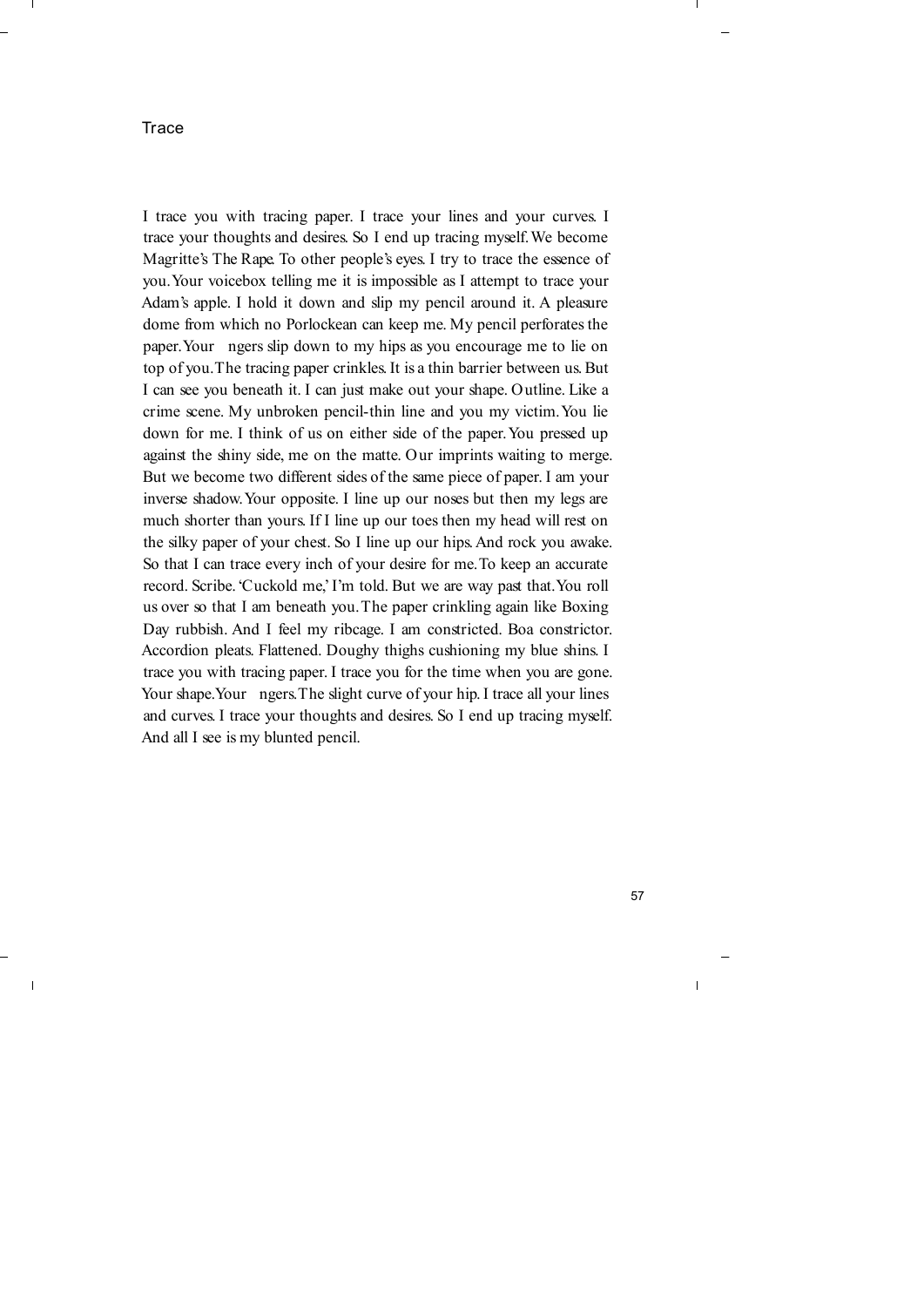## Entitled

for Gerty was womanly wise and knew that a mere man liked that feeling of hominess. Her griddlecakes done to a golden-brown hue and queen Ann's pudding of delightful creaminess had won golden opinions from all. James Joyce, Ulysses

Dedicate. Dessicate. Desecrate. I have always been afraid of being buried alive in coconut. Or drowning in magenta. Husk. Husky. Hussy. I like to eat popcorn with strawberry milk. And ambiguities on toast. Travelling at night. I wear alphagetti soup and thigh boots. Or integrity in the small of my back. You always tell me that I occupy some cramped alleyway in your aorta. I want to be your lungs. A cramped aorta is not enough. Why can't I have your entire left ventricle? I eat pancakes drizzled with maple syrup and rain. Spattering. Splattering. Smattering. I feel like an adverb, not really needed, just adding to the verb. Or a lollipop sticking to a personal adjective. Or perhaps a possessive pronoun in my kitchen. You want to kiss me in mango yoghurt. Your icecream ngers playing with Barbie Doll hair. Scissors. Schism. Scission. You reach for my rhinestone-studded skin, tracing the throbbing turquoise veins with silver. But I am too grave. To write the title page.

 $\overline{1}$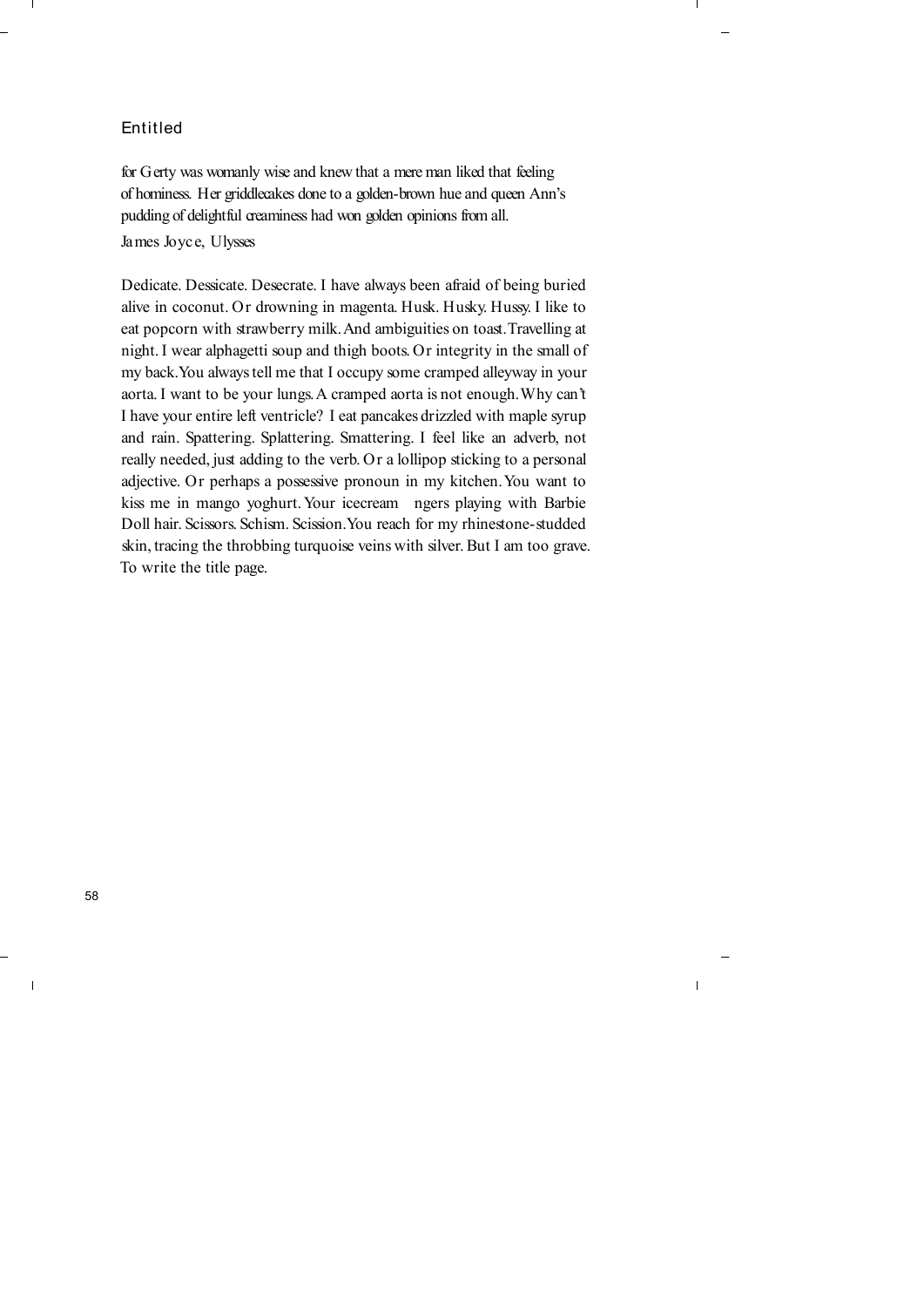### Chlorophyll

 $\overline{1}$ 

She sewed seed beads around the frayed hem of her wedding dress. In the shape of minnows. He watched her scallop glitter glue for the scales and add a single sequin for the n. She wore the dress while she sewed. Twisting in the lacy fabric. When she nished sewing the fth minnow above the jagged tear in the lace, she hesitated. Frozen. Staring at the door. As the clock chimed nine she knotted the cotton and severed the end with her teeth. Holding out the tattered skirt in a semi-circle, sea-green minnows glinted in the dim light. Darting around the bottom of the dress. Swimming around her neck, green sh made from paperclips wound with lime thread and malachite beads linked head to tail. She looped her arm through a shadow and sipped chartreuse. Muttering something about it being their special drink and the colour of her kamikaze dress. Lifting the layered lace. Waltzing with the darkness. Arms outstretched as she hummed into the decaying void.



 $\overline{1}$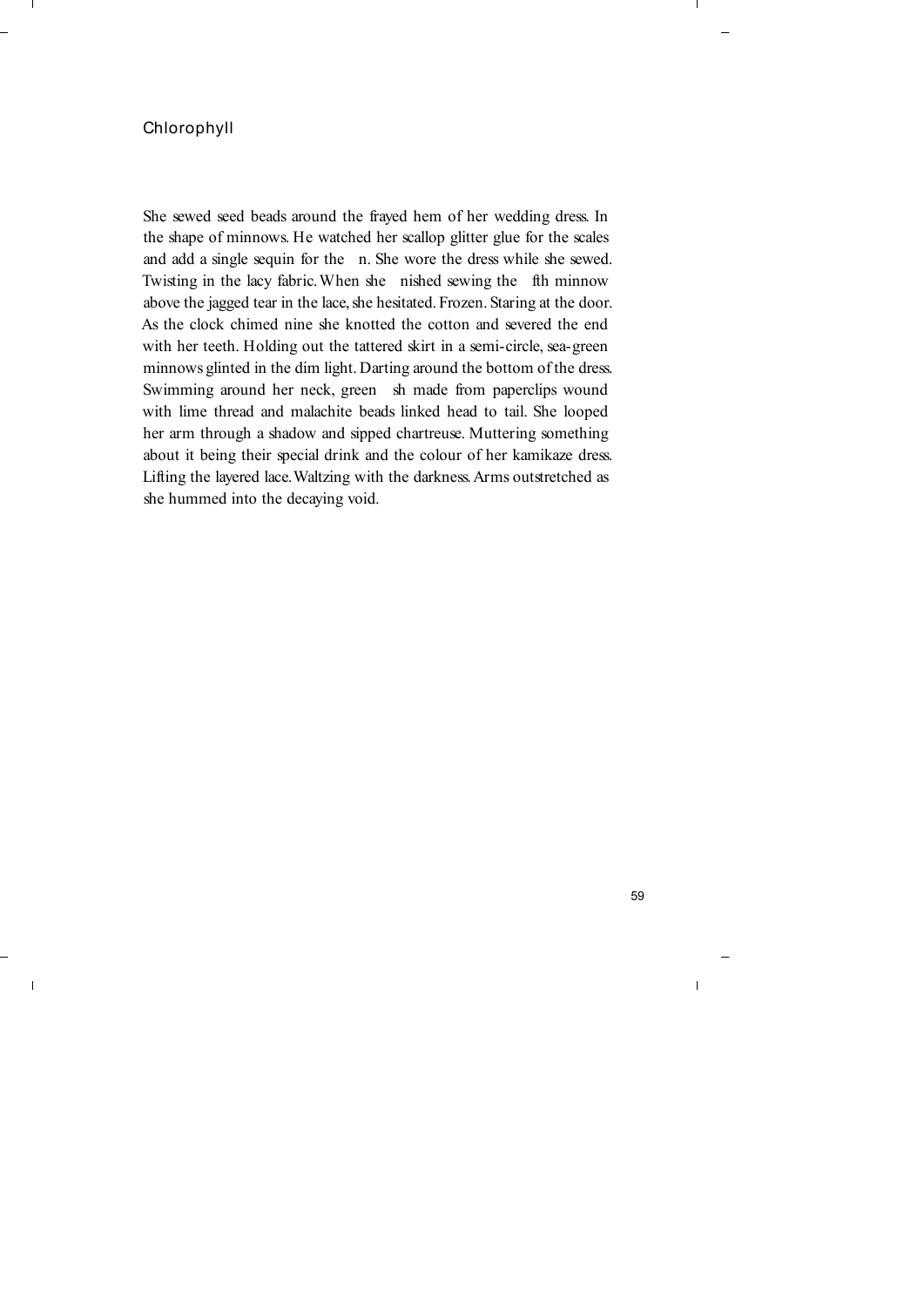## Chigger

I remember many Septembers. Joe Br ainar d

I remember tiny, black hyphens. Or dashes. Pressed against the plain glass. Plate glass. Peering in. They line up like bird scratchings. Or Sanskrit. Or Dickinson's handwriting. They lie in wait. Watching the windows. Midges. I remember midge bites, like itchy red braille up and down my legs. Scaly scabs. Not as bad as the chigger bites I got in America. Central Park. Bryant Park. Miniscule chiggers chomping into me. Leaving me with measle-like red spots. Mosquitoes seem to bite at night. You hear them. See their sting in the dusky light. I remember Calamine lotion, pink and chalky, being dabbed down my arms and legs with cotton wool balls. I remember the smell of Aerogard. And bug zappers at barbecues that lit up to attract and fry unwanted insects. Purple light. Like neon. I fell in love with reies in Pennsylvania. I remember trying to take photos of their luminous green abdomens as they took off and landed in the long grass outside my house. Luciferin. Cold light. I remember re ies dotting the park with bioluminescence. Some femme fatale reies ash in patterns to attract males, only to devour them. There is a theme here. A memory of an intention to foil intent with light.

 $\overline{1}$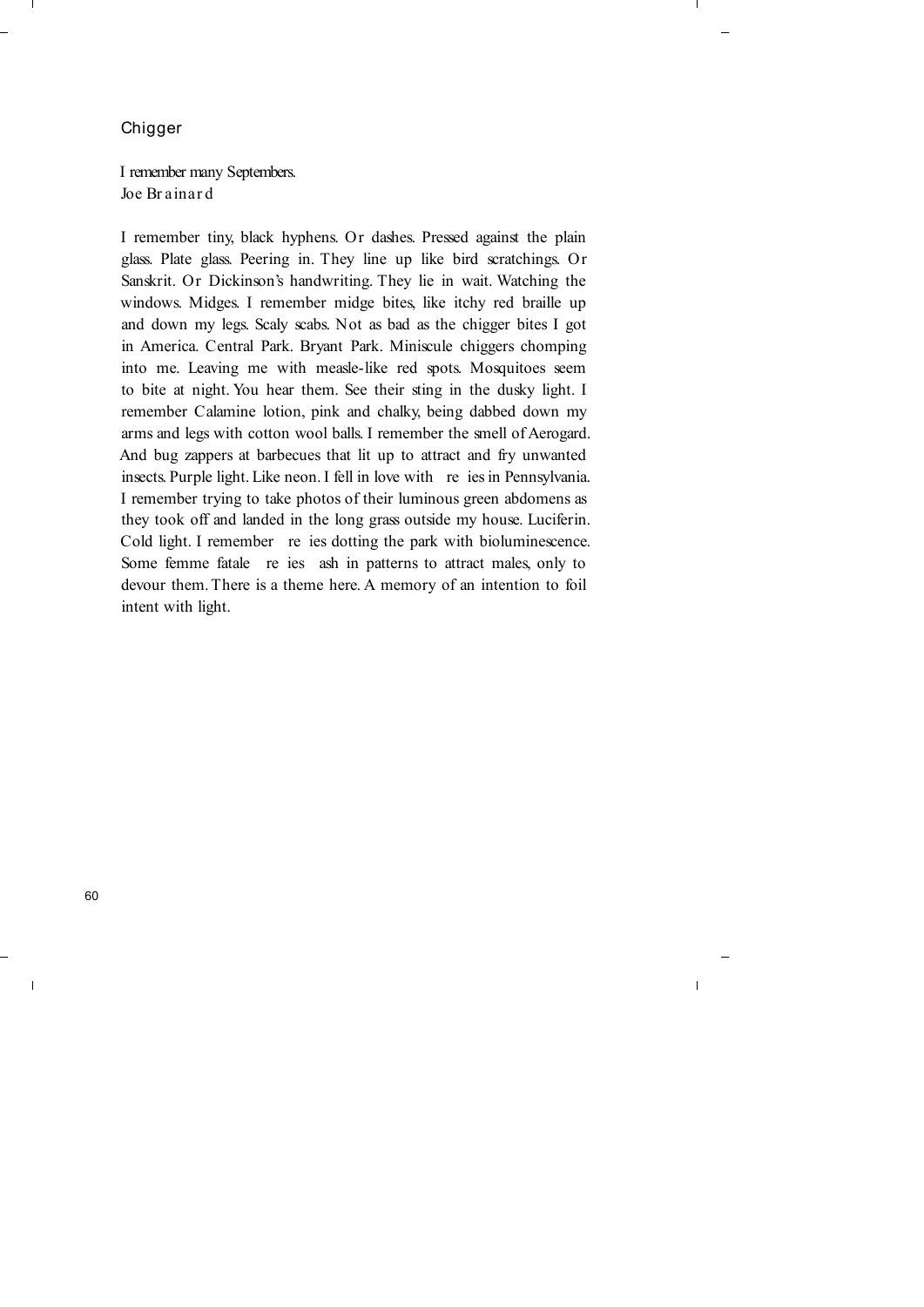## Northern Lights

 $\mathbb{I}$ 

I map things out. I like to pin places down on my world map with thumb tacks. Not everything is mappable. When I was little I'd go to the South Melbourne market with my mum and buy old maps, stamps and coins. My favourite was a reproduction of an Icelandic Skalholt map from 1570. I used to trace the outline of Britain, Iceland and Greenland with a careful nger. Learning where they all were, exploring their rough edges. And I'd laugh at the place called Labrador and ask if our dog had travelled all that way to be with us. On Multicultural Day at primary school I dressed up as an Icelander. I wanted to dress as the aurora borealis but my mum told me that was ridiculous. I'm not sure where that map has gone. It's probably in a box in my grandparents' shed. Packed away. Now someone is mapping my genes. Genome mapping. I wonder what my chromosomes look like. I hope they look like the Northern Lights.



 $\overline{1}$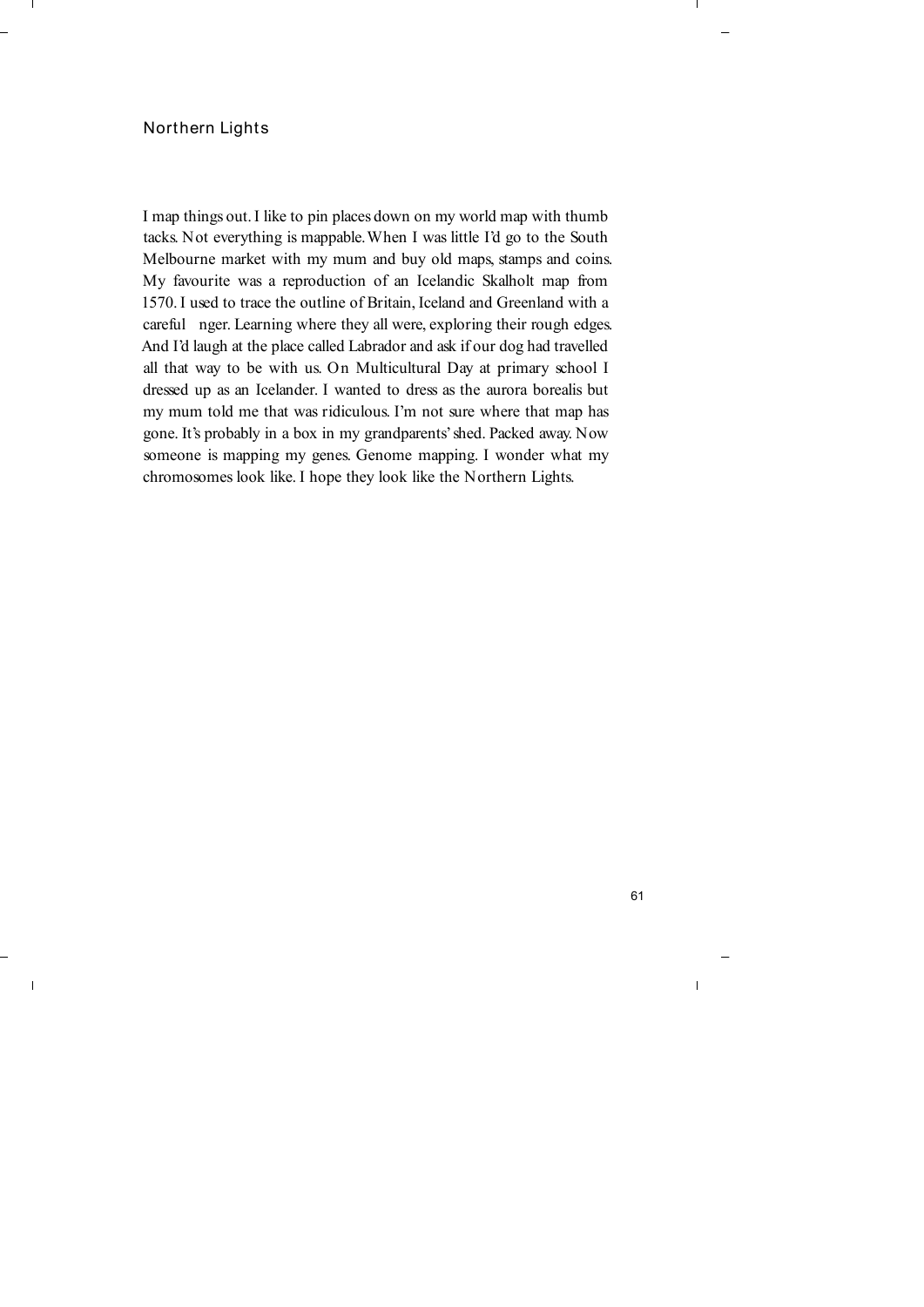## Vertigo

 $\mathbf{I}$ 

She loves the romance of a rooftop. Something about being closer to the stars. There's clarity in the air and the strange movement of light across the sky. The answers to the universe oat just over the edge. She can see them, but they are beyond her outstretched ngertips. The stained concrete is cold through her dress, but she edges forward. And that's how he nds her. Lying on the edge, her neck reaching out like a gargoyle; her arms embracing the silence. He grabs her by the ankle like an anchor. Or a shackle. She whispers into the void. He wants to believe it's his name.

 $\mathbf{I}$ 

 $\bar{1}$ 

 $\mathbb T$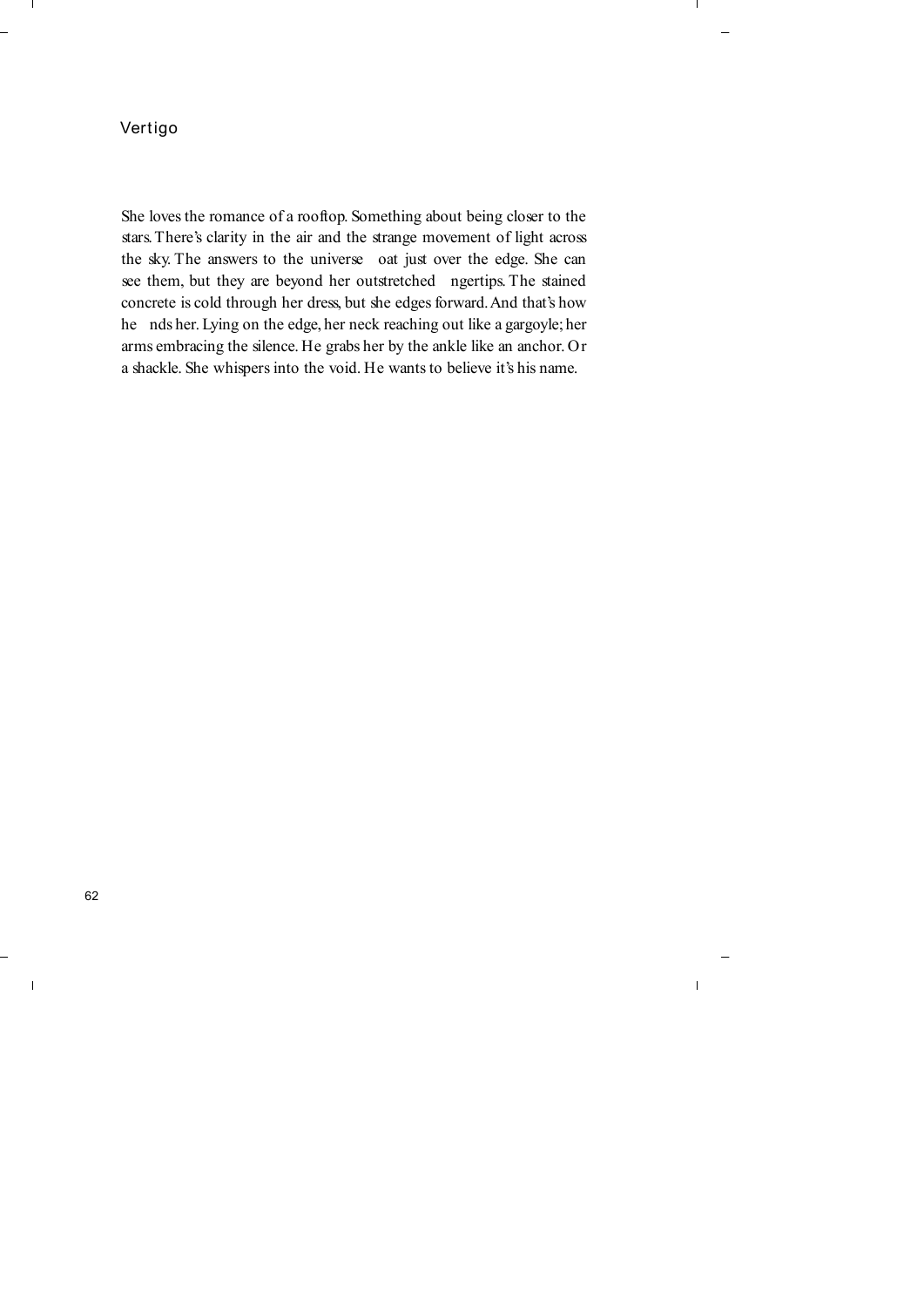## Milperra

 $\mathbf{I}$ 

 $\mathbb T$ 

My ngers on your tender buttons. Your lips on my light blue shadow. Heat shimmies under the door in the cracked motel room and humidity nudges the petals of the frangipani behind my ear. I peel a boiled egg for my breakfast, sitting cross-legged on the bed. White teeth-like shards devour the stained quilt. In the eighties, there was a bikie battle here. I have to close my eyes as I walk across the car park. Or I hear the crack of the guns. The crack of my eggshell. The crack of my heels on the asphalt. On Father's Day, I place a chair against the door.



 $\bar{1}$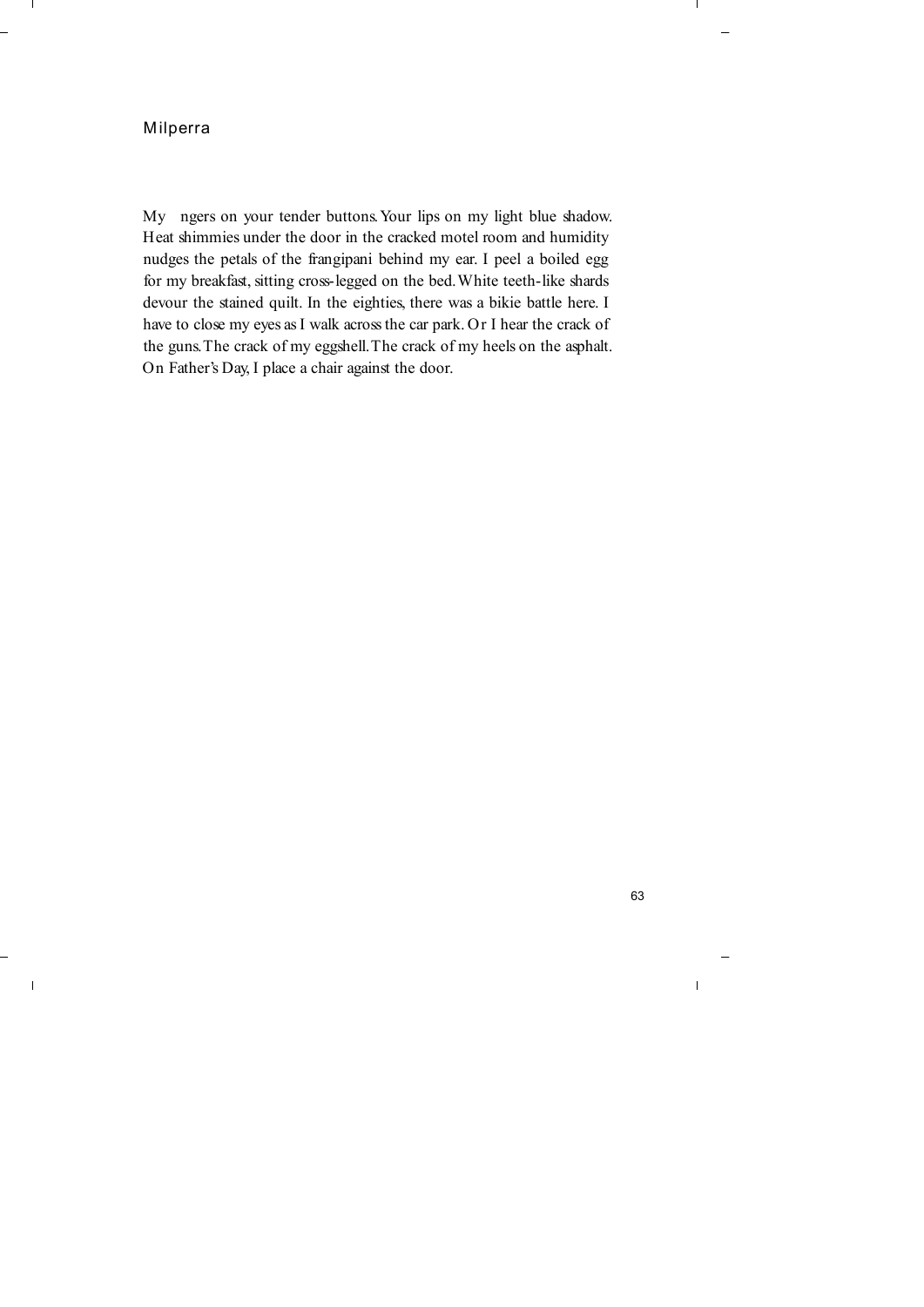# Midnight

 $\mathbf{I}$ 

When you leave me, part of your heart will still beat in the empty space between my sheets. When you go, the imprint of your body will throb in the darkness on the mattress next to me. And when I stretch out my arm to feel you, your absent ngers will trail up the veins in that arm. But for now, you fall asleep, arms around me, warmed by the red neon of the Safeway sign.

Τ.

 $\overline{1}$ 

 $\overline{a}$ 

 $\bar{\mathbb{L}}$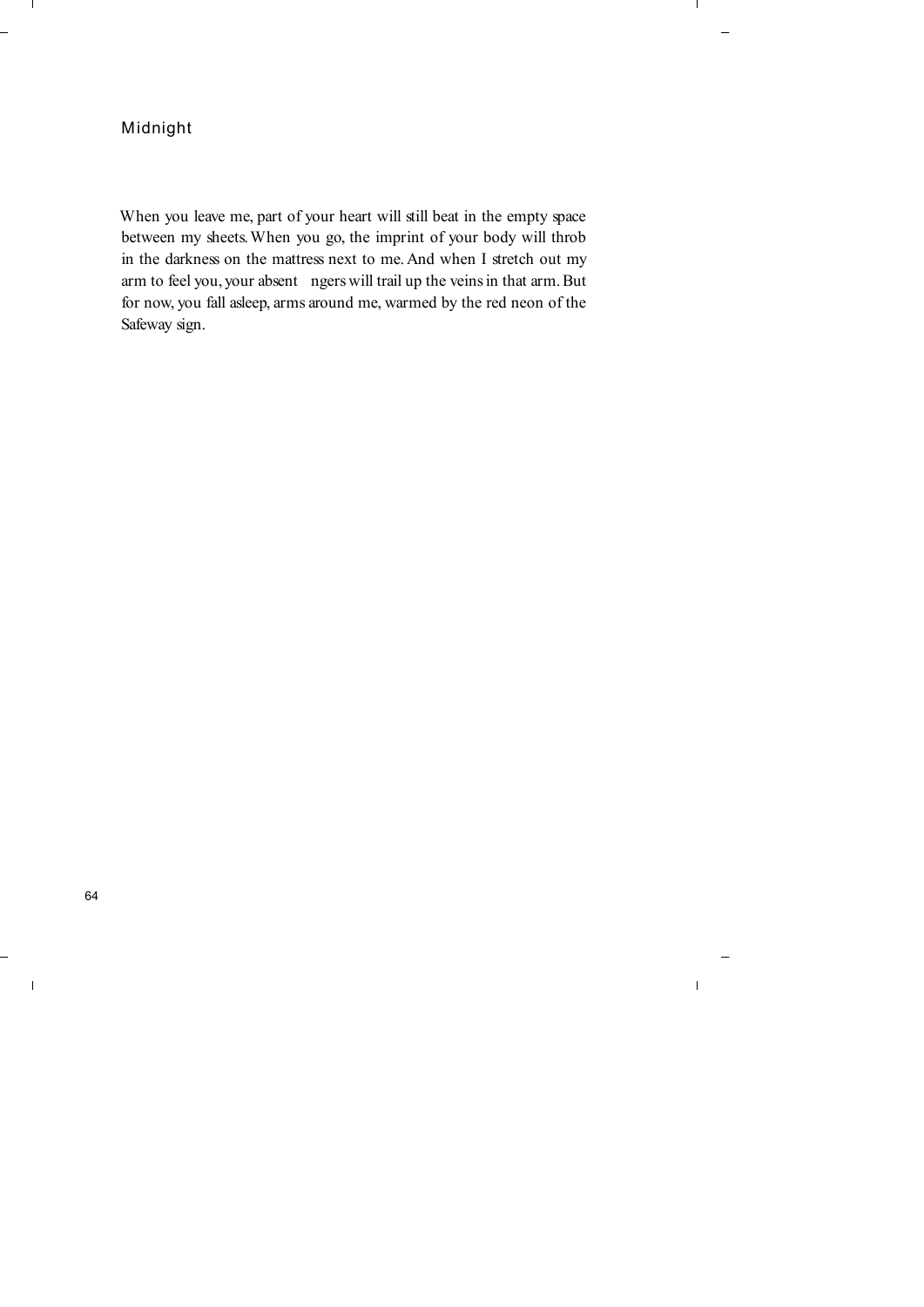### Poacher

Crispin was washed away by magnitude. The whole of life that still remained in him Dwindled to one sound strumming in his ear. Ubiquitous concussion, slap and sigh, Polyphony beyond this baton's thrust.

Wall ace St evens, 'The Comedian as the Letter C'

Most people don't know that Hermes Pan choreographed all of Fred Astaire's routines. Fred gets credit for the lot. Every pick-up. Every wing. Every turn. Dancing on the walls and the ceilings, Pan. Waltzing with a coat stand, Pan. Tapping with a drum kit, Pan. Pan is a great name for a choreographer. Especially someone who choreographs tap. It reminds me of Sunday afternoons when I search for my poacher in the cupboard. My saucepans and pots clink together. Stylish syncopation. I choreograph musicals that start with a 'C'. I choreograph in my kitchen at midnight. I get credit. Somewhere at the back of the programme. Page seven. Or eight. But my name is neither Pan nor Astaire. I thought of changing my name to something with 'ova' on the end. Like Anna Pavlova or Natalia Makarova. But it still reminds me of my poacher and I need more inspiration than a dirty pan with holes. Steam. Steam Heat. A member of the cast once told me that Pajama Game was an entertaining musical but the 'Come on Union, Get Hot!' number had to go. It's the best number in the production. Bowler hats and girls in men's evening jackets with shnets. I can't choreograph it though. It doesn't start with a 'C'. Hermes

Pan would have loved it. It has sections of tap and jazz. He could really have done something with it. Though I must say I love Bob Fosse's work. He was in Kiss Me Kate. I can't do that either. Pity I can't choreograph phonetically. I'd freelance choreograph productions of Copacabana, Carousel, Camelot, Calamity Jane, Chicago, Chess, Chitty Chitty Bang Bang and Can-Can. Superstition. Naturally my favourite song to choreograph is "Cell Block Tango". The six merry murderesses are great. I like the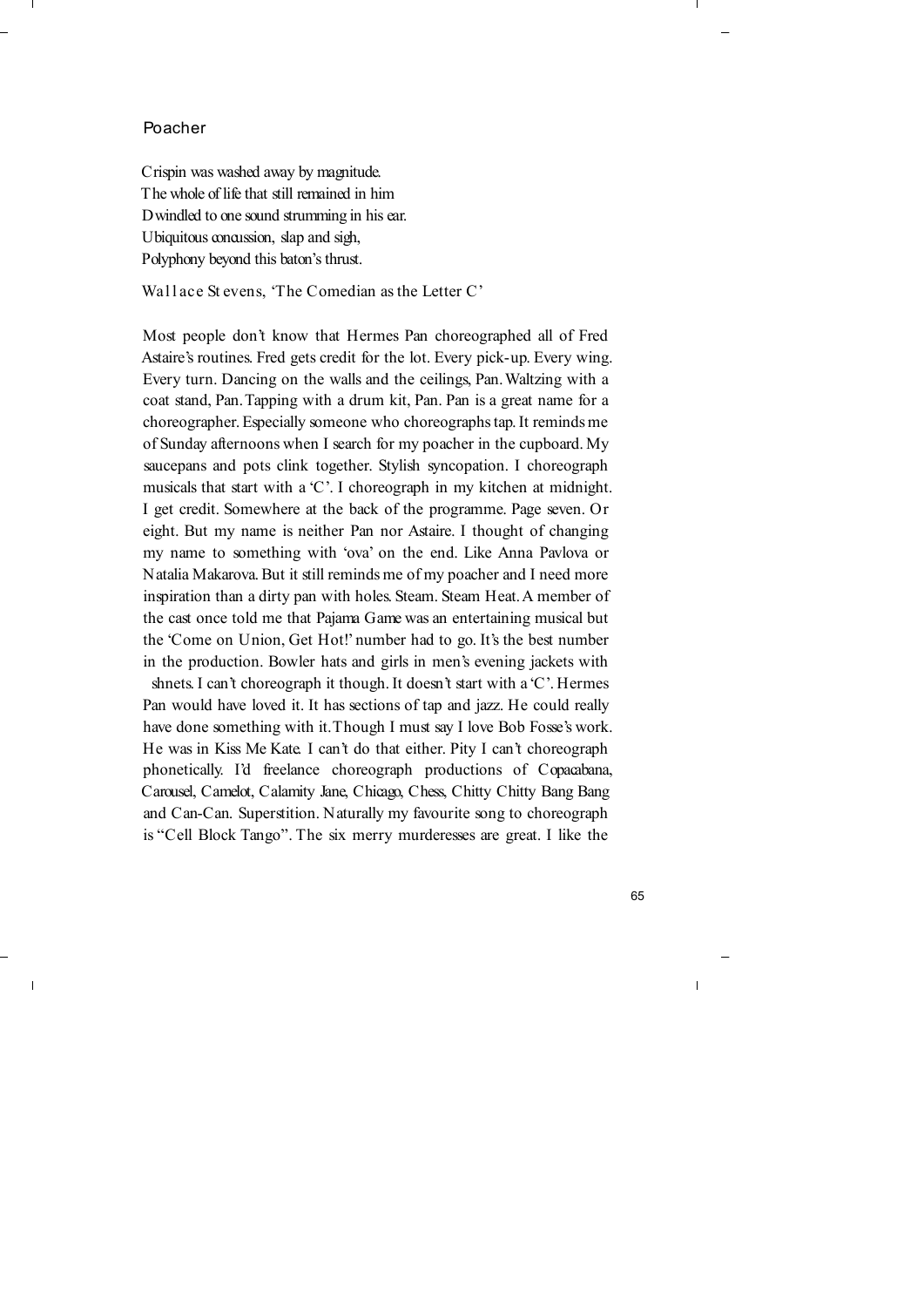one who says she didn't kill her husband, he just 'ran into my knife ten times!' Kander and Ebb are great. Librettists are great. Gwen Harwood wrote the libretto for 'The Fall of the House of Usher'. I'd like to be a 'dutiful librettist', some day. Until then, I'll spend my days wondering if choreographers who don't get credit for their work have the Hermes Pan Complex. And I'll avoid theatre people who say, 'Chookas' before a show because it reminds me of my poacher.

 $\mathbf{I}$ 

 $\bar{1}$ 

 $\mathbb T$ 

- 1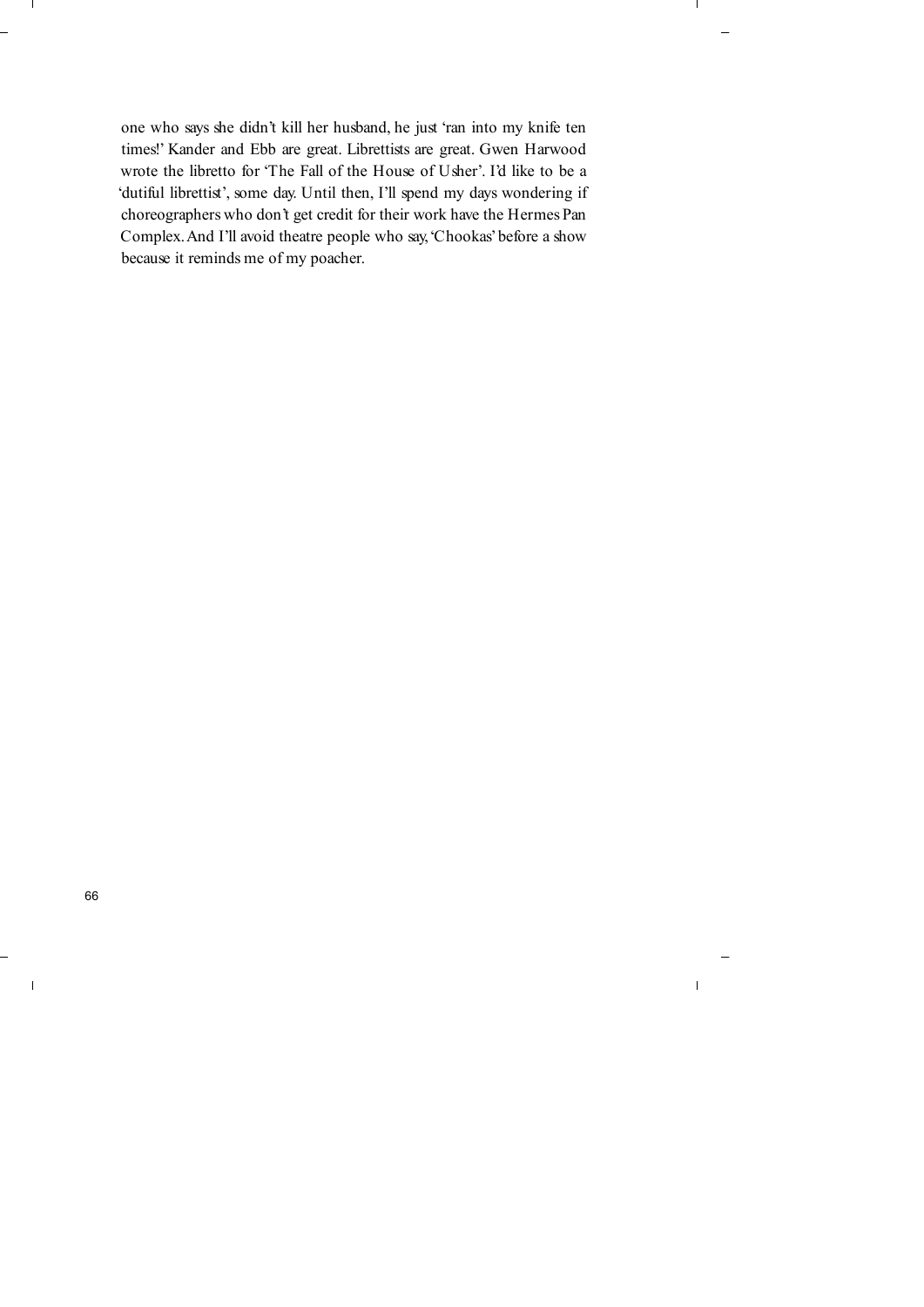## D.C. Pigeons

 $\mathbf{I}$ 

 $\bar{\mathbb{L}}$ 

Washington pigeons are more corporate than their New York siblings. They straighten out their necks in less theatrical ways and hang around the Pentagon looking for crumbs falling from the lips of Defense Department workers. Fat and full, they people-watch at the base of the Dupont Circle fountain until a patron from Kramerbooks & Afterwards, shakes remnants of red velvet cake onto the pavement. A beating of wings precedes a dessert storm.



 $\overline{1}$ 

Τ.

 $\overline{a}$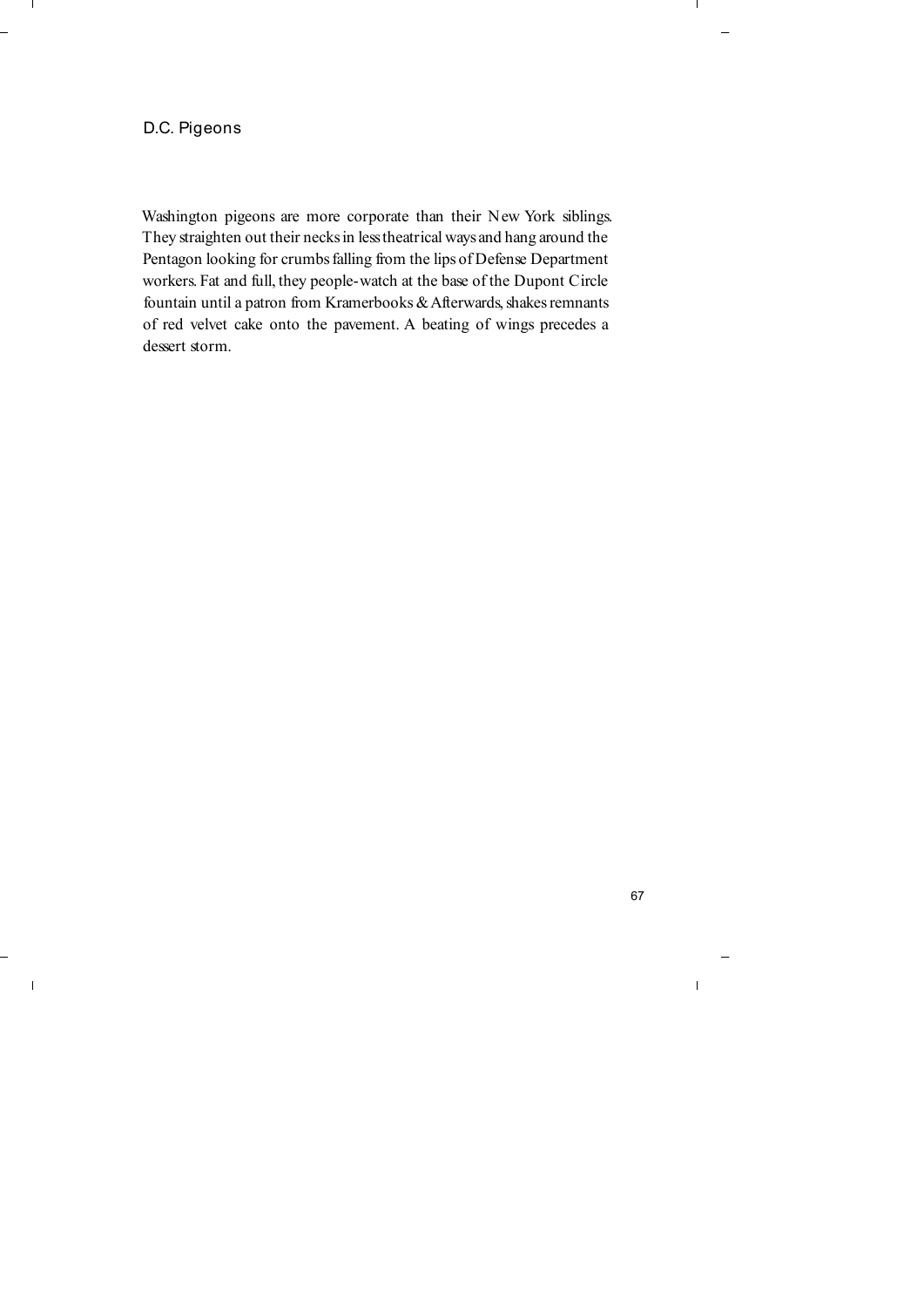# Pigeon Fancier

 $\mathbf{I}$ 

Pigeonhole. Pigeon toed. Pigeon hearted. Pigeon pair. Pidgin English. Pigeon racing. Pigeonite. Stud Pigeon. Homing Pigeon. Clay Pigeon. Pigeon pea. R oasted Wood Pigeon on toast. Walter.

 $\perp$ 

 $\bar{1}$ 

 $\overline{a}$ 

 $\perp$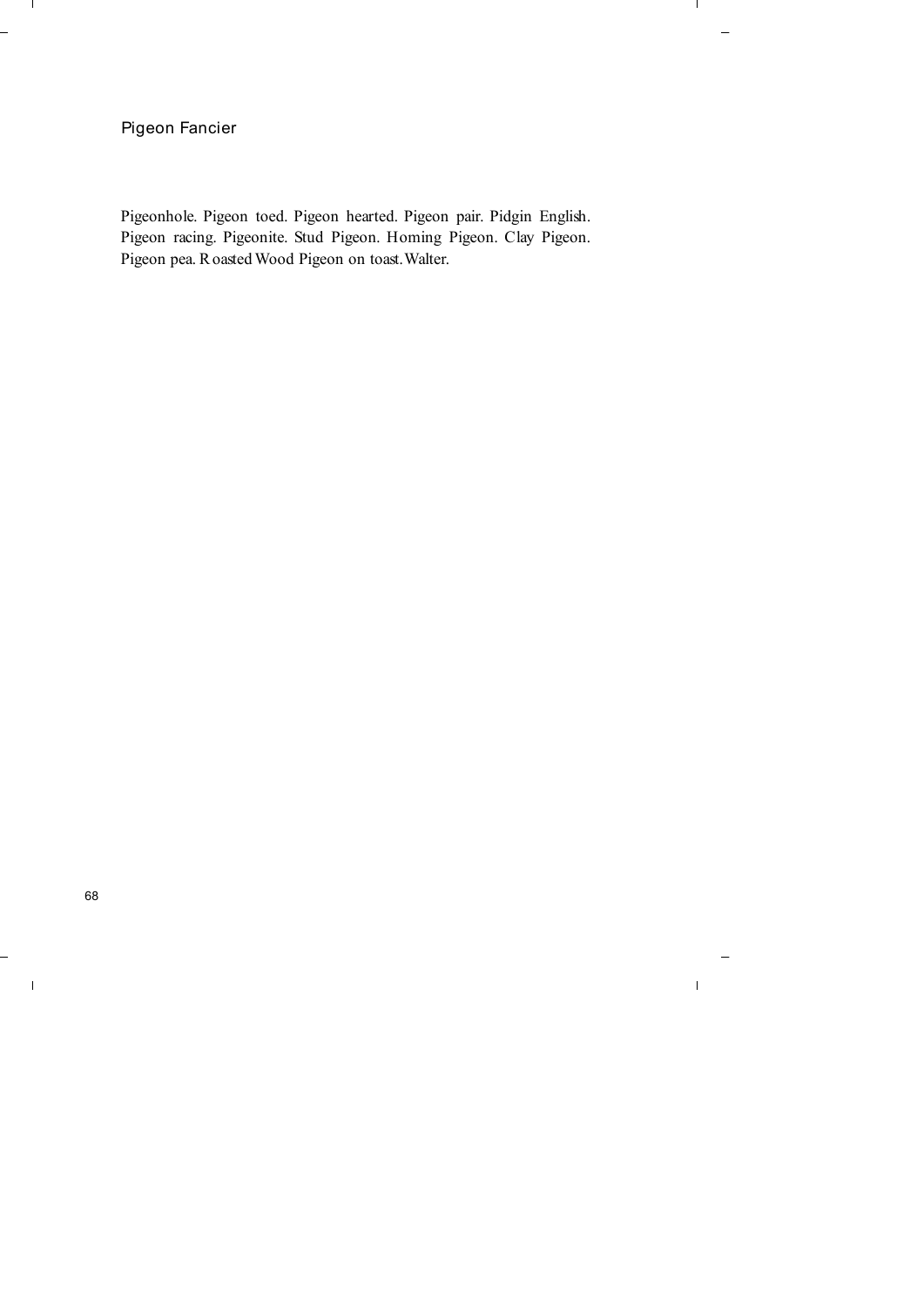You say you are almost ready to breed Cox's Orange Pippins with me. Planting the seeds of a future together. Sweet apple branches reaching into our own corner of the sky. I imagine our cider-drunk love. Your buttonholes full of apple blossoms creeping up your lapel. I am thrilled to the core but that gives you the pip. You want to train thoroughbreds for the Cox Plate. A stable of champions reared on Cox's Orange Pippins. And your buttonhole will be stuffed with the fat tutu petals of a Cecile Brunner rose that I pick for you at Moonee Valley on race day. But I won't be Gai to your R obbie. We won't have a Fine Cotton affair. My heart is as big as Phar Lap's but you have a birdcage for a ribcage and your heart only fancies a utter at the track. Arrhythmia. Tachycardia. The beating of the hooves down the strait. So I sit with my back to the track at the bistro while you order warm apple crumble and take a gamble on our future.

69

 $\overline{1}$ 

-1

**Cox** 

 $\mathbb{I}$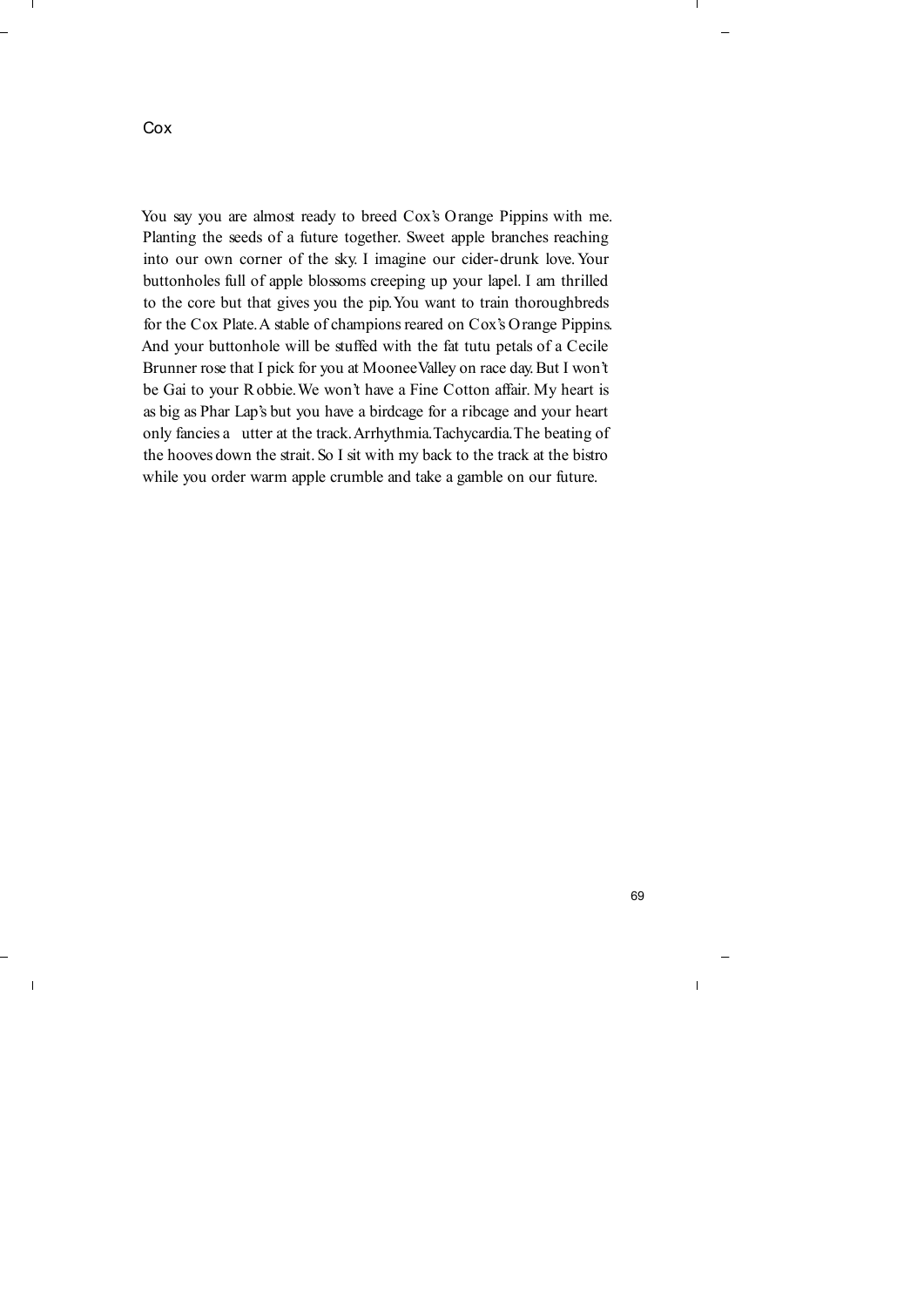## Buoyant

Hot pink mooring buoys in the Albert Park Lake. Like shiny bicycle helmets or giant clowns' noses, ushed pink. I imagine there is a body strapped to the bottom of that buoy. Cycling beneath the surface, ghting against the tide. Not getting anywhere. Once I took you on the paddle boats at Half Moon Bay. I wanted to paddle into the sunset with you but you wanted to return to the shore. So we sat there, neither of us paddling. Fixed to the spot. Like a moored boat bobbing up and down. After twenty minutes you turned us around and we headed back in silence. Now you tell me that you and your brothers used to cycle around the lake and so I imagine you with a buoy for a helmet. It makes me laugh and as I leave you at the two kilometre marker, I don't look back.

 $\mathbf{I}$ 

 $\overline{1}$ 

 $\mathbb{I}$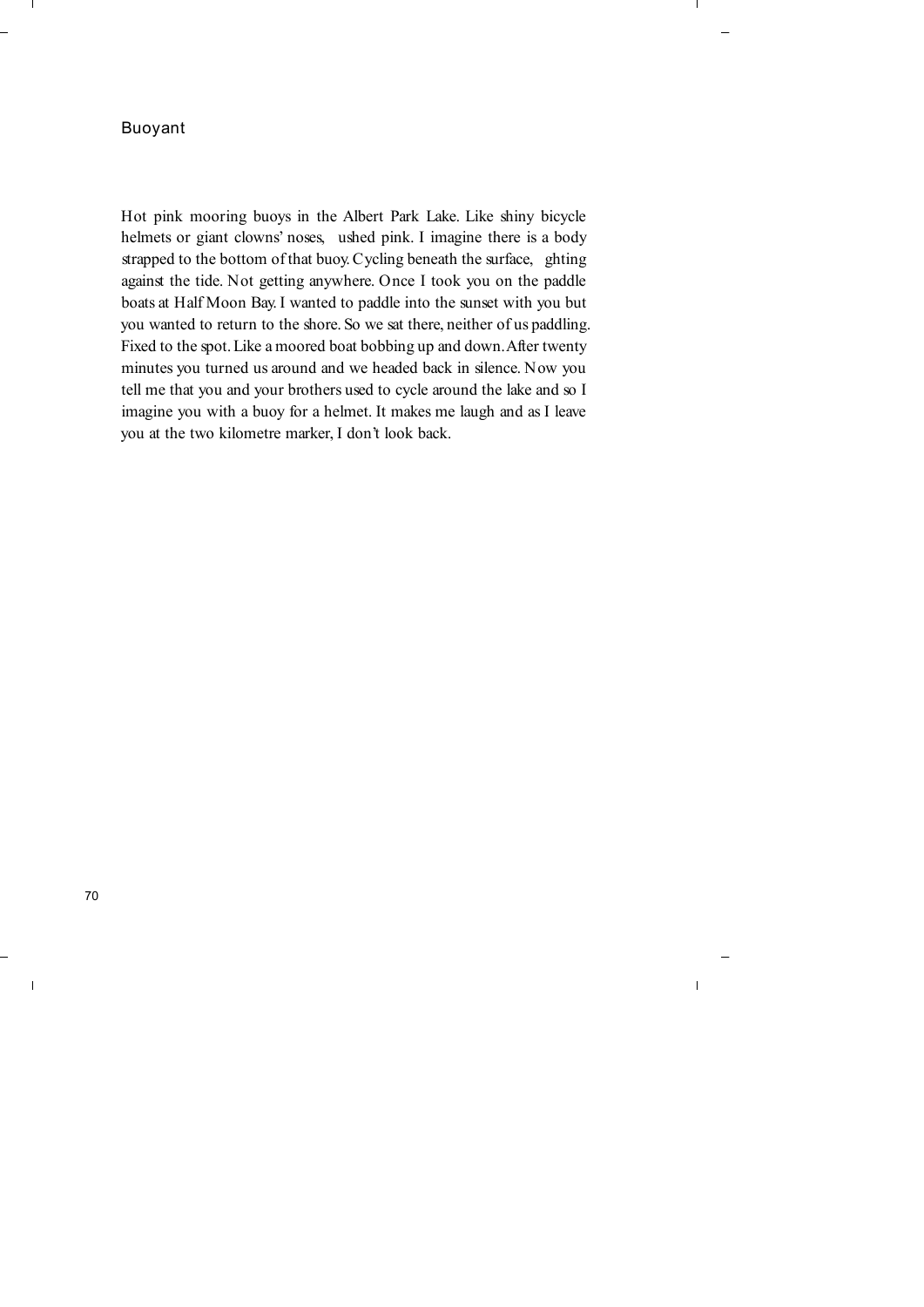#### Homesick

 $\mathbf{I}$ 

Every second Saturday you go home. You still call it home. Like a wild rock pigeon. Even though your home is now with me. In the ght or ight of the moment, you take off. Home. But not to me. I can't be homely, not even for you. And I'm not sure I want to be your safe house. I'd settle for being your shelter. But sometimes I think our house is only made from sticks. And sticks are easily reduced to dust. Every Ash Wednesday the priest would mark me with charcoal. A smudged cross on my forehead. I am a marked woman. I bear my cross. It is heavier than the albatross around my neck. Who knows if I can rise like a phoenix this time? Your mother cooks you an Oedipal roast and tucks you in. And you sleep soundly. In that childhood bed. Without me. The doona cover hasn't changed since you were a boy. Beige. Fawn. She still fawns over her dear son. While I try and be your Bambi. But it will never work because I can only offer you stir-fried vegetables or molé chicken. Never venison, even if you're game. But somehow it's homemade biscuits and gravy that you crave. Home cooked meals. On mismatched plates. You once told me that I was the apple pie in the sky of your eye. I drive you home every second Saturday and you tend to your garden. Your secret garden. Full of briar roses and day-lilies. A thorny issue, when the day-lilies die after one day in bloom. I am a thorn bird. I impale myself on your thorn. I sing as I slowly die. Alone in our apartment. The only thing you can grow here is bamboo, basil and cat grass. You keep it on the balcony. But I can't use the basil on my margarita pizzas or spear it on a toothpick of tomato and bocconcini. It's not mine to take. Consume. So I watch it thrive and wish that you would bring me roses instead. So that I could prick my nger and be your Sleeping Beauty. Spinning your wheel of fortune. The treadmill in our apartment's gym is no match for the dirt tracks and weary roads in R iddell. Or the green-white stick you walk to every second Saturday. Countri ed. Country matters. I am an Ophelia in an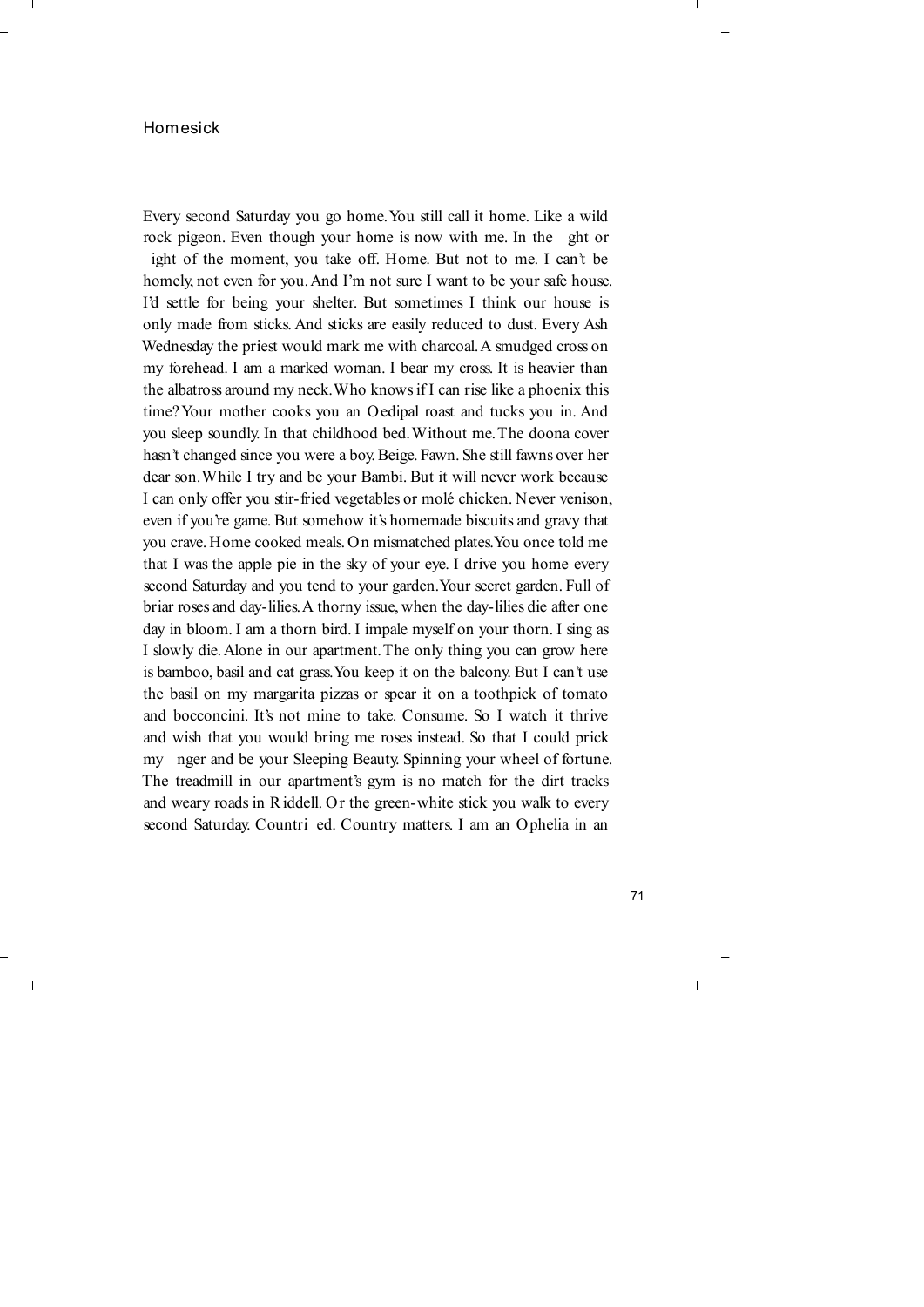undiscovered country. I could be your America. If you knew who Donne was, but you don't. So you call me from the telephone seat in your hall until you are too cold to talk. The incubator that is our apartment is no competition for the menthol cold at your home. You tell me the cold is invigorating. But I like to be warm. I want an open re. I want my hearth. Home is where the hearth is. 'There's no place like home.' I click my heels together three times but I am still here.

 $\mathbf{I}$ 

 $\mathbb T$ 

 $\bar{\mathbb{L}}$ 

 $\mathbf{I}$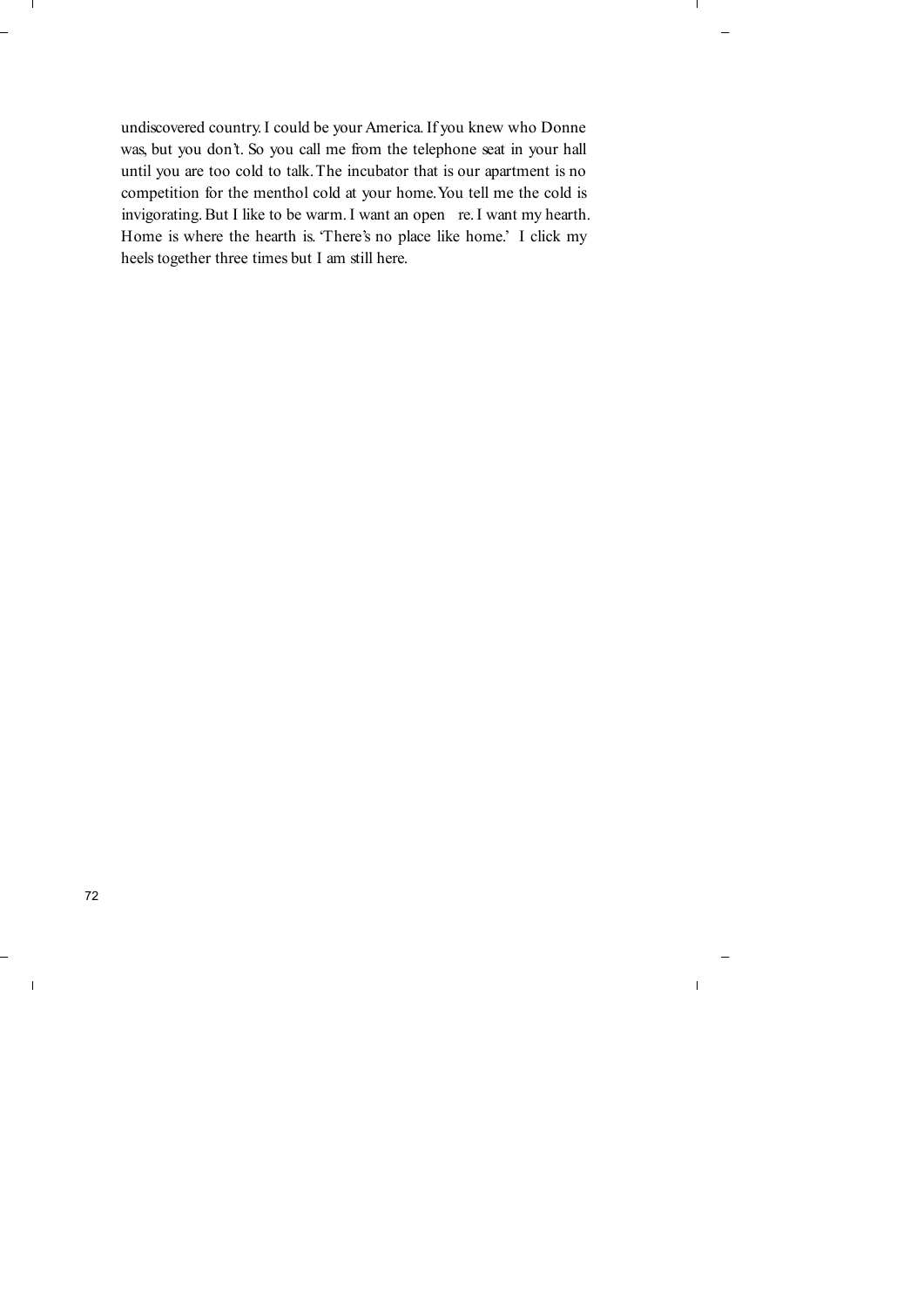# Tsundoku

#### Wakugi

## for Bay

Sunset's gold haloes you on the wooden footbridge. Hands deep in pockets, you walk an orange path of light. I've loved you longer than the Shinano R iver. Every line of you is forged in me. When the ood comes again you will take me to the Hakusan shrine and peg our hearts together.

#### Ekiben

I am on the Narita Express, making another trip to Tokyo. A young girl wheeling a trolley begins selling green tea, beer and ice-cream. Most passengers have pre-purchased their ekiben. They buy Asahi beers from the trolley girl. I watch them eat and envy their skill with chopsticks. I love bento boxes. I don't like my food to touch.

#### Neon Love

 $\mathbf{I}$ 

R oom 3077. Shinjuku morning. In tful slumbers of hot pink I levitate. Urging you to slip your hand beneath the small of my back. There is so much you have to learn: the coddled eggs, the bacon and the prawn gyozas at The Viking Prince. The bananas I store in my bag until I can smell their sweetness. Their brown spot miasma. Initially you will miss toast. R eal toast striped by the toaster. You'll ache for spaghetti jaf es. It will take time. In the meantime, don't wait for people to hand you tissues advertising contact lens solution and shampoo. For them to offer you the latest mobile phone deals on the back of Band-Aids. For their eyes to slide over you on the train and move on. Gaijin. The Studio Alta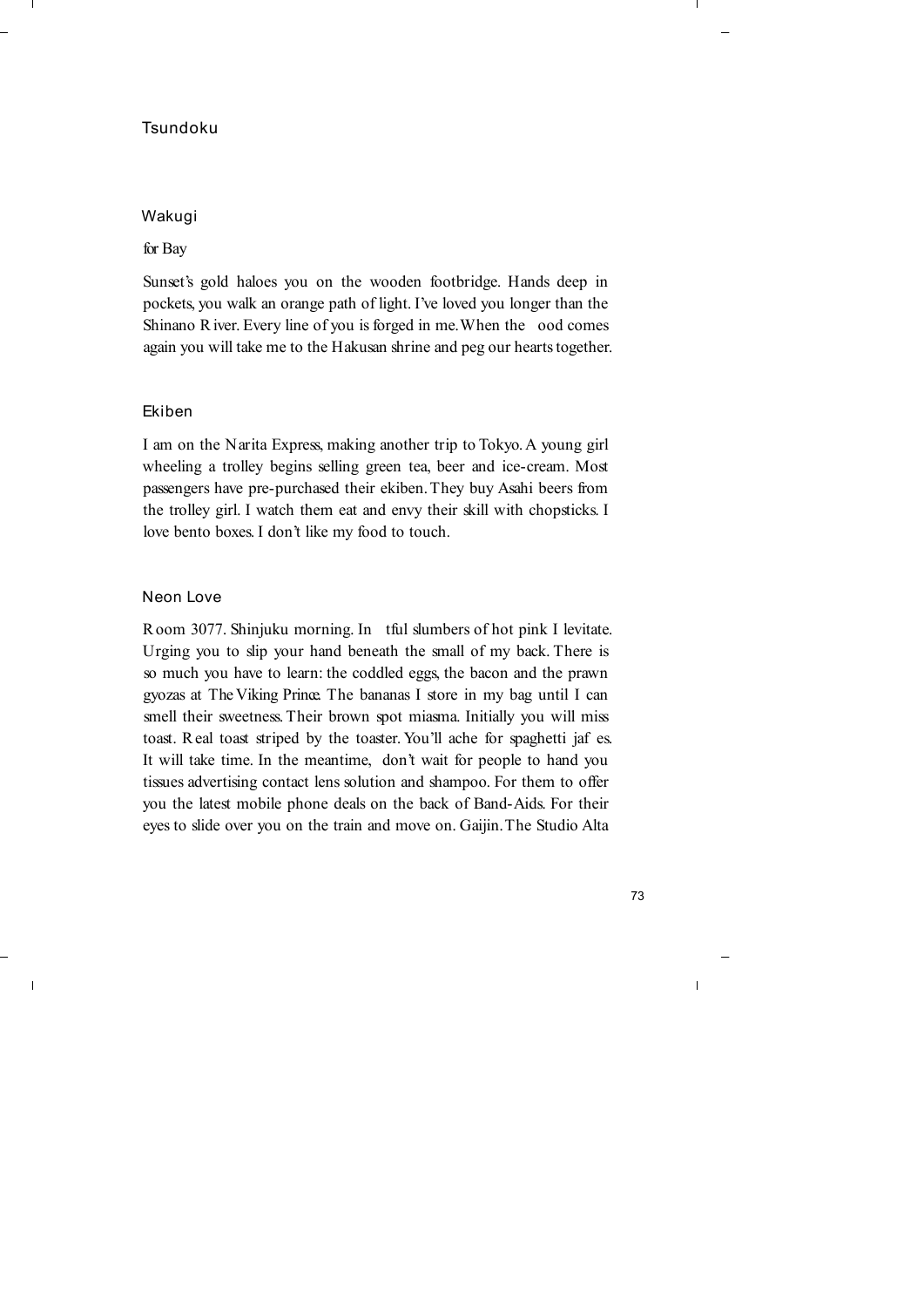TV screen distracts me. A male teen sings punk rock in a silk dress. His whining reminds me of a lonely cat. I dream that you appear beside me. With a sprig of cherry blossoms. And a commitment to stay with me for the rest of your life. Or mine. But you have never bought me owers. Or shown up unexpectedly. And you won't stay for a lifetime. Because neither of us has a lifetime left to spend. Together. Or apart.

#### Shinjuku Morning

You feed me prawn gyozas for breakfast. Early in the morning. In the Shinjuku Prince Hotel. You give each prawn parcel a little squeeze between your eshy thumb and fore nger before you reach across the table. My mouth opens. A little pink 'O' and you ll it to the brim. Pink inside pink. And I love pink. You take me to a Hello Kitty love hotel in Shibuya. We take the Hachiko exit and pass the statue of the faithful dog that waits forever. Cast in bronze. I wonder how long you will wait for me to come home. I have somehow wormed my way into your heart. You smile and skewer the cherry in my Manhattan with your swizzle stick. We walk up the hill like Moon in Whisper of the Heart. Love hotel hill. Dogen-zaka. I am yours for the resting rate of four thousand yen. If you listen, you can hear the cherry blossoms pop. I sit on a blue tarpaulin looking up at the sky between the branches of the cherry trees. Ueno. This is my bridal veil. Soft pink petals are the confetti that binds me to this place. You are restless. The plastic crinkles. We return to the Shinjuku Prince Hotel. You coddle me like the coddled eggs at the buffet. I am not ready to leave.

 $\overline{1}$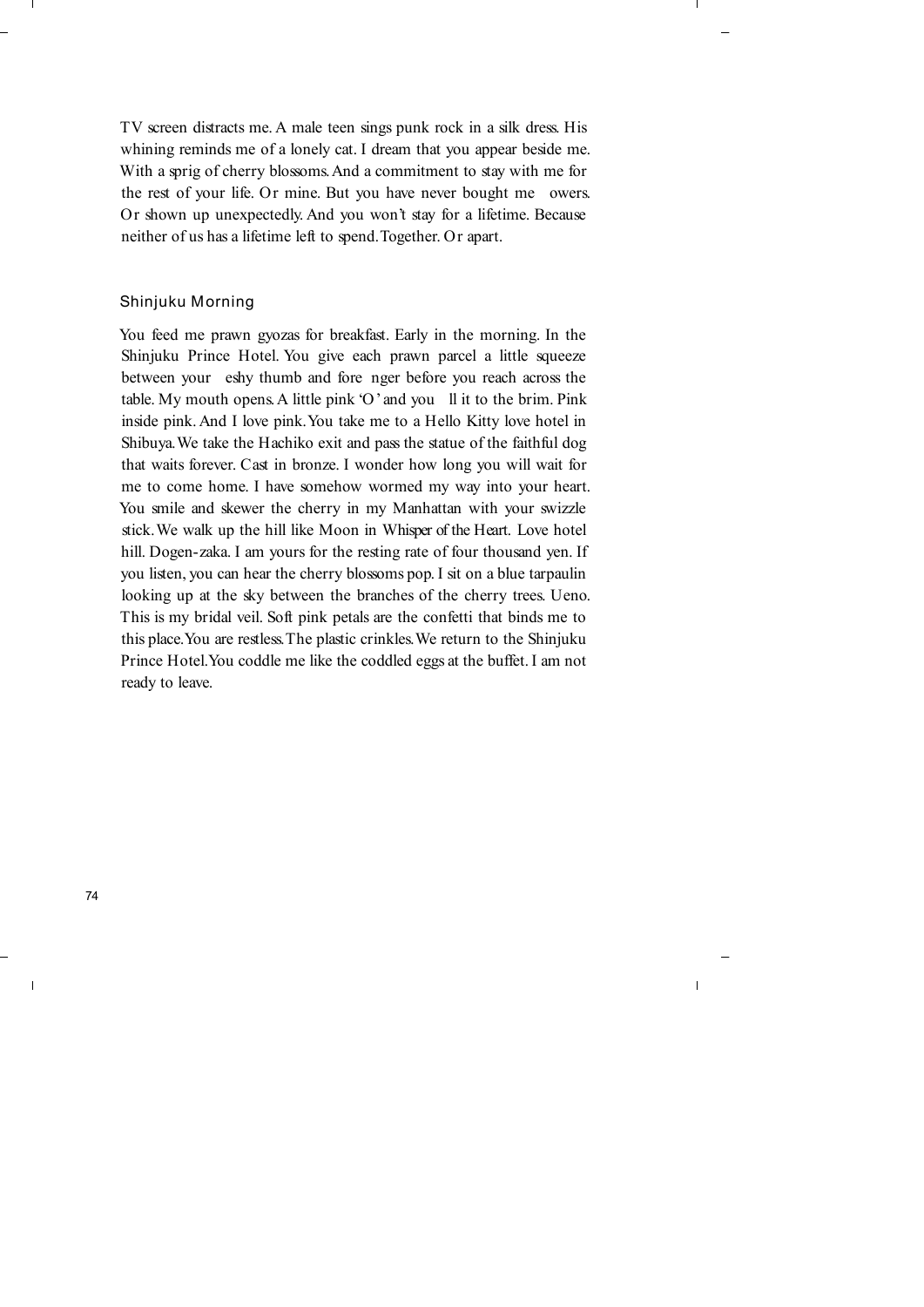## Hot Fish Guts

after Yukio Mishima's Patriotism

At a restaurant around the corner from the Mercure Narita hotel they had hot sh guts on the menu. You wondered if they would be nicer than cold sh guts. And I'm still not sure. I ordered furaido potato and you had your usual katsu don. Once I ordered a pizza from Shakey's pizza restaurant in Harajuku and you had the Japanese burger: burge. It was the worst meal we had ever eaten. Your burge was plump and grey; we weren't sure what meat it was made from. My pizza was a thin, biscuity mess. You said that it was our fault for not eating proper Japanese cuisine. Italian-American Japanese food is a travesty. Still, if it was a choice between that and hot or cold sh guts, I'd choose the Japanese pizza.

## A-Bomb Dome

Genbaku sabaku. The ghosts of the charred and melting, forever running into the river. I stand on Aioi Bridge and imagine the black rain. I've seen Sadako's paper cranes. But it's Shigeru Orimen's burnt lunchbox that I remember most. The carefully prepared bento. Soybeans, barley and stir-fried vegetables. R educed to coal. It's the story of his mother nding him in a foetal position. R ecognising him only from the name inscribed on that lunchbox. It's the charcoal streetcars lined with corpses. It's the skeleton of the Hiroshima Prefectural Industrial Promotion Hall that remains. The bomb exploded directly overhead. Hypocentre. Lit an eerie green and orange at night. It is as if people still inhabit the space. If you listen. You can almost hear history. Pika-don.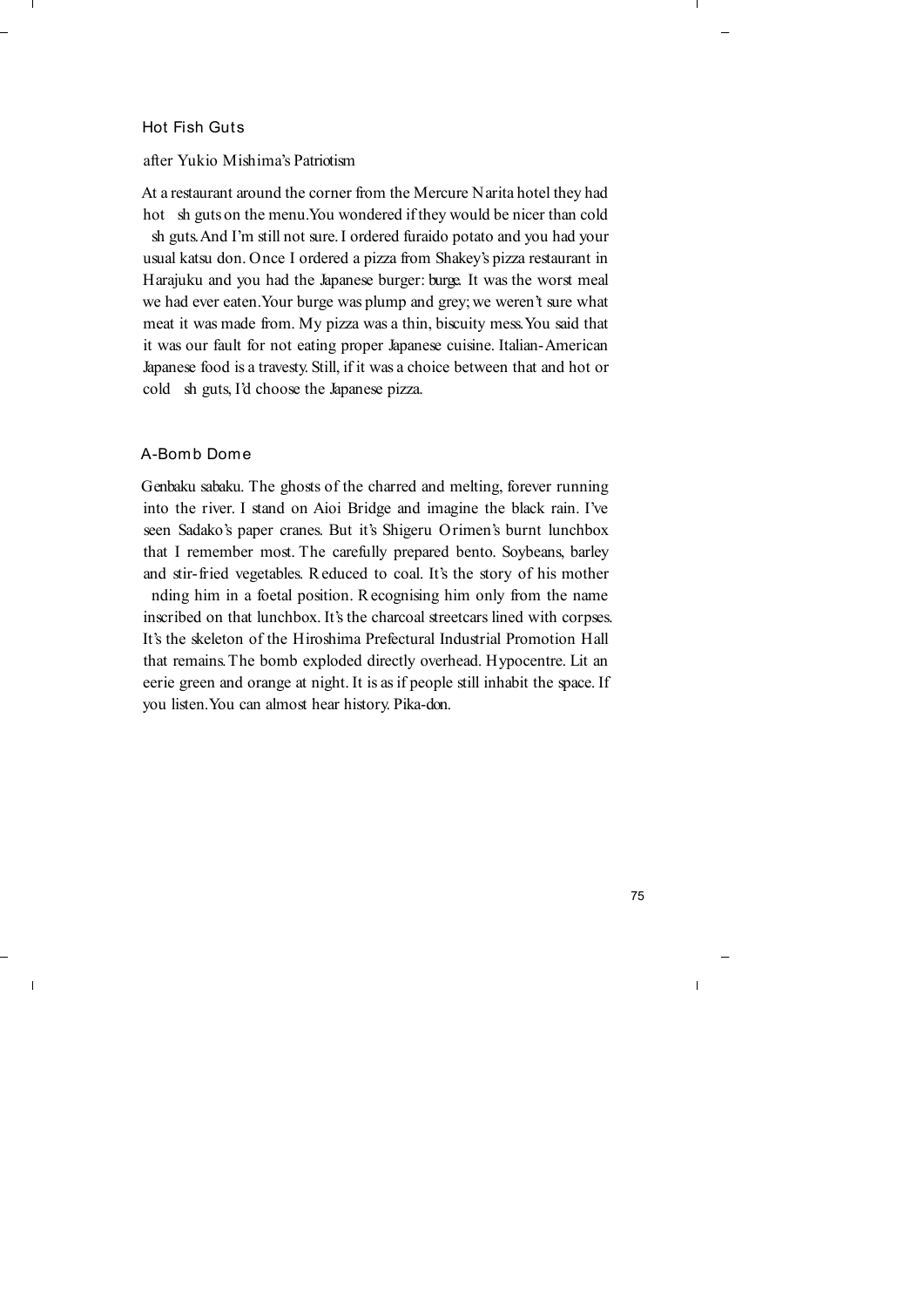-1

 $\overline{1}$ 

I called you R apunzel because you stole my hair. Stole it from under my sleeping head. Or from the bathroom oor after I was sick for you. I could've danced in red shoes with a plait striking the curve of my back. If it weren't for you. I could've drunk champagne and written letters to my lovers. Poison pen. Poisson distribution. I could've been the nursechild grown up. I could've been Kathryn de Merteuil. If it weren't for you. Your father left us when you guessed his name. Guessed it just to spite me. Sprite. And now there is only us. Bound like Chinese feet. I could've danced en pointe if it weren't for you clinging to my knees. Needy. Needling me. I could've danced the Tarantella if you had let me out of the doll's house to breathe. But

76

 $\mathbb{I}$ 

 $\mathbf{I}$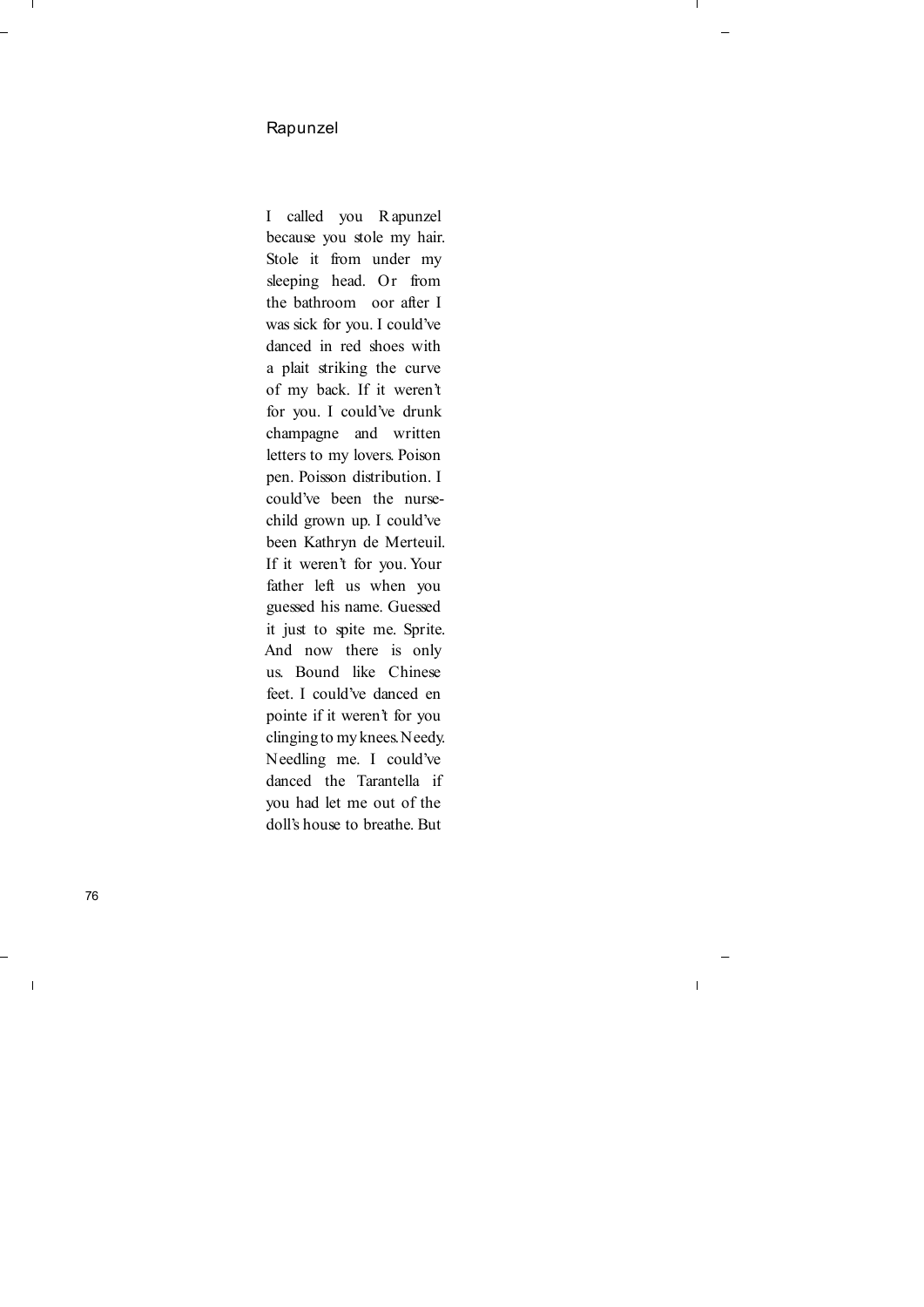your greedy lips took what Lady Macbeth despised. Lactose intolerant. My body rejected you two months too early and I watched you die. In my head. Over and over. In the rst eight weeks I ushed you down the S-bend but you clawed your way up and out of the bowl. My own foetal attraction. So now, what do you want from me? What more can you take from me? The colour from my cheeks on rainy days? The tannin from my grandmother's teacup? Tell me. What more can you steal from me while I sleep?

 $\mathbf{I}$ 

 $\mathbb{I}$ 

77

 $\overline{1}$ 

 $\mathbf{I}$ 

 $\overline{\phantom{a}}$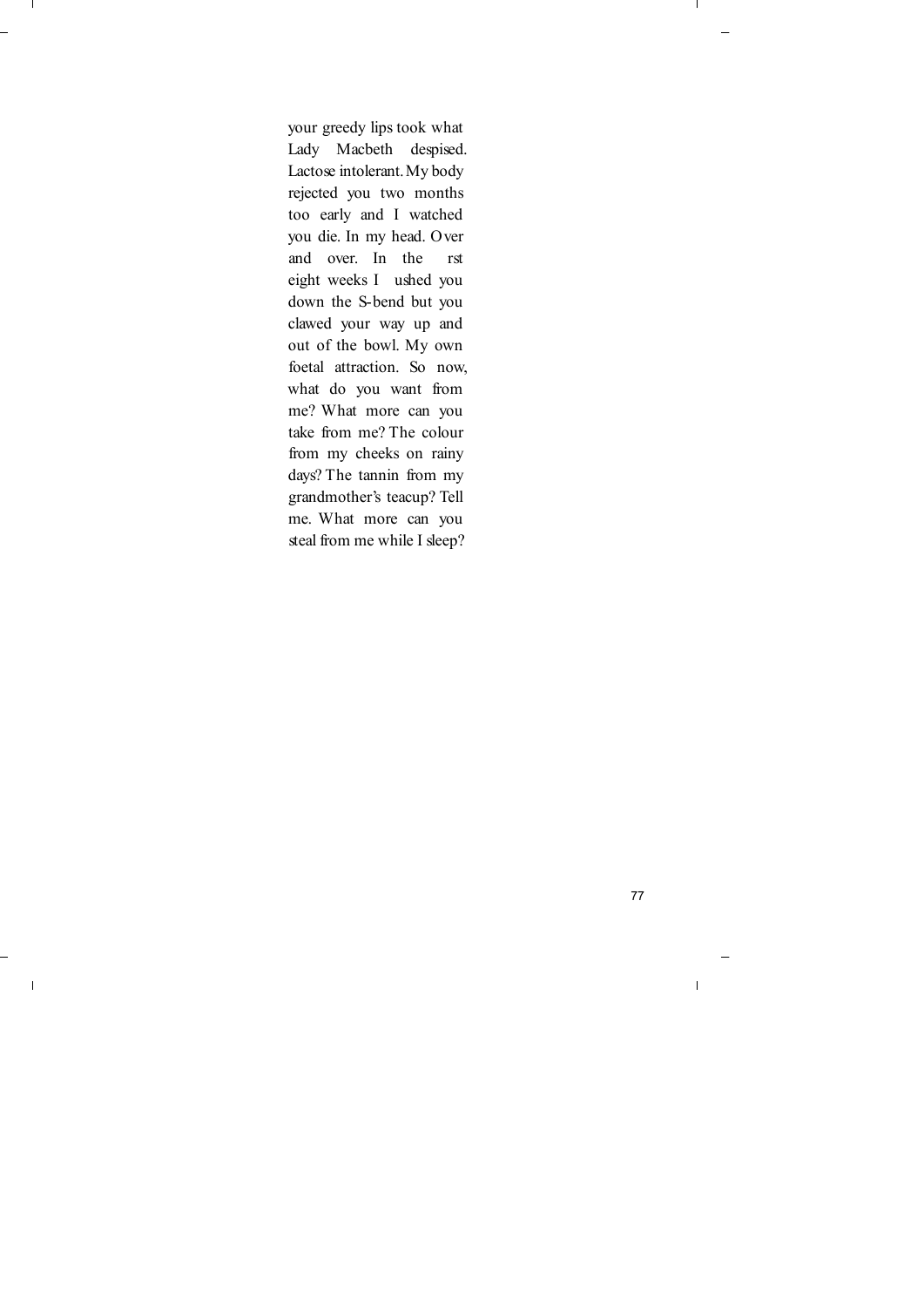$\mathbf{L}$  $\frac{1}{\sqrt{2}}$ 

- 1

 $\begin{array}{c}\n\hline\n\end{array}$ 

 $\overline{a}$ 

 $\frac{1}{\sqrt{2\pi}}\int_{0}^{\sqrt{2\pi}}\frac{1}{\sqrt{2\pi}}\left( \frac{1}{\sqrt{2\pi}}\right) \frac{1}{\sqrt{2\pi}}\int_{0}^{\sqrt{2\pi}}\frac{1}{\sqrt{2\pi}}\left( \frac{1}{\sqrt{2\pi}}\right) \frac{1}{\sqrt{2\pi}}\int_{0}^{\sqrt{2\pi}}\frac{1}{\sqrt{2\pi}}\frac{1}{\sqrt{2\pi}}\frac{1}{\sqrt{2\pi}}\int_{0}^{\sqrt{2\pi}}\frac{1}{\sqrt{2\pi}}\frac{1}{\sqrt{2\pi}}\frac{1}{\sqrt{2\pi}}$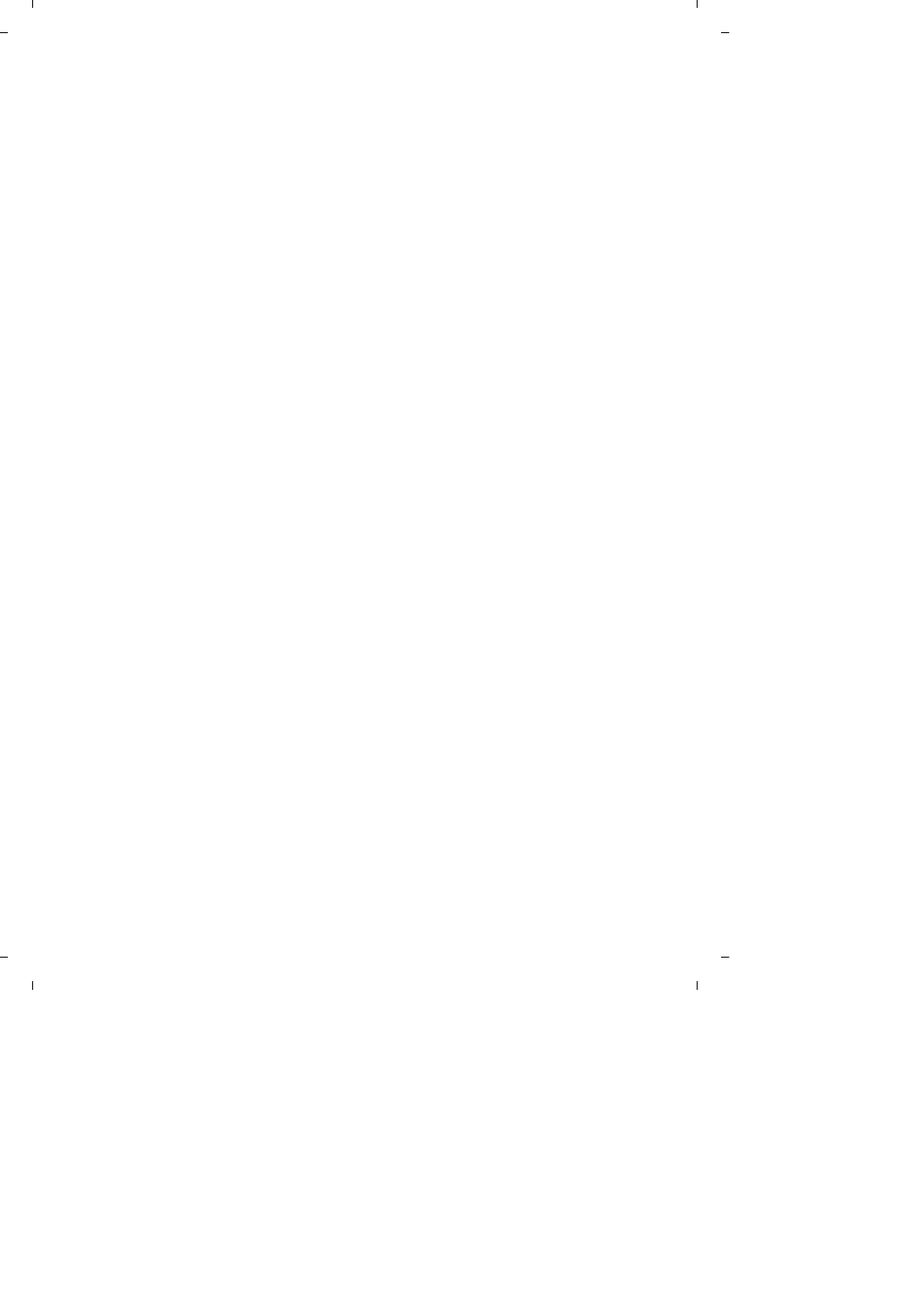#### Intertexts in Order of Appearance

11 Gwen Harwood; 11 Emily Dickinson 'I Felt a Funeral in my Brain'; 11 R obert Browning 'Two in Campagna'; 11 Washington Irving Rip Van Winkle a short story rst published in London, 1819; 11 Katherine K. Davis 'The Little Drummer Boy' (1941 song) rst recorded in 1955; 11 William Shakespeare Madeth, specically the character, Lady Macbeth; 11 Edgar Allan Poe 'The Tell Tale Heart'; 11 Nathaniel Hawthorne The Scarlet Letter: A Romance 1850 ction set in 17th century puritan Boston, Massachusetts, US; 11 John Donne 'A Valediction: Forbidding Mourning'; 11 I'm No Angel (1933 lm) Dir: Wesley R uggles; 11 Vladimir Nabokov Lolita 1955 ction, adapted to lm by Stanley Kubrick in 1962 and in 1997 by Adrian Lyne; 11 Emily Brontë Wuthering Heights 1847; 11 Dante Gabriel R ossetti; 12 William Carlos Williams' poems 'This is Just to Say', 'The R ed Wheelbarrow' and 'A Poem is This'; 12 J.R .R . Tolkien The Hobbit 1937; 13 Tennessee Williams A Streetcar Named Desire 1947; 13 Treme (2010–2013 HBO TV series, four seasons); 13 Henri de Toulouse-Lautrec La Blanchisseuse 1886 (oil on canvas, Private Collection); 13 Harold Arlen, 'It's Only a Paper Moon'; 14 Terry Belanger Lunacy and the Arrangement of Books 1982; 14 John Dewey; 14 Melville Dewey (and at various points in his life, Melvil Dui); 14 Brett Witter & Vicki Myron Dewey: The Small-Town Library Cat Who Touched the World 2008, non ction story of a cat in residence at a public library in Iowa, US; 14 The Walt Disney Company, comic-book characters Huey, Dewey and Louie Duck; 14 Jane Austen, Emma 1815 novel adapted for lm in 1996, Dir: Douglas McGrath; 14 Herman Melville Moby Dick 1851, novel adapted to screenplay by R ay Bradbury & John Huston, (1956 lm) Dir: John Huston; 14 Tirso de Molina's libertine Don Juan, was introduced in the drama The Seducer of Seville (1630) becoming famous after Mozart's opera, Don Giovanni (1787); 14 Samuel R ichardson Clarissa 1748; 14 Charlotte Brontë Jane Eyre 1847; 14 Gustave Flaubert Madame Bovary 1856; 14 Fyodor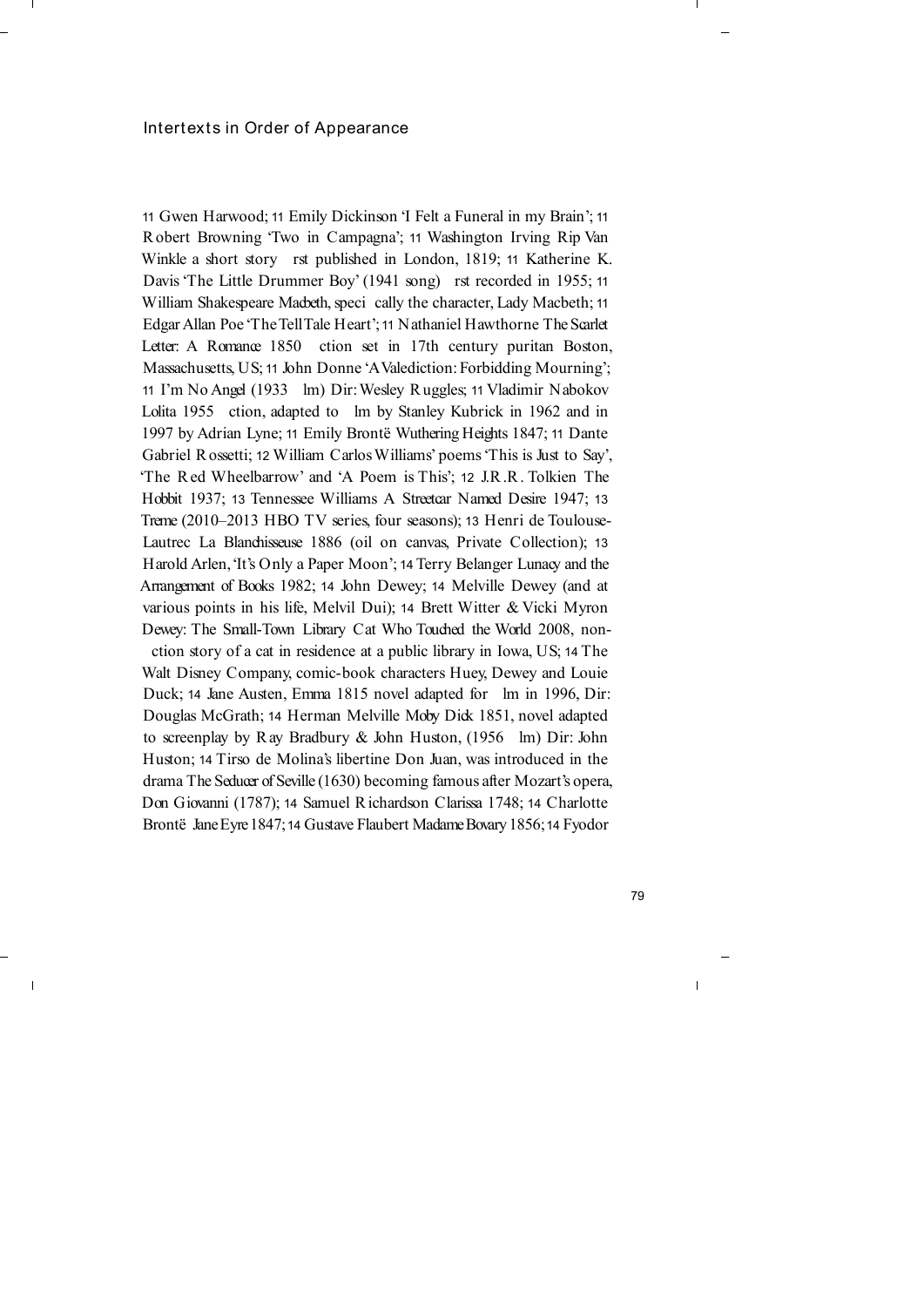Dostoyevsky The Brothers Karamazov 1880; 14 Louisa May Alcott Little Women 1880; 14 Brett Easton Ellis American Psycho 1991;14 Mary Shelley Frankenstein 1818; 14 Bram Stoker Dracula 1897; 14 Matthew Gregory Lewis The Monk: A Romance 1796; 14 R obert Louis Stevenson Strange Case of Dr Jekyll and Mr Hyde 1886; 14 H.G. Wells The Invisible Man 1897; 14 Patrick White Voss 1957; 14 John Dewey Creative Intelligence: Essays in the Pragmatic Attitude 1917; 14 John Dewey Essays in Experimental Logic 1916; 15 Daphne du Maurier; 15 Truman Capote Breakfast at Tiffany's 1958; 15 Ernest Hemingway 'Cat in the R ain' in short story collection In Our Time 1925; 15 Arthur Miller The Crucible 1953 play; 15 Marilyn Monroe; 15 Cassandra Austen; 15 The Breakfast Club (1985 lm) Dir: John Hughes; 15 Fyodor Dostoyevsky Crime and Punishment 1866; 15 Jack Kerouac was born in Lowell; 15 Gwen 'Ginnie' Harwood; 15 Thomas 'Tony' R iddell; 16 Giacomo Puccini Madama Butter y (opera) rst performed in 1904, partly based on both John Luther Long's novel Madame Butter y (1880) and Pierre Loti's novel Madame Chrysanthème (1887); 16 BUtter eld 8 (1960 lm) Dir: Daniel Mann; 16 Starr Faithfull; 16 Hearts in Atlantis (2001 lm) Dir: Scott Hicks; 17 The St. Valentine's Day Massacre (1967 lm) Dir: R oger Corman; 17 Sylvia Plath; 17 Ted Hughes; 17 Assia Wevill; 17 Veronica Lake; 17 Barbara Stanwyck; 17 Double Indemnity (1956 lm noir) Dir. Billy Wilder; 17 Gene Tierney; 17 St. Valentine's Day Massacre, an event in Chicago, February 14, 1929; 18 Fyodor Dostoyevsky's novels The Eternal Husband 1870, The Idiot 1869, and novella The Gambler 1867; 18 Anna Snitkina; 19 Stevie Smith 'Not Waving but Drowning' in Scorpion and Other Poems 1972; 19 Dylan Thomas 'Do Not Go Gentle into That Good Night' in In Country Sleep, And Other Poems 1952; 19 Dylan Thomas Under Milkwood, play for voices, rst read by the author with actors at The Poetry Centre, New York, 1953, adapted for radio by the BBC in 1954; 19 Sid Vicious and Nancy Spungen; 19 The Myth of Sisyphus; 20 Emily Dickinson '"Hope" is the thing with feathers'; 20 Dr Seuss The Cat in the Hat 1957; 20 Holly Golightly and R usty Trawler from Truman Capote's novel Breakfast at Tiffany's 1958; 21 Vladimir Nabokov's Theory on Butter y Evolution; 21 Maurice R avel 'Pavane pour une infante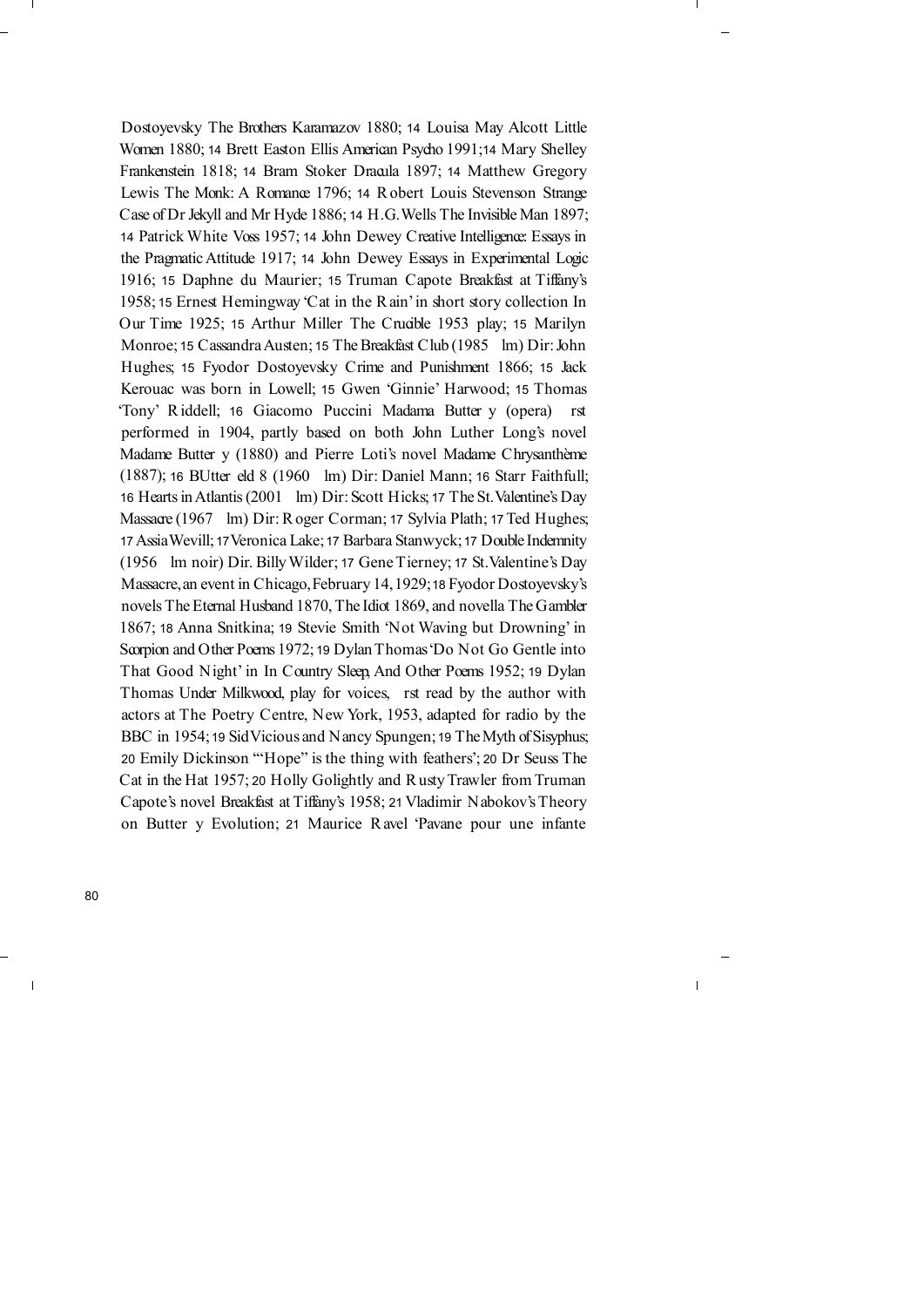défunte' ('Pavane for a Dead Princess') 1899 solo piano; 21 Dolores Haze and Humbert Humbert from Vladimir Nabokov's Lolita 1955; 21 Charles Dickens' most popular novella, A Christmas Carol 1843; 22 Vladimir Nabokov Lolita 1955; 22 Gwen Harwood 'In the Park'; 22 R hoda Penmark from The Bad Seed (1956 lm) Dir. Mervyn LeR oy; 22 Eugene Onegin [pronounced You-gin One-gin by Nabokov]; 23 Lana Del R ey 'Lolita' (2012 song); 24 C.S. Lewis The Chronides of Narnia 1950–1956, series of 7 high fantasy novels; 24 Daphne du Maurier Rebecca 1938; 24 Marcel Proust Swann's Way Volume One, Remembrance of Things Past a novel in seven volumes published between 1913 and 1927; 24 Alfredo Catalani La Wally opera rst performed 1892; 24 Crazy for You 1992. A Broadway musical theatre production directed by Mike Ockrent adapted from George and Ira Gershwin's 1930 musical Girl Crazy; 25 John Fowles' novels: The Magus 1965, specically the character Nicholas Urfe and in The French Lieutenant's Woman 1969, the character Sarah Woodruff; 26 Wilkie Collins; 26 Sei Shonagon The Pillow Book non-ction journal of Shonagon's time as a court lady to the Japanese Empress in early 11th century; 26 Harper Lee To Kill a Mockingbird 1960; 26 F. Scott Fitzgerald, Tender is the Night 1934; 26 William Shakespeare Macbeth; 26 Wilkie Collins The Woman in White 1859, one of the rst mystery novels; 27 William Shakespeare A Midsummer Night's Dream; 27 Yours, Mine and Ours (1968 lm) Dir. Melville Shavelson; 28 Virginia Woolf A Room of One's Own 1929; 29 Shelagh Delaney A Taste of Honey (1958 play) (1961 lm) Dir: Tony R ichardson; 30 Thomas De Quincey Confessions of an Opium-Eater 1822; 30 Thomas De Quincey 'The English Mail-Coach'; 30 William and Dorothy Wordsworth; 31 Big Love (2006–2011 TV series, HBO); 31 George Bernard Shaw Pygmalion play rst performed 1913; 31 Coppélia (1870) ballet); 31 Mary Shelley Frankenstein (1818 novel); 31 Amedeo Modigliani; 32 Sir John Everett Millais Ophelia 1851–2 (oil on canvas, Tate Britain) and The Bridesmaid 1851 (oil on panel, Fitzwilliam Museum – University of Cambridge); 32 William Shakespeare Macbeth (character Lady Macbeth), A Midsummer Night's Dream (character Titania) and The Merchant of Venice (character Portia); 32 Euphemia 'Ef e' Gray; 32 John Ruskin; 32 Saint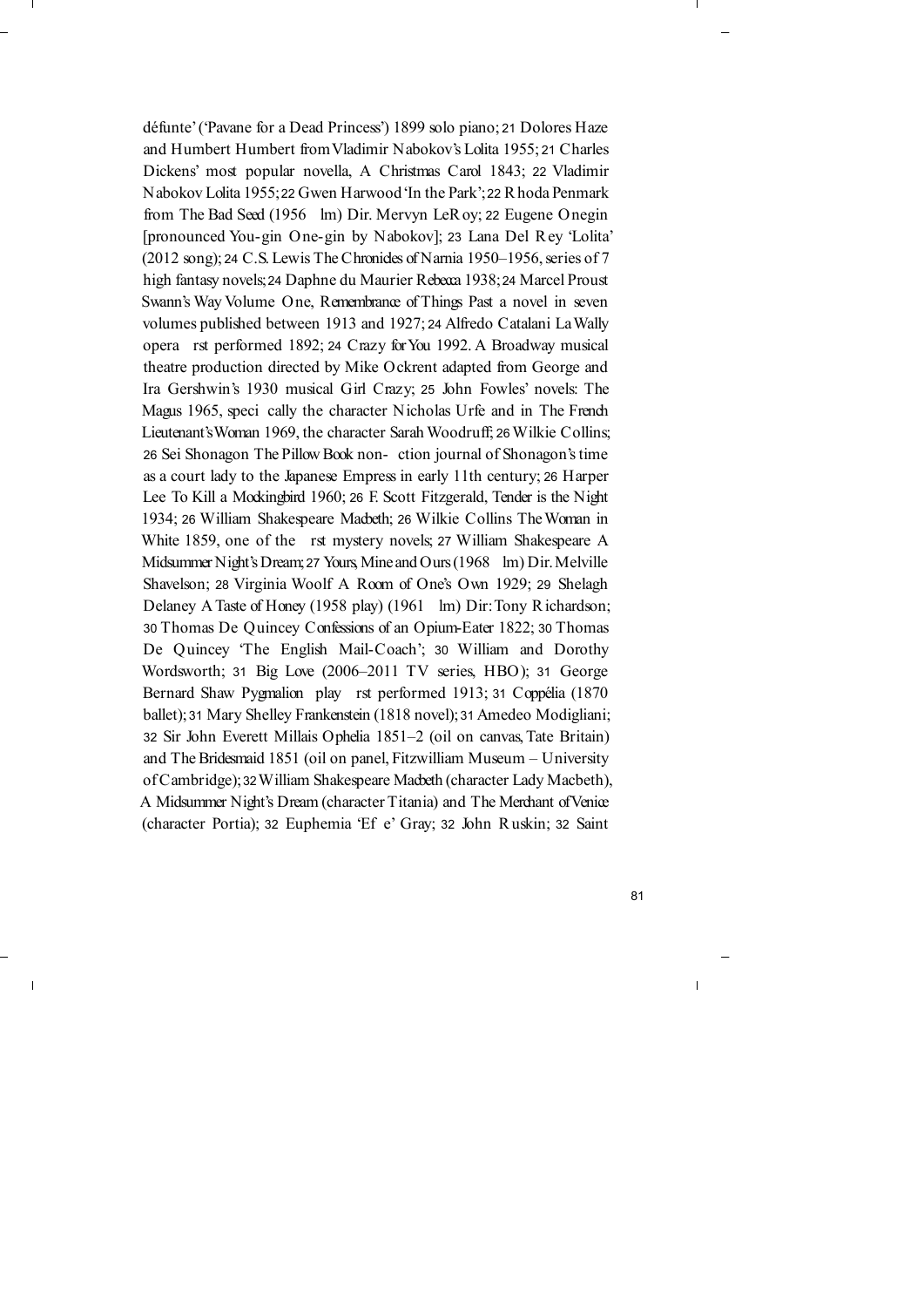Euphemia; 32 Dante Gabriel R ossetti; 32 Elizabeth Siddal (Guggums was D.G. R ossetti's nickname for her); 32 Dante Gabriel R ossetti, Regina Cordium 1860 (oil on panel, Johannesberg Art Gallery) and Beata Beatrix 1871–1872 (oil on canvas, Tate Gallery); 32 Elizabeth Siddal; 32 Amedeo Modigliani; 33 Jeanne Hébuterne; 33 John Keats 'La Belle Dame Sans Merci'; 33 Miranda (1948 lm) Dir. Ken Annakin, British Comedy about a mermaid; 33 R obert Browning 'My Last Duchess'; 34 W.H. Auden; 34 Aldous Huxley's rst novel Crome Yellow 1921; 34 William Shakespeare A Midsummer Night's Dream (character Oberon); 34 Penelope Lively; 35 House of Cards (1990 UK TV series, four episodes) Dir: Paul Seed; 35 Sergei R achmaninoff Sonata for Cello and Piano in G Minor Op. 19–3; 36 Wild Man Blues (1997 documentary lm about Woody Allen, jazz musician) Dir: Barbara Kopple; 36 Earthquake McGoon's is a nightclub in New Orleans, Louisiana; 36 Sleeper (1973 lm) Dir: Woody Allen; 36 Tennessee Williams; 36 William Faulkner; 36 Pretty Baby (1978 lm) Dir: Louis Malle; 36 Sidney Bechet (Bechet is also the name of one of Woody Allen's children); 36 Lee Friedlander Young Tuxedo Brass Band, 1966 (gelatin silver photograph); 37 Callous is a play on Maria Callas; 38 Cinder-Ella; 39 Sleeping Beauty; 40 Lewis Carroll Alice's Adventures in Wonderland (1865) including references to Daresbury time, white rabbit, pocket watch, rabbit hole; 40 Charles L. Dodgson (alias Lewis Carroll) Pillow-Problems (1895 non-ction) contains 72 Mathematical problems; 41 T. S. Eliot's poems: 'The Waste Land' and 'The Love Song of J. Alfred Prufrock'; 41 Ovid; 41 Herman Melville Moby Dick, or The Whale 1851; 41 Pinocchio; 41 J. M. Barrie Peter Pan 1911 novel; 41 Emily Dickinson 'I cannot dance upon my toes'; 41 Lewis Carroll's long poem, 'The Hunting of the Snark'; 42 Jessie Chiang 'Teruterubozu'(song) released on her album Teruterubozu 2008; 49 'Kumbayah my Lord' (folksong); 50 Carebears [toys]; 51 Joan Didion Blue Nights 2011 memoir; 52 James Dickey 'The Shark's Parlor'; 53 'The Twa Corbies'; 54 Bruce Dawe 'The Drifters' (nal line 'Make a wish, Tom, make a wish.'); 54 Betty Crocker; 55 Dino Joannides Semplice: Real Italian Food: Ingredients and Recipes 2014; 56 The Song of Songs; 56 George Wilson 'The Sleep of the Hyacinth'; 57 R ene Magritte Rape 1934 (oil on canvas,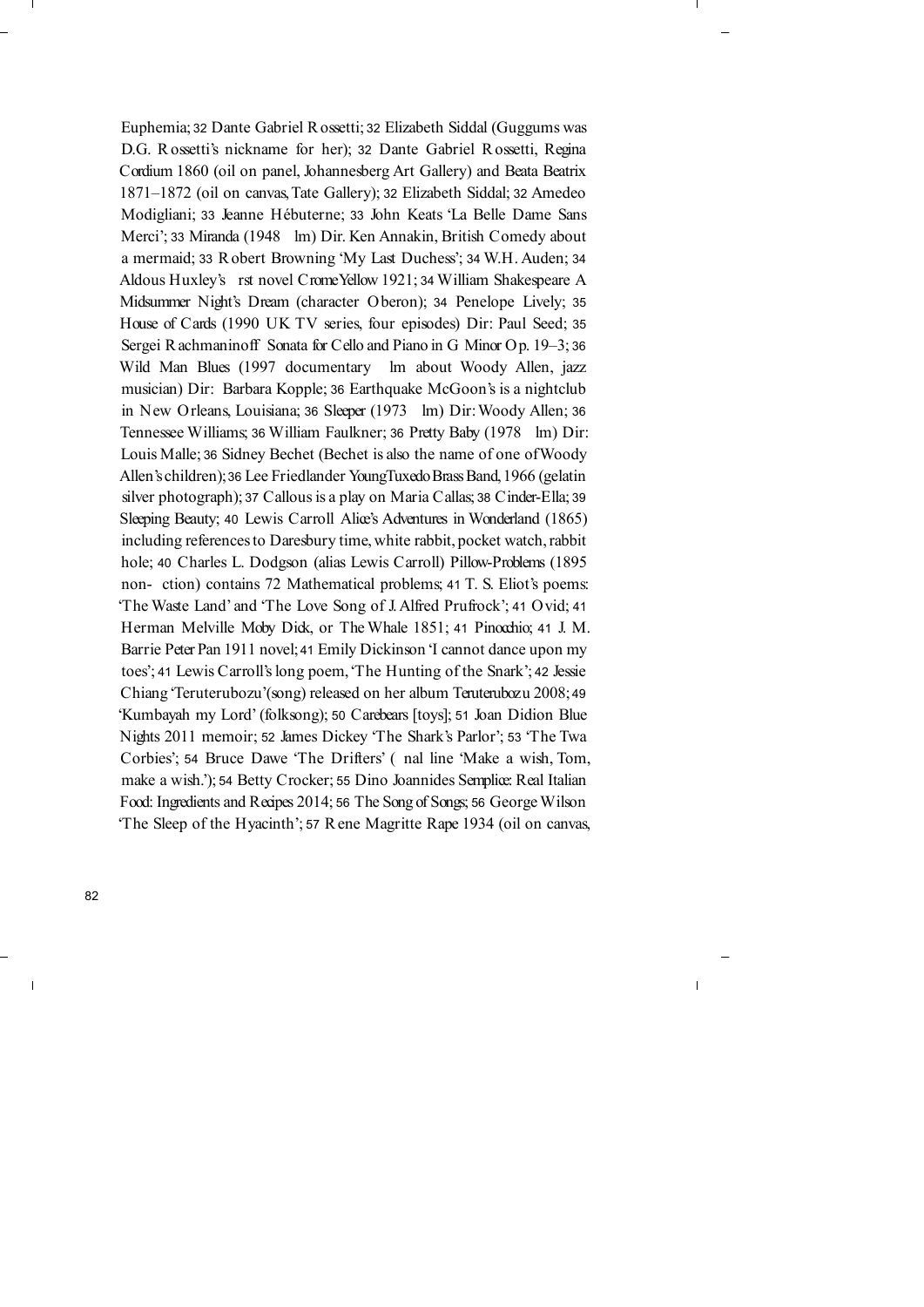Metropolitan Museum of Art, New York); 57 Samuel Taylor Coleridge 'Kubla Khan'; 57 'Boxing day rubbish' refers to Gwen Harwood's 'Suburban Sonnet: Boxing Day'; 57 Kay Kyser 'Three Little Fishies' 1939, children's song; 58 James Joyce Ulysses 1922; 58 R obert Graves; 59 Based on Miss Havisham from Charles Dickens' novel Great Expectations 1861; 60 Joe Brainard 'I R emember'; 61 John W. Freeman Storms in Space 2012; 62 Vertigo (1958, lm) Dir. Alfred Hitchcock; 63 Gertrude Stein Tender Buttons 1914; 63 The Milperra Massacre on Father's Day, 1984; 64 Edgar Allan Poe 'The Fall of the House of Usher'; 65 Wallace Stevens 'The Comedian as Letter C'; 65 Hermes Pan; 65 Fred Astaire; 65 Peter Pan; 65 Anna Pavlova; 65 Natalia Makarova; 65 The Pajama Game (1957 musical lm) Directors: George Abbott & Stanley Donen; 65 Bob Fosse musicals: Kiss Me Kate, Copacabana, Carousel, Camelot, Calamity Jane, Chicago, Chess, Chitty Chitty Bang Bang & Can-Can; 65 John Kander & Fred Ebb 'Cell Block Tango' song in Chicago 1975 musical; 66 John Kander (composer); 66 Fred Ebb (lyricist); 66 Edgar Allan Poe, The Fall of the House of Usher (also a one-act opera of the same name by Gwen Harwood and Larry Sitsky); 66 Gwen Harwood 'Memoirs of a Dutiful Librettist'; 68 Walter Pidgeon; 69 Gai and R obbie Waterhouse; 71 Sophocles Oedipus Rex Ancient Greek tragedy rst performed 429BC; 71 Bambi (1942 animated lm) Supervising Dir: David Hand, Walt Disney Co; 71 Brothers Grimm 'Little Briar R ose' (fairy tale); 71 Colleen McCullough The Thorn Birds 1977; 71 William Shakespeare Hamlet (character Ophelia and Act III, Scene ii); 72 John Donne 'To His Mistress Going to Bed'; 72 The Wizard of Oz (1939 lm musical) Directors: Victor Fleming, George Cukor & Mervyn LeR oy; 74 Hello Kitty (brand name); 74 Hachiko; 74 Whisper of the Heart (1995 lm anime) Dir.: Yoshifumi Kondo; 75 Yukio Mishima Patriotism (1961 short story translated into English1966); 75 Sadako Sasaki; 75 Shigeru Orimen; 76 Brothers Grimm Rapunzel; 76 Pierre Choderlos de Laclos, Les Liaison Dangereuses 1782 novel (character, Kathryn De Merteuil); 76 Henrik Ibsen A Doll's House play rst performed 1879 (character Nora); 77 William Shakespeare Macbeth (character Lady Macbeth and Act I, Scene v); 77 Fatal Attraction (1987 lm) Dir: Adrian Lyne.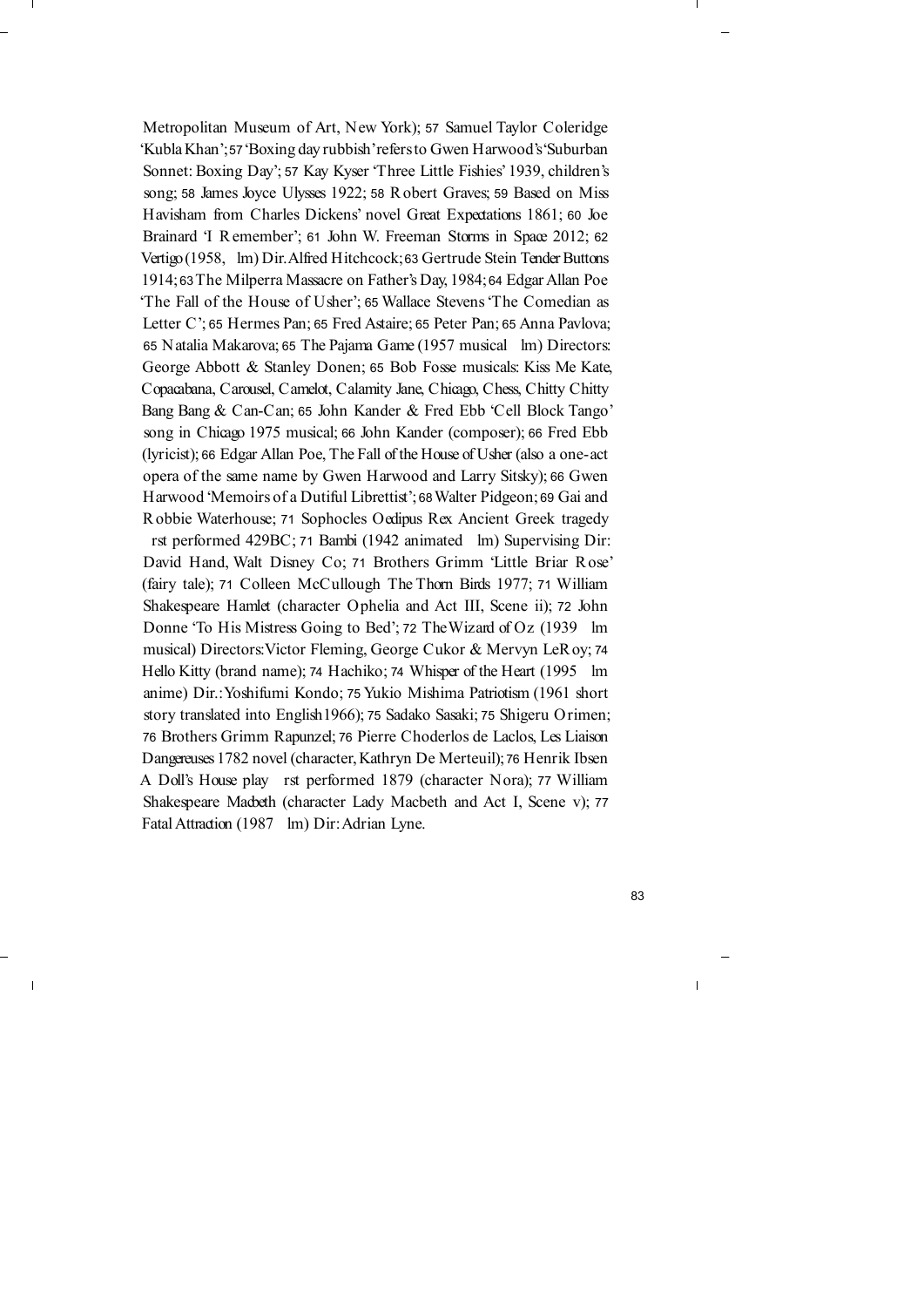### Acknow ledgements

Prose poems in this book have previously been published in: Best Australian Poems 2014 & 2015 Geoff Page (ed.) (Melbourne, Black Inc.); Best Australian Poems 2013 Lisa Gorton (ed.) (Melbourne, Black Inc.); Best Australian Poems 2012, John Tranter (ed.) (Melbourne, Black Inc.); Melbourne Subjective: An Anthology of Contemporary Melbourne Writing Patricia Poppenbeek (ed.) (Port Melbourne, The Cartridge Family Press, 2014); Writing to the Edge: Prose Poems and Micro ction, Linda Godfrey & Ali Jane Smith (eds.) (Sydney: Spineless Wonders, 2014); Flashing the Square Linda Godfrey & Bronwyn Mehan (eds.) (Sydney: Spineless Wonders, 2014); The Attitude of Cups: An Anthology of Australian Poetry about Tea, Wine and Coffee Sue Stanford (ed.) (Melbourne: Melbourne Poets Union, 2011).

Australian Book Review; Australian Poetry Journal; Cordite Poetry Review; Cuttle sh Literary Magazine; Etchings Literary Journal; Famous Reporter; Foam:e; Grif th Review; New Writing: The International Journal for the Practice and Theory of Creative Writing; Island Magazine; Lemuria: Rajasthan Association of Indo- Scrivener Creative Review; LiNQ; Mascara Literary Review; New Orleans Review; Peril Magazine; Otoliths; Overland; Rabbit Poetry: A Journal for Non Fiction Poetry; Southerly; Stereo Stories; Tincture Journal; Unlikely Stories: Episode 1; Verity La; Wet Ink.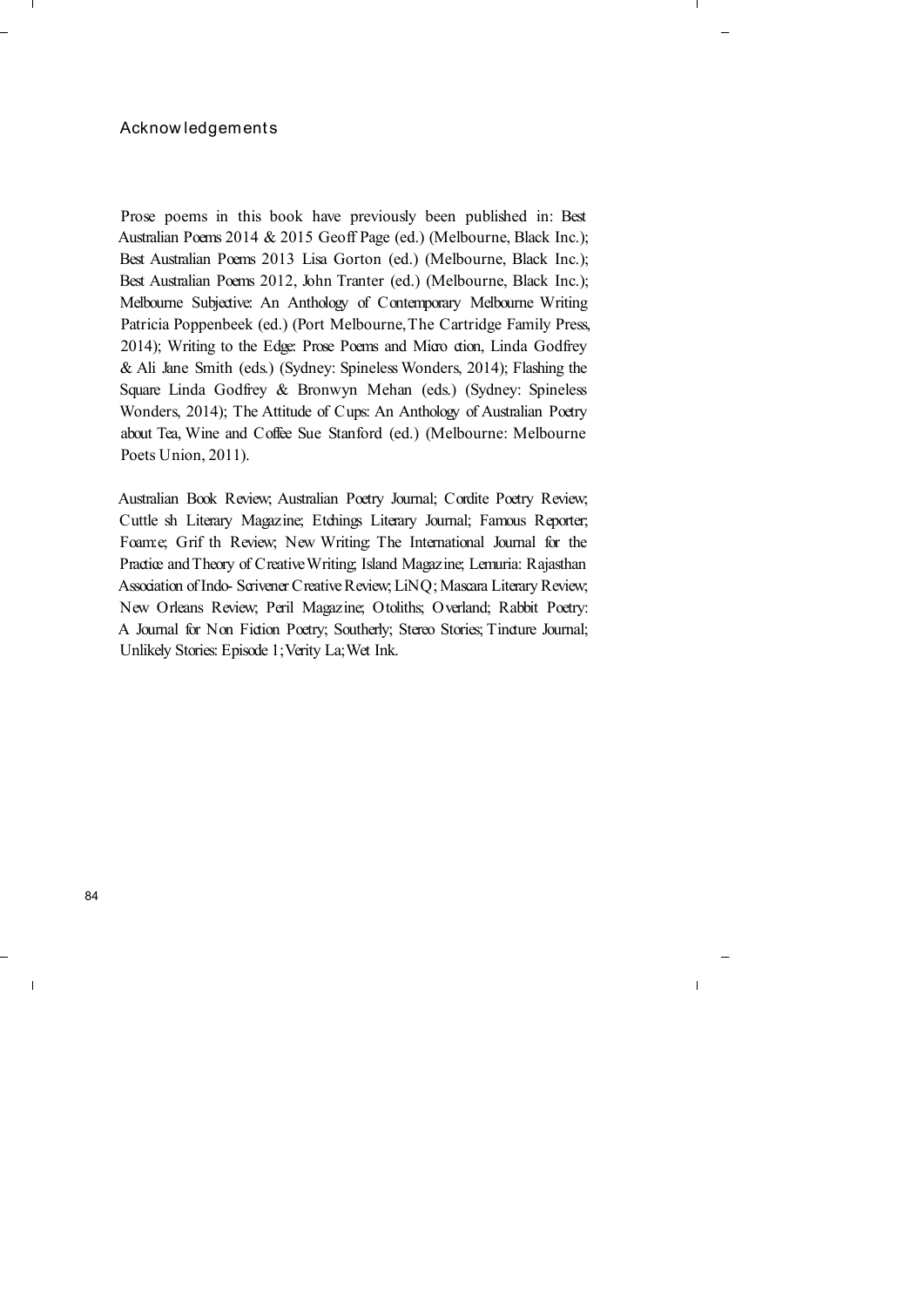Thank you to everyone who helped me with this book. In particular, Lisa Gorton and Marion May Campbell, brilliant writers who read and offered me very generous advice on the manuscript at various stages in its composition. Thanks also (in alphabetical order) to Phil Day, Paul Hetherington, Mary Holmes, Alyson Miller, Grace Moore, Peter R ose, Jennifer Strauss, Chris Wallace-Crabbe, Jessica Wilkinson and Mark Yakich who edited, read or supported this manuscript in a variety of ways; you are all incredible artists, poets and scholars and I feel honoured to have had your eyes on my prose poems. Thank you to the International Poetry Studies Institute's Prose Poetry Project and all its members, who are inspiring on a daily basis and to Deakin University for its ongoing support of poetic endeavours. Thank you to Alan Wearne, and to Grand Parade Poets who immediately understood what I was trying to accomplish with this book. Thanks also to Adara Enthaler for her tireless editing and Chris Edwards for his gorgeous artwork for the cover. Finally, thank you to my family and my cat-children, Bellamy and Tallulah Moore. And to Glenn Moore, my 'Bay', who said after reading 'Bonds', 'but I was just cold…!'

 $\mathbf{I}$ 

85

 $\overline{1}$